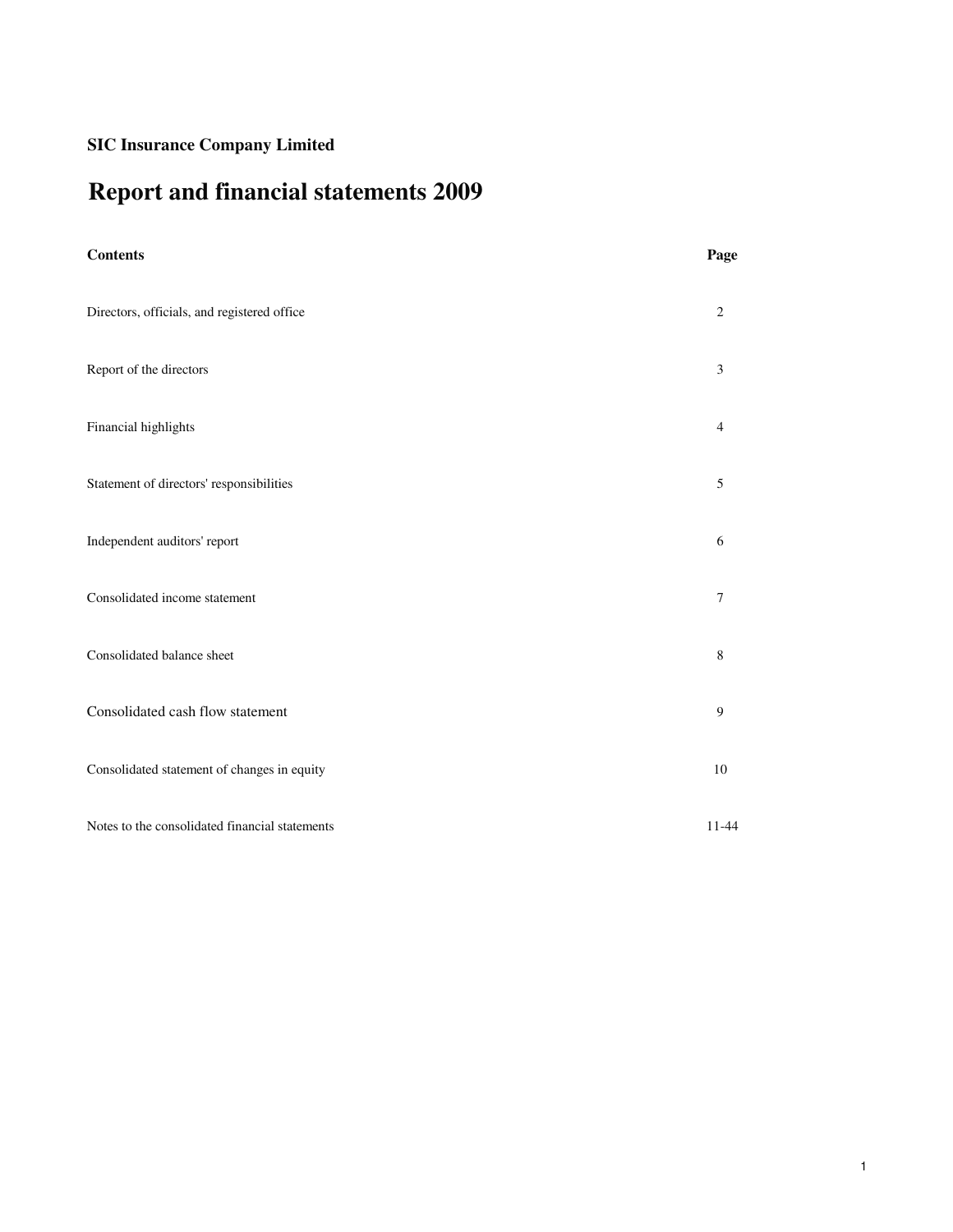# **Report and financial statements 2009**

# **Directors, officials and registered office**

| <b>Directors:</b>         | Mr. Max Cobbina                                              | Chairman (Appt. 9 June 2009)               |
|---------------------------|--------------------------------------------------------------|--------------------------------------------|
|                           | Mr. Benjamin Acolatste                                       | Managing Director (Appt. 1 August 2009)    |
|                           | Mr. Peter Osei Duah                                          | Managing Director (Retired, 31 July, 2009) |
|                           | Dr. Kwaku Osafo                                              | Member                                     |
|                           | Mr. Kwasi Osei                                               | Member                                     |
|                           | Dr. Vitus Anaab-Bisi                                         | Member                                     |
|                           | Dr. Kofi Koduah Sarpong                                      | Member                                     |
|                           | Dr. Kofi Amoah                                               | Member                                     |
|                           | Mrs Yvonne Osei Tutu                                         | Member                                     |
|                           | Mr. Kingsley Awuah-Darku                                     | Member                                     |
|                           | Mr. D. K. M. Soadzedey                                       | Member (Resigned - June, 2009)             |
|                           | Mr. Franklin Owusu Asafo-Adjei                               | Member (Resigned - June, 2009)             |
| Ag. Secretary:            | Mr. Prince Emmanuel K. Mawuvenu                              |                                            |
| <b>Registered Office:</b> | Nyemitei House                                               |                                            |
|                           | 28/29 Ring Road East                                         |                                            |
|                           | Osu-Accra                                                    |                                            |
| <b>Auditors:</b>          | Deloitte & Touche                                            |                                            |
|                           | <b>Chartered Accountants</b>                                 |                                            |
|                           | 4 Liberation Road                                            |                                            |
|                           | P.O. Box GP 453                                              |                                            |
|                           | Accra                                                        |                                            |
| <b>Registrars:</b>        | NTHC Limited                                                 |                                            |
|                           | Martco House                                                 |                                            |
|                           | PO Box KIA 9563                                              |                                            |
|                           | Airport, Accra                                               |                                            |
| <b>Bankers: - Local</b>   | Ghana Commercial Bank Limited                                |                                            |
|                           | Merchant Bank (Ghana) Limited                                |                                            |
|                           | National Investment Bank Limited                             |                                            |
|                           | SG-SSB Bank Limited                                          |                                            |
|                           | HFC Bank (Ghana) Limited                                     |                                            |
|                           | Standard Chartered Bank Ghana Limited                        |                                            |
|                           | Barclays Bank Ghana Limited                                  |                                            |
|                           | Ecobank Ghana Limited                                        |                                            |
|                           | <b>International Commercial Bank Limited</b>                 |                                            |
| <b>Bankers: - Foreign</b> | Ghana International Bank Limited<br><b>Barclays Bank Plc</b> |                                            |
|                           |                                                              |                                            |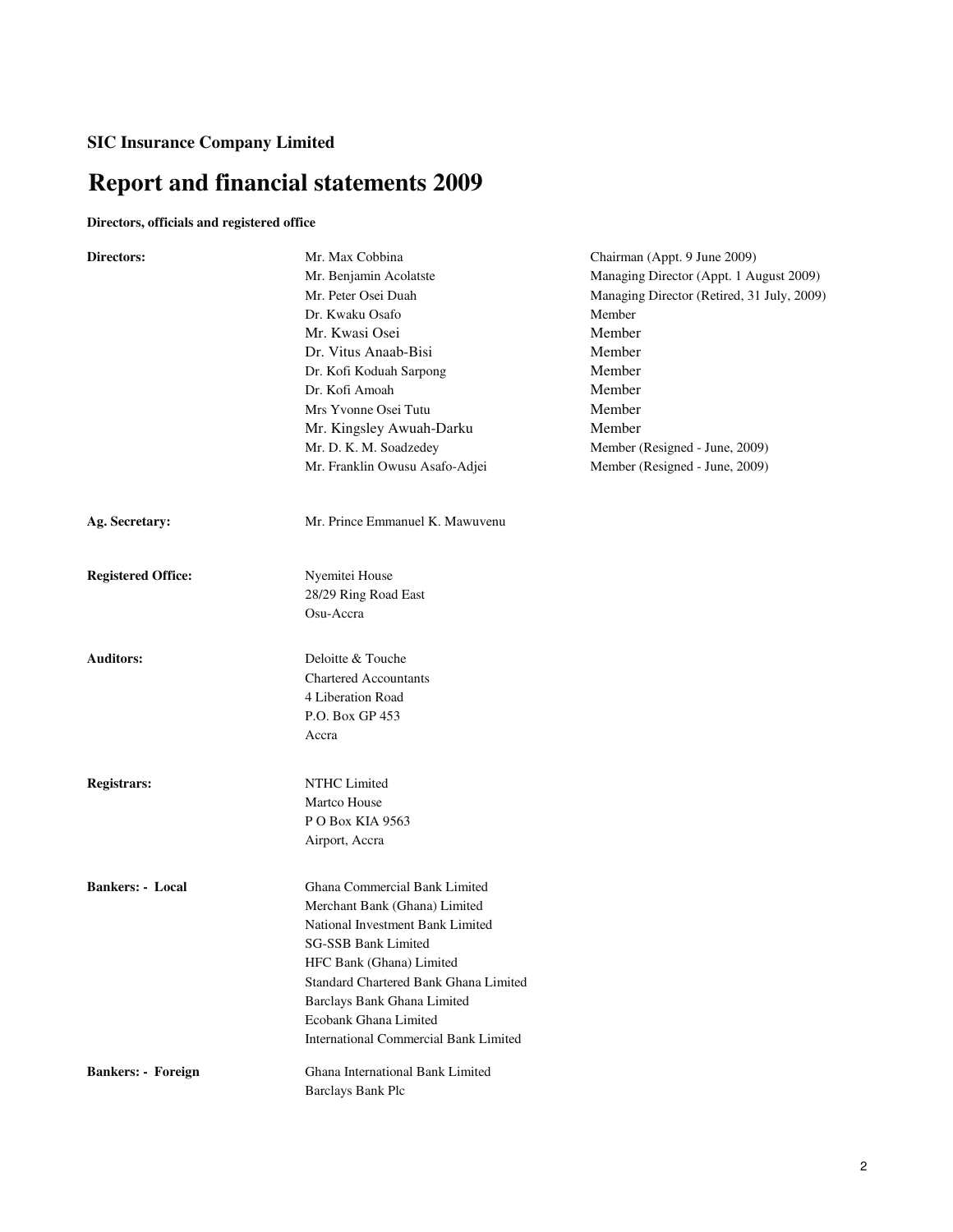# **Directors' report**

The directors have pleasure in presenting their Annual Report together with the audited consolidated financial statements of the group for the year ended 31 December, 2009.

## 1. **Principal activities**

The principal activities of the company and the subsidiary are:

i. to undertake non-life insurance business and

ii. to undertake the provision of investment advisory, asset and fund management, and financial consultancy services.

| 2. | <b>Results for the year</b>                                                   | GH¢         |
|----|-------------------------------------------------------------------------------|-------------|
|    | The balance brought forward on income surplus                                 |             |
|    | account at 1 January was                                                      | 17,095,526  |
|    | To which must be added:                                                       |             |
|    | Profit for the year after charging all expenses, depreciation and taxation of | 6,029,308   |
|    |                                                                               | 23,124,834  |
|    | From which is made an appropriation to statutory reserve of                   | (1,706,316) |
|    |                                                                               | 21,418,518  |
|    | Dividend paid                                                                 | (3,525,071) |
|    | Leaving a balance to be carried forward on income surplus account of          | 17,893,447  |
|    |                                                                               |             |

# 3. **Nature of business**

There was no change in the nature of the business of the group during the year.

## 4. **Auditors**

In accordance with section 134(5) of the Companies Code 1963, Act (179) the auditors, Messrs. Deloitte & Touche, continue in office as group auditors.

## **On behalf of the board**

**……………………….. ……………………….. Chairman Managing Director** Managing Director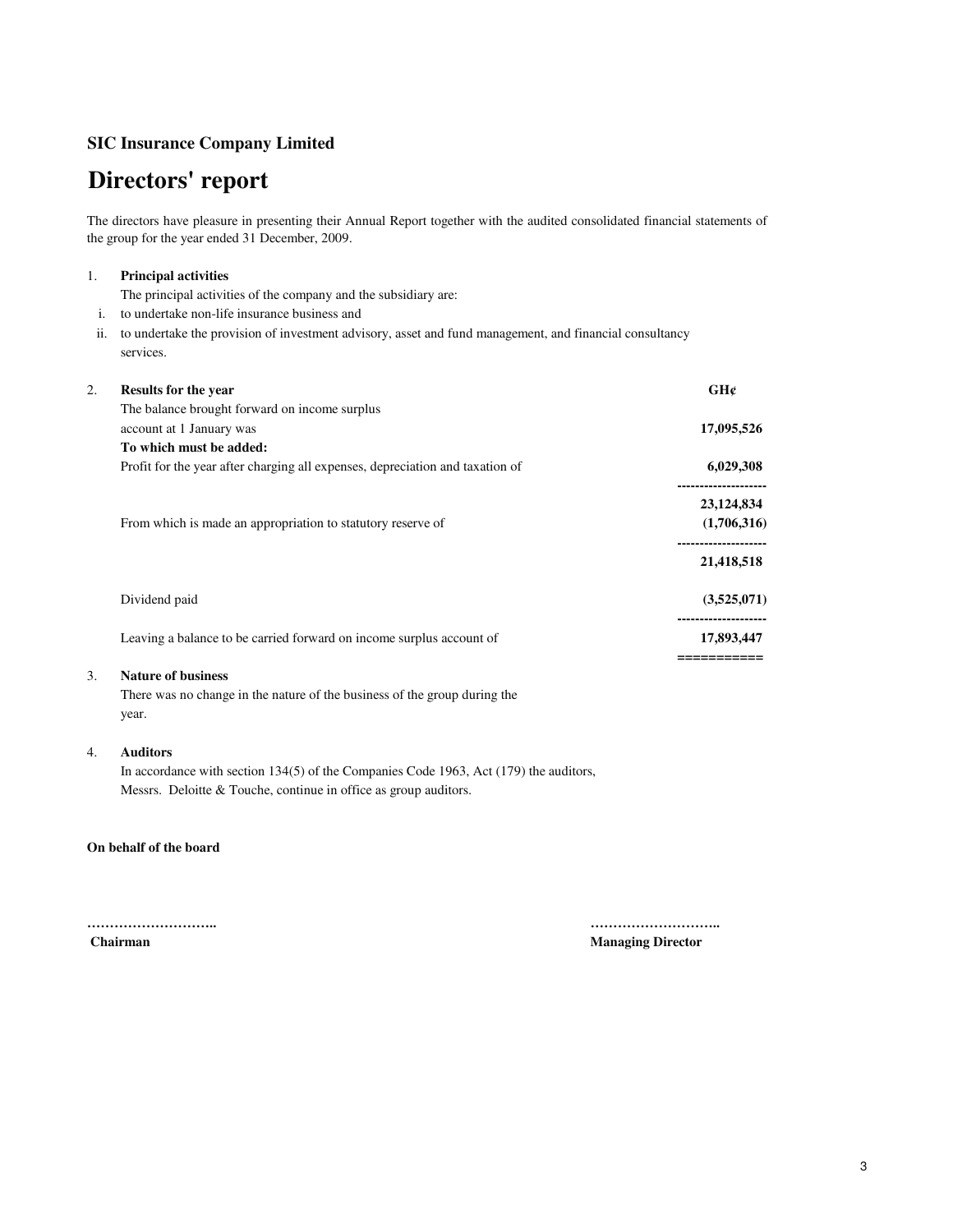# **Financial highlights**

|                                                      | Group<br>2009<br>GH¢ | Group<br>2008<br>GH¢ | Company<br>2009<br>GH¢ | Company<br>2008<br>GH¢ |
|------------------------------------------------------|----------------------|----------------------|------------------------|------------------------|
| Gross premium                                        | 56,877,215           | 58,032,081           | 56,877,215             | 58,032,081             |
| Net premium                                          | 40,900,655           | 43,169,404           | 40,900,655             | 43,169,404             |
| Claims incurred                                      | (12, 659, 793)       | (10,079,307)         | (12, 659, 793)         | (10,079,307)           |
| <b>Underwriting profit</b>                           | 1,213,695            | 6,538,743            | 2,308,253              | 7,413,279              |
| Profit before tax                                    | 7,683,879            | 11,242,594           | 7,487,560              | 10,994,570             |
| Profit after tax                                     | 6,029,308            | 8,881,092            | 5,891,490              | 8,696,418              |
| <b>Shareholders' funds</b>                           | 62,722,500           | 66,315,734           | 61,888,890             | 65,997,434             |
| Net assets                                           | 62,722,500           | 66,315,734           | 61,888,890             | 65,997,434             |
| Total assets                                         | 185,374,366          | 211,573,427          | 117,438,935            | 119,573,137            |
| <b>Number of shares issued</b><br>and fully paid for | 195,645,000          | 195,645,000          | 195,645,000            | 195,645,000            |
| Earnings per share $(GH\varphi)$                     | 0.0308               | 0.0454               | 0.0301                 | 0.0444                 |
| Net assets per share $(GH\varphi)$                   | 0.3206               | 0.3390               | 0.3163                 | 0.3373                 |
| Current assets/current liabilities                   | 1.3302               | 1.2871               | 1.1524                 | 1.2871                 |
| Return on shareholders funds $(\%)$                  | 0.0961               | 0.1339               | 0.0952                 | 0.1318                 |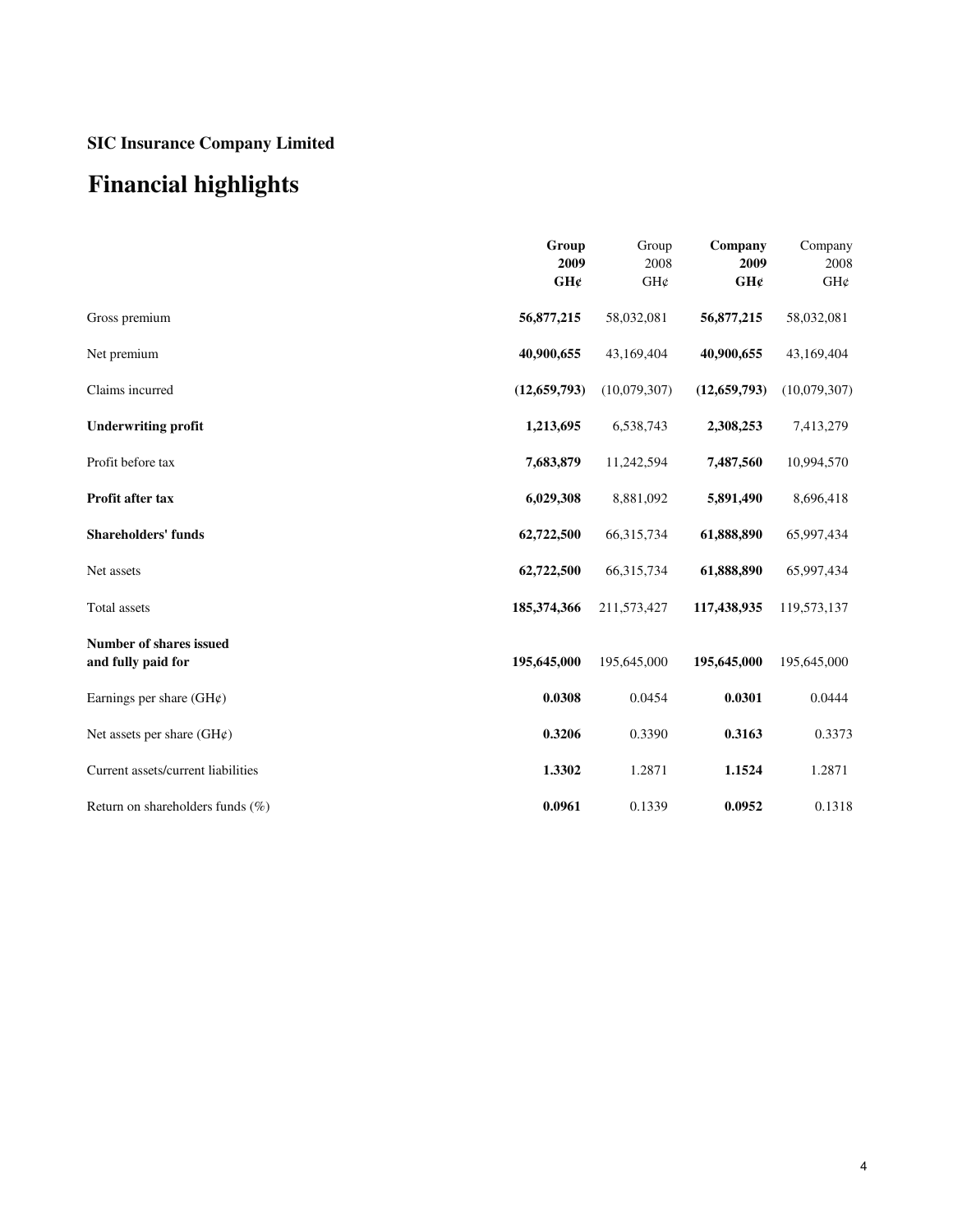# **Statement of directors' responsibilities**

The Ghana Companies Code 1963 (Act 179) requires the directors to prepare financial statements for each financial year which give a true and fair view of the state of affairs of the group at the end of the financial year and of the income statement for that year.

The directors believe that in preparing the financial statements, they have used appropriate accounting policies, consistently applied and supported by reasonable and prudent judgements and estimates and that all international accounting standards which they consider to be appropriate have been followed.

The directors are responsible for ensuring that the group keeps accounting records which disclose with reasonable accuracy the financial position of the group and which enable them to ensure that the financial statements comply with the Companies Code, 1963 (Act 179) and Insurance Act 2008 (Act 724).

They are also responsible for taking such steps as are reasonable to safeguard the assets of the group and to prevent and detect fraud and other irregularities.

The above statements which should be read in conjunction with the statement of the auditors responsibilities on page 6 is made with a view to distinguishing for shareholders the respective responsibilities of the directors and the auditors in relation to the financial statements.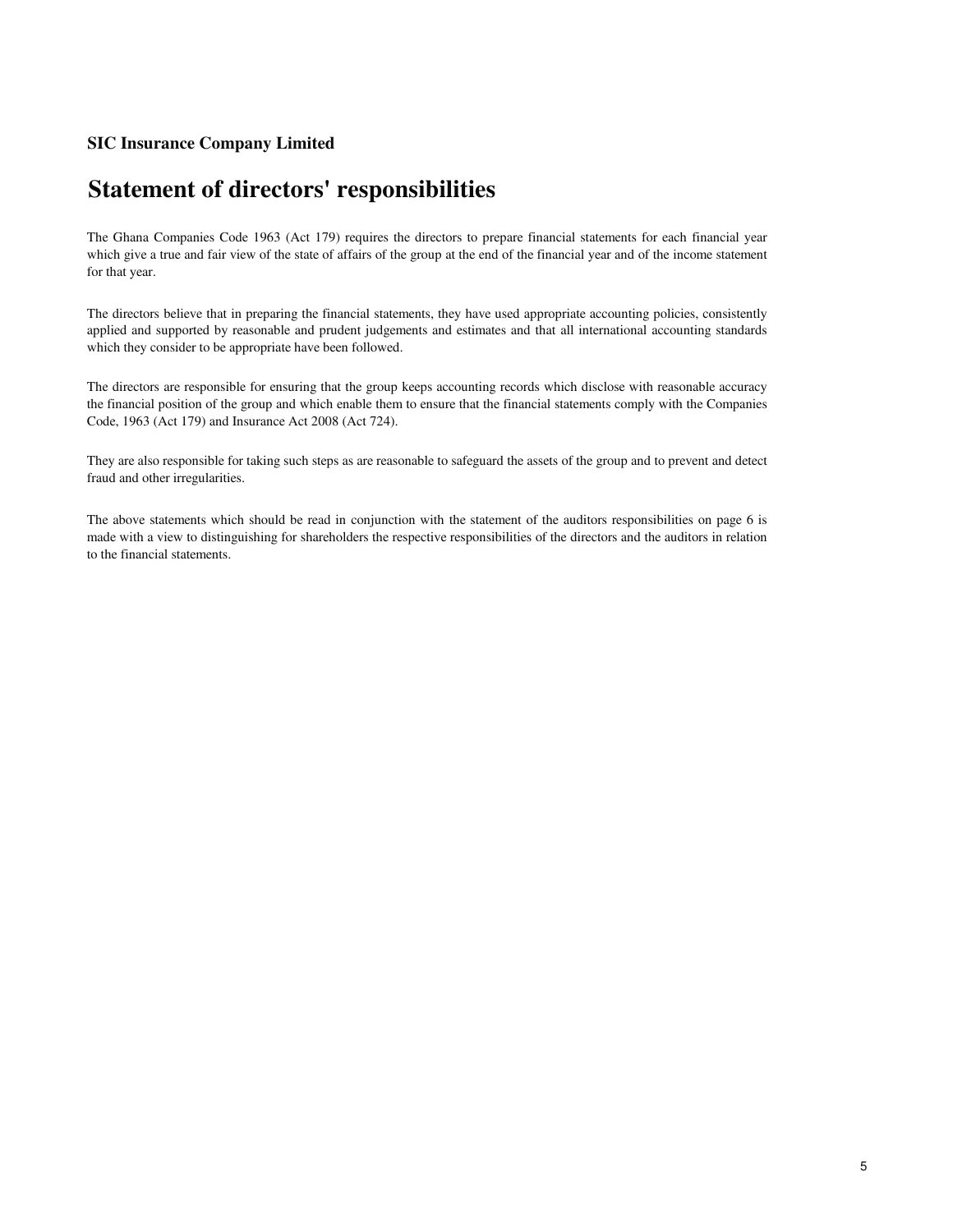# **Independent auditors' report**

## **To the members of SIC Insurance Company Limited**

We have audited the accompanying consolidated financial statements of SIC Insurance Company Limited and its subsidiary (the Group) set out on pages 7 to 44, which comprise the consolidated balance sheet as at 31 December 2009 and the consolidated income statement, consolidated statement of changes in equity and consolidated cash flow statement for the year then ended together with the summary of significant accounting policies and other explanatory notes, and have obtained all the information and explanations, which to the best of our knowledge and belief, were necessary for the purposes of our audit.

## **Directors' responsibility for the financial statements**

The directors are responsible for the preparation and fair presentation of these financial statements in accordance with the Companies Code 1963, (Act 179). This responsibility includes: designing, implementing and maintaining internal control relevant to the preparation and fair presentation of financial statements that are free from material misstatement, whether due to fraud or error; selecting and applying appropriate accounting policies; and making accounting estimates that are reasonable in the circumstances.

### **Auditors' responsibility**

Our responsibility is to express an opinion on these financial statements based on our audit. We conducted our audit in accordance with International Standards on Auditing. Those standards require that we comply with ethical requirements and plan and perform the audit to obtain reasonable assurance as to whether the financial statements are free from material misstatement.

An audit involves performing procedures to obtain audit evidence about the amounts and disclosures in the financial statements. The procedures selected depend on the auditors' judgement, including the assessment of the risks of material misstatement of the financial statements, whether due to fraud or error. In making those risk assessments, the auditor considers internal control relevant to the entity's preparation and fair presentation of the financial statements in order to design audit procedures that are appropriate in the circumstances, but not for the purpose of expressing an opinion on the effectiveness of the entity's internal control. An audit also includes evaluating the appropriateness of accounting policies used and the reasonableness of accounting estimates made by management, as well as evaluating the overall presentation of the financial statements.

**Opinion** We believe that the audit evidence we have obtained is sufficient and appropriate to provide a basis for our audit opinion.

In our opinion, the group has kept proper accounting records and the financial statements are in agreement with the records in all material respects and give in the prescribed manner, information required by the Companies Code 1963, (Act 179) and the Insurance Act 2006 (Act 724). The financial statements give a true and fair view of the financial position of the group as at 31 December 2009, and of its financial performance and cash flow for the year then ended and are drawn up in accordance with International Financial Reporting Standards.

### **Report on other legal and regulatory requirements**

The Ghana Companies Code, 1963 (Act 179) requires that in carrying out our audit work we consider and report on the following matters. We confirm that:

i. we have obtained all the information and explanations which to the best of our knowledge and belief were necessary for the purposes of our audit;

ii. in our opinion proper books of accounts have been kept by the group, so far as appears from our examination of those books; and iii. the balance sheet and profit and loss account of the group are in agreement with the books of accounts.

In accordance with section 78(1) (a) of the Insurance Act, 2006, (Act 724), the group has kept accounting records that are sufficient to explain its transactions and financial position with respect to its insurance business and any other business that it carries on.

*Chartered Accountants Accra, Ghana*

*………………………2010*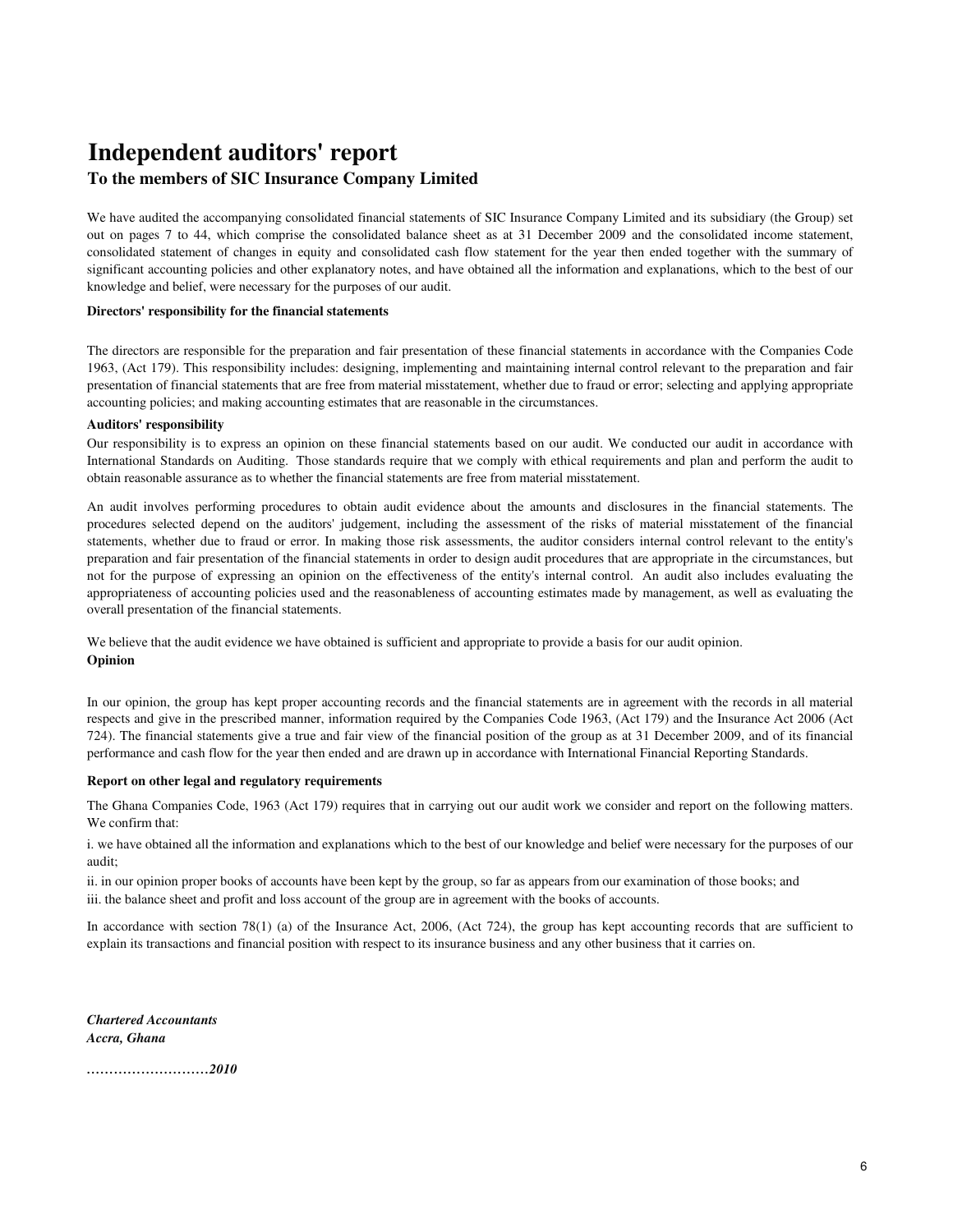# **Consolidated income statement**

**For the year ended 31 December, 2009**

|                                     |             | Group          |                                                         | Company                 |              |
|-------------------------------------|-------------|----------------|---------------------------------------------------------|-------------------------|--------------|
|                                     |             | 2009           | 2008                                                    | 2009                    | 2008         |
|                                     | <b>Note</b> | GH¢            | GH¢                                                     | GH¢                     | GH¢          |
| Gross premium                       | 6           | 56,877,215     |                                                         | 58,032,081   56,877,215 | 58,032,081   |
| Less: Re-insurance                  | 7           |                | $(15,976,560)$ $(14,862,677)$                           | (15,976,560)            | (14,862,677) |
| Net premium                         |             | 40,900,655     | 43,169,404                                              | 40,900,655              | 43,169,404   |
| Claims incurred                     | 8           | (12, 659, 793) | (10,079,307)                                            | (12, 659, 793)          | (10,079,307) |
| Commissions                         | 9           | 908,598        | (2,269,885)                                             | 908,598                 | (2,269,885)  |
| Management expenses                 | 10          |                | $(27,935,765)$ $(24,281,469)$                           | (26, 841, 207)          | (23,406,933) |
| <b>Underwriting profit</b>          |             | 1,213,695      |                                                         | 6,538,743 2,308,253     | 7,413,279    |
| Investment income                   | 11          |                | $1,960,721$ $2,379,323$ $1,925,687$                     |                         | 2,374,385    |
| Other income                        | 12          |                | 5,029,828 2,472,569 3,773,985 1,351,316                 |                         |              |
| Finance costs                       | 13          |                | $(520,365)$ $(148,041)$ $(520,365)$ $(144,410)$         |                         |              |
| Profit before tax                   |             |                | 7,683,879 11,242,594 7,487,560                          |                         | 10.994.570   |
| National stabilisation levy         |             | (95,979)       |                                                         | (93,595)                |              |
| Taxation                            | 19(c)       |                | $(1,558,592)$ $(2,361,502)$ $(1,502,475)$ $(2,298,152)$ |                         |              |
| Profit after tax transferred to     |             |                |                                                         |                         |              |
| Income surplus account              |             | 6,029,308      |                                                         | 8,881,092 5,891,490     | 8,696,418    |
| Basic earnings per share - $GH\ell$ | 14          | 0.0308         | 0.0454                                                  | 0.0301                  | 0.0444       |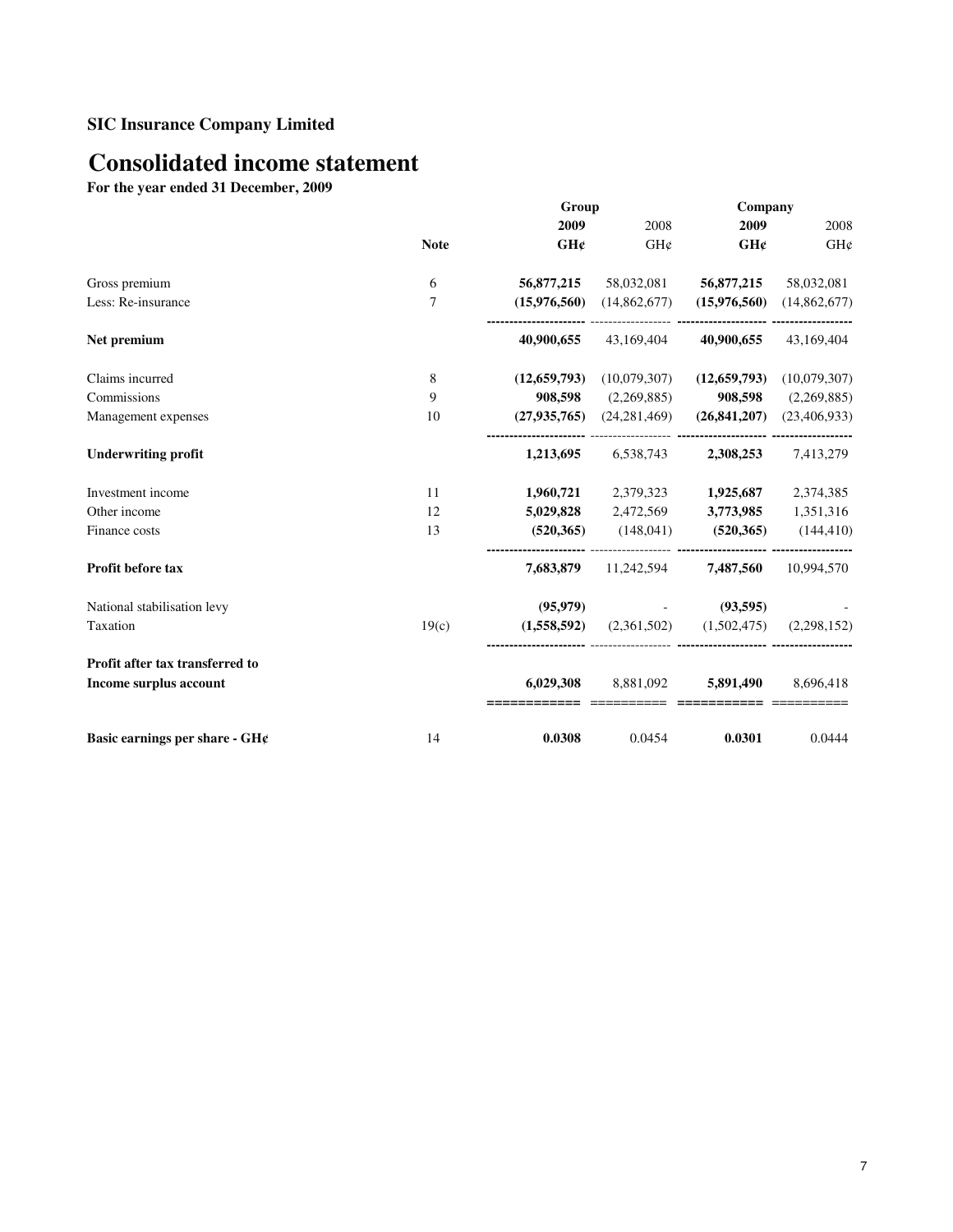# **Consolidated balance sheet**

**As at 31 December, 2009** Group Group Company

|                                         | <b>Note</b> | 2009                      | 2008                                          | 2009                        | 2008        |
|-----------------------------------------|-------------|---------------------------|-----------------------------------------------|-----------------------------|-------------|
|                                         |             | GH¢                       | GHC                                           | GH¢                         | GH¢         |
| Stated capital                          | 20          | 2,500,000                 | 2,500,000                                     | 2,500,000                   | 2,500,000   |
| Capital surplus                         | 21          | 31,816,952                | 31,816,952                                    | 31,816,952                  | 31,816,952  |
| Income surplus                          |             | 17,893,447                | 17,095,526                                    | 17,522,323                  | 16,800,066  |
| Contingency reserve                     | 22          | 10,580,708                | 8,874,392                                     | 10,580,708                  | 8,874,392   |
| Available-for-sale reserves             | 23          |                           |                                               |                             |             |
| Contribution towards capital            |             |                           |                                               |                             |             |
| <b>Shareholders funds</b>               |             | 62,722,500                | 66, 315, 734                                  | 61,888,890                  | 65,997,434  |
| <b>Represented by:</b>                  |             |                           |                                               |                             |             |
| Property, plant and equipment           | 24          | 18,404,995                | 18,872,028                                    | 18,280,981                  | 18,761,269  |
| Investment properties                   | 26          | 6,013,805                 | 5,977,580                                     | 6,013,805                   | 5,977,580   |
| Intangible assets                       | 25          | 165,619                   | 281,858                                       | 118,155                     | 236,310     |
| Long term investment                    | 27          | 18,147,386                | 24,950,663                                    | 18,092,513                  | 24,827,553  |
| Investment in subsidiary                | 28          | $\Delta \sim 100$         | $\sim 10^{-10}$                               | 325,713                     | 325,713     |
| Investment in associated group          | 29          | ---------------------- -- | 5,073,215 5,073,215 5,073,215                 |                             | 5,073,215   |
|                                         |             |                           | 47,805,020 55,155,344 47,904,382              |                             | 55,201,640  |
| <b>Current assets</b>                   |             |                           |                                               |                             |             |
| Short term investments                  | 30          | 11,205,179                | 10,397,750                                    | 10,608,623                  | 10,397,750  |
| Lease deposit                           | 31          | 1,560,929                 | 1,560,929                                     | 1,560,929                   | 1,560,929   |
| Trade & other receivables               | 32          | 113,780,718               | 136,501,946                                   | 46,419,477                  | 44,524,665  |
| Inventories                             |             | 523,782                   | 499,398                                       | 523,782                     | 499,398     |
| Unearned reinsurance premium            |             | 5,289,458                 | 3,768,444                                     | 5,289,458                   | 3,768,444   |
| National stabilisation levy             |             | 41,730                    |                                               | 44,114                      |             |
| Cash and bank balances                  | 35          |                           | $5,167,550$ $3,689,616$ $5,088,170$           | <b></b>                     | 3,620,311   |
| <b>Total current assets</b>             |             |                           | 137,569,346 156,418,083 69,534,553 64,371,497 |                             |             |
| <b>Current liabilities</b>              |             |                           |                                               |                             |             |
| Unearned premium                        |             | 16,452,305                | 11,139,858                                    | 16,452,305                  | 11,139,858  |
| Outstanding claims                      | 8           | 3,054,836                 | 2,081,657                                     | 3,054,836                   | 2,081,657   |
| Trade & other payables                  | 33          | 96,477,395                | 125,675,581                                   | 29,375,694                  | 34,022,854  |
| Taxation                                | 19(a)       | 3,000,285                 | 2,543,694                                     | 3,004,378                   | 2,514,431   |
| Other current financial liabilities     | 34          |                           |                                               |                             | 254,822     |
| <b>Total current liabilities</b>        |             |                           |                                               |                             |             |
| <b>Net current assets</b>               |             |                           |                                               |                             |             |
| Other non-current financial liabilities | 34          |                           | (419,136) $(665,374)$ $(419,136)$ $(665,374)$ |                             |             |
| Deferred tax                            | 19(d)       | (2,860,013)               |                                               | $(2,896,707)$ $(2,855,799)$ | (2,896,707) |
| <b>Total non-current liabilities</b>    |             |                           |                                               |                             |             |
| <b>Net assets</b>                       |             | 62,722,500                |                                               | 66,315,734 61,888,890       | 65,997,434  |

**…………………………… ……………………………..**

**Managing Director**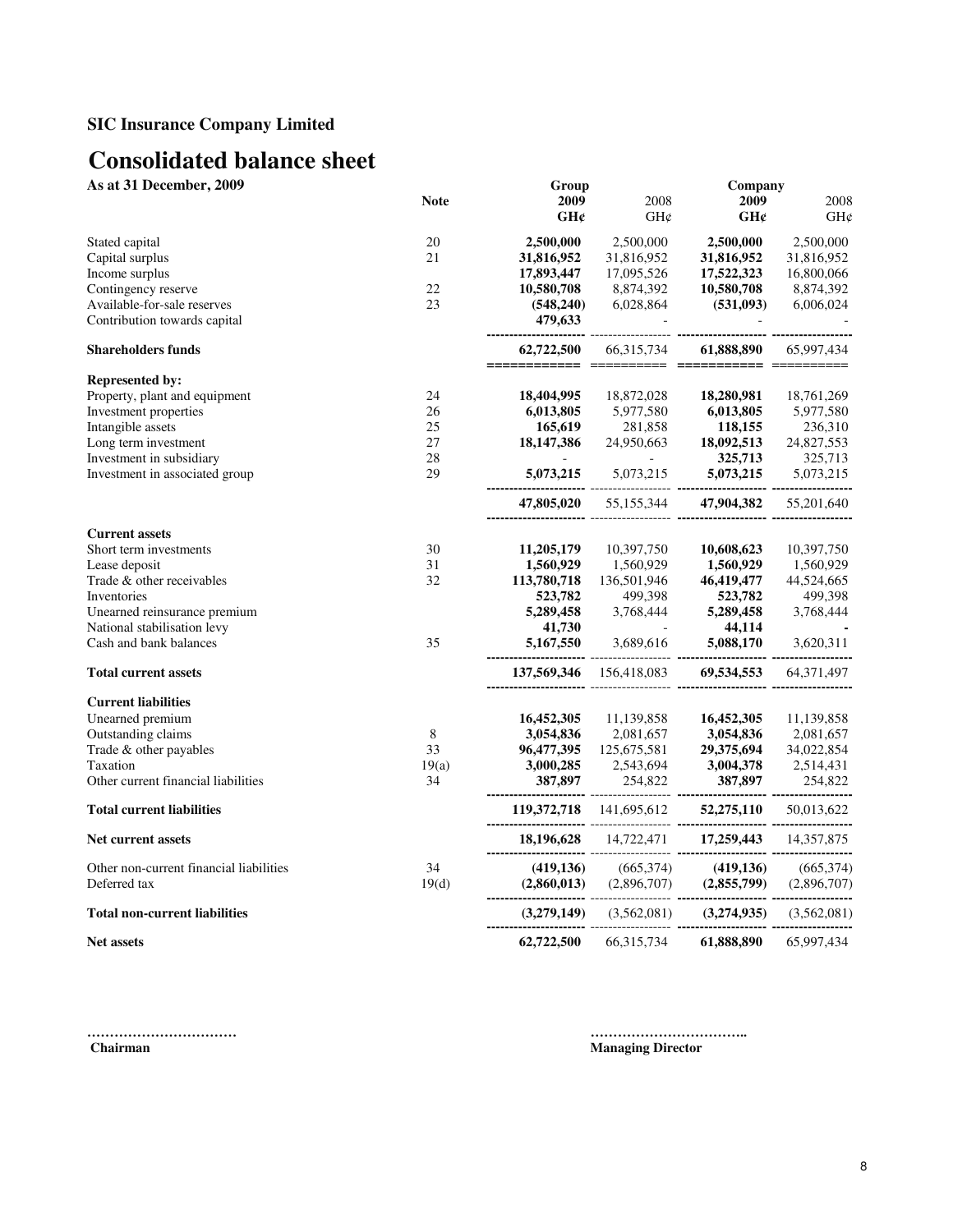# **Consolidated statement of changes in shareholders' funds**

**For the year ended 31 December, 2009**

| Group                                                                                                                                   | <b>Stated</b><br>capital<br>GH¢              | <b>Income</b><br>surplus<br>account<br>GH¢                | Contingency<br>reserves<br>GH¢                | Capital<br>surplus<br>GHC               | Available-for<br>sale reserves<br>GH¢             | <b>Total</b><br>GH¢                 |
|-----------------------------------------------------------------------------------------------------------------------------------------|----------------------------------------------|-----------------------------------------------------------|-----------------------------------------------|-----------------------------------------|---------------------------------------------------|-------------------------------------|
| Balance at 1 Jan. 2008<br>Total recognised income & exp.<br>Transfer (from)/to reserve                                                  | 2,500,000                                    | 12,188,939<br>8,881,092<br>(1,740,962)                    | 7.133.430<br>1,740,962                        | 31,485,257<br>331,695<br>$\blacksquare$ | 950,577<br>$\overline{a}$                         | 54,258,203<br>9,212,787             |
| Net gain on available-for-sale invest.<br>Transfer to equity holders                                                                    |                                              | $\sim$<br>(2,233,543)                                     |                                               |                                         | 5,078,287                                         | 5,078,287<br>(2, 233, 543)          |
| Balance at 31 Dec 2008                                                                                                                  | 2,500,000                                    | 17,095,526                                                | 8,874,392                                     | 31,816,952                              | 6,028,864                                         | 66,315,734                          |
| Balance at 1 January 2009<br>Total recognised income & exp.<br>Transfer (from)/to reserve                                               | 2,500,000<br>$\overline{a}$                  | 17,095,526<br>6,029,308<br>(1,706,316)                    | 8,874,392<br>$\omega_{\rm{max}}$<br>1.706.316 | 31,816,952                              | 6,028,864<br>$\equiv$<br>$\overline{a}$           | 66, 315, 734<br>6,029,308<br>$\sim$ |
| Net gain on available-for-sale invest.<br>Transfer to equity holders                                                                    |                                              | (3,525,071)                                               |                                               |                                         | (6,577,104)                                       | (6,577,104)<br>(3,525,071)          |
| Balance at 31 Dec 2009                                                                                                                  | 2,500,000<br>$=$ $=$ $=$ $=$ $=$ $=$ $=$ $=$ | 17,893,447<br>__________                                  | 10,580,708                                    | 31,816,952                              | (548,240)<br>======== ========= =========== ===== | 62,242,867                          |
| Company                                                                                                                                 | <b>Stated</b><br>capital<br>GH¢              | Income<br>surplus<br>account<br>$GH\mathcal{C}$           | Contingency<br>reserves<br>$GH\mathcal{C}$    | Capital<br>surplus<br>GH¢               | Available-for<br>sale reserves<br>GH¢             | Total<br>GH¢                        |
| Balance at 1 Jan. 2008 - restated<br>Total recognised income & exp.                                                                     | 2,500,000                                    | 12,078,153<br>8,696,418                                   | 7,133,430<br>$\sim$                           | 31,485,257<br>331,695                   | 950,422<br>$\omega_{\rm c}$                       | 54, 147, 262<br>9,028,113           |
| Valuation gain on tangible assets<br>Net gain on available-for-sale invest.<br>Transfer (from)/to reserve<br>Transfer to equity holders |                                              | $\mathcal{L}_{\mathcal{A}}$<br>(1,740,962)<br>(2,233,543) | 1,740,962                                     |                                         | 5,055,602                                         | 5,055,602<br>(2, 233, 543)          |
| Balance at 31 Dec 2008 - restated                                                                                                       | 2,500,000                                    | 16,800,066                                                | 8,874,392                                     | 31,816,952                              | 6,006,024                                         | 65,997,434                          |
| Balance at 1 January 2009<br>Total recognised income & exp.<br>Transfer (from)/to reserve                                               | 2,500,000                                    | 16,800,066<br>5,891,490<br>(1,706,316)                    | 8,874,392<br>$\omega_{\rm{eff}}$<br>1,706,316 | 31,816,952                              | 6,006,024<br>$\sim$                               | 68, 192, 976<br>5,891,490<br>$\sim$ |
| Net gain on available-for-sale invest.<br>Transfer to equity holders                                                                    |                                              | $\sim$<br>(3,462,917)                                     |                                               |                                         | (6,537,117)                                       | (6,537,117)<br>(3,462,917)          |
| Balance at 31 Dec 2009                                                                                                                  | <br>2,500,000                                | 17,522,323                                                | 10,580,708                                    | 31,816,952                              | (531,093)                                         | 61,888,890                          |
|                                                                                                                                         |                                              |                                                           |                                               |                                         |                                                   |                                     |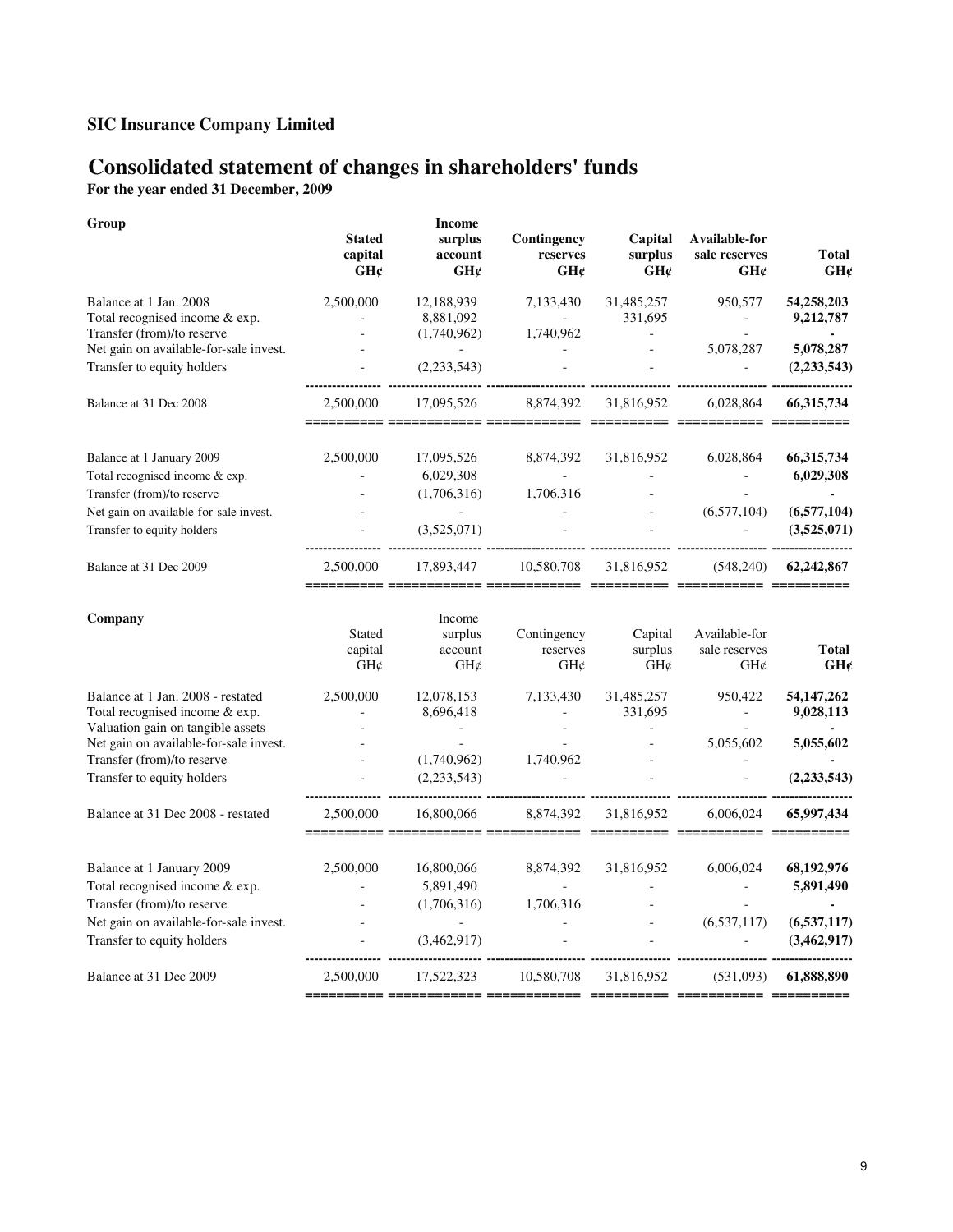# **Consolidated cash flow statement**

**For the year ended 31 December, 2009**

|                                                                                  | Group                                           |                                                                                                                               |                                    | Company                             |  |
|----------------------------------------------------------------------------------|-------------------------------------------------|-------------------------------------------------------------------------------------------------------------------------------|------------------------------------|-------------------------------------|--|
|                                                                                  | 2009                                            | 2008                                                                                                                          | 2009                               | 2008                                |  |
| <b>Operating activities</b>                                                      | GH¢                                             | $GH\mathcal{C}$                                                                                                               | GHC                                | GH¢                                 |  |
| Operating profit                                                                 |                                                 | 7,683,879 $11,242,594$ 7,487,560 $7,483,560$                                                                                  |                                    | 10,994,570                          |  |
|                                                                                  |                                                 | 7,683,879 11,242,594 7,487,560                                                                                                |                                    | 10,994,570                          |  |
| Adjustment to reconcile profit before tax to net cash flows                      |                                                 |                                                                                                                               |                                    |                                     |  |
| Non-cash:                                                                        |                                                 |                                                                                                                               |                                    |                                     |  |
| Depreciation                                                                     | 1,178,610                                       | 1,350,639                                                                                                                     | 1,120,493                          | 1,306,434                           |  |
| Amortisation of intangible assets                                                | 165,445                                         | 153,773                                                                                                                       | 118,155                            | 118,155                             |  |
| Available-for-sale reserve                                                       | (6,577,104)                                     | 5,078,287                                                                                                                     | (6,537,117)                        | 5,055,602                           |  |
| Profit on disposal of property, plant & equipment                                | (152, 734)                                      | (180,209)                                                                                                                     | (149,604)                          | (180, 209)                          |  |
| Interest received                                                                | (686, 165)                                      | (1,196,884)                                                                                                                   | (685, 517)                         | (1,177,501)                         |  |
| Dividend received                                                                | (1,274,556)                                     | (1,182,439)                                                                                                                   | (1,240,170)                        | (1,196,884)                         |  |
| <b>Working capital adjustments:</b>                                              |                                                 |                                                                                                                               |                                    |                                     |  |
| Increase in provision for unearned premium<br>Decrease/(Increase) in receivables | 5,312,447<br>22,721,228                         | (1,772,602)<br>(43,679,916)                                                                                                   | 5,312,447<br>(1,894,812)           | (1,772,602)<br>(18, 481, 417)       |  |
| Increase in inventories                                                          |                                                 |                                                                                                                               |                                    |                                     |  |
| Increase in trade & other payables                                               | (24, 385)<br>(29, 198, 186)                     | (163,303)<br>40,695,574                                                                                                       | (24, 384)                          | (163, 303)                          |  |
| (Decrease)/increase in provision for claims                                      |                                                 |                                                                                                                               | (4,647,160)                        | 15,652,931<br>$973,179$ $(102,610)$ |  |
|                                                                                  | 1,452,812                                       | (102,610)<br>636,816 (113,163)                                                                                                |                                    | 636,816                             |  |
| Increase in lease obligations                                                    | (113, 163)                                      |                                                                                                                               |                                    |                                     |  |
| Increase in lease deposits<br>Increase in unearned reinsurance premium           | $\sim 100$                                      | (683, 656)<br>$(1,521,014)$ $(3,768,444)$                                                                                     | $\omega_{\rm{max}}$<br>(1,521,014) | (683, 656)<br>(3,768,444)           |  |
| Tax paid                                                                         |                                                 | $(1,138,695)$ $(947,954)$ $(1,053,436)$ $(915,022)$                                                                           |                                    |                                     |  |
| National stabilisation levy paid                                                 | $(137,709)$ $(137,709)$ $(137,709)$ $(137,709)$ |                                                                                                                               |                                    |                                     |  |
| Net cash used in operating activities                                            |                                                 |                                                                                                                               |                                    |                                     |  |
| <b>Investing activities</b>                                                      |                                                 |                                                                                                                               |                                    |                                     |  |
| Acquisition of property, plant and equipment                                     |                                                 | (711,577) $(1.769,022)$ $(640,229)$ $(1.672,046)$<br>(49,206) $(66,736)$ $(22,770)$                                           |                                    |                                     |  |
| Acquisition of intangible assets                                                 |                                                 |                                                                                                                               |                                    |                                     |  |
| Proceeds from sale of property, plant and equipment                              |                                                 | 152,734 180,658 149,604 180,658                                                                                               |                                    |                                     |  |
| Acquisition of investment properties                                             | $(36,225)$ (36,225) (36,225)                    |                                                                                                                               |                                    |                                     |  |
| Net cash used/flow from investing activities                                     |                                                 | $(644,274)$ $(1,655,100)$ $(526,850)$ $(1,514,158)$                                                                           |                                    |                                     |  |
| <b>Financing activities</b>                                                      |                                                 |                                                                                                                               |                                    |                                     |  |
| Purchase of long term investments                                                | 6,803,277                                       |                                                                                                                               | $(6,822,516)$ 6,735,065            | (6,799,561)                         |  |
| Dividend received                                                                |                                                 | ${\begin{array}{ccc} 686,165 & 1,196,884 & 685,517 & 1,196,884 \\ 1,274,556 & 1,182,439 & 1,240,170 & 1,177,501 \end{array}}$ |                                    |                                     |  |
| Interest received                                                                |                                                 |                                                                                                                               |                                    |                                     |  |
| Dividend paid                                                                    |                                                 |                                                                                                                               |                                    |                                     |  |
| Net cash used in servicing of finance                                            |                                                 | 5,238,927 (6,676,736) 5,197,835 (6,658,718)                                                                                   |                                    |                                     |  |
| Changes in cash and cash equivalent                                              | 2,285,363                                       | (2,852,170)                                                                                                                   | 1,678,732                          | (2,850,016)                         |  |
| Cash at 1 January                                                                | 14,087,366                                      | 16,939,536                                                                                                                    | 14,018,061                         | 16,868,077                          |  |
| Cash at 31 December                                                              | 16,372,729<br>===========                       | 14,087,366                                                                                                                    | 15,696,793<br>=========            | 14,018,061<br>--------              |  |
| Analysis of changes in cash and cash equivalent                                  |                                                 |                                                                                                                               |                                    |                                     |  |
| Cash and bank                                                                    | 5,167,550                                       | 3,689,616                                                                                                                     | 5,088,170                          | 3,620,311                           |  |
| Short term investments                                                           | 11,205,179                                      | 10,397,750                                                                                                                    | 10,608,623                         | 10,397,750                          |  |
|                                                                                  | 16,372,729                                      | 14,087,366                                                                                                                    | 15,696,793                         | 14,018,061                          |  |
|                                                                                  | =====================                           |                                                                                                                               | ==========                         | =========                           |  |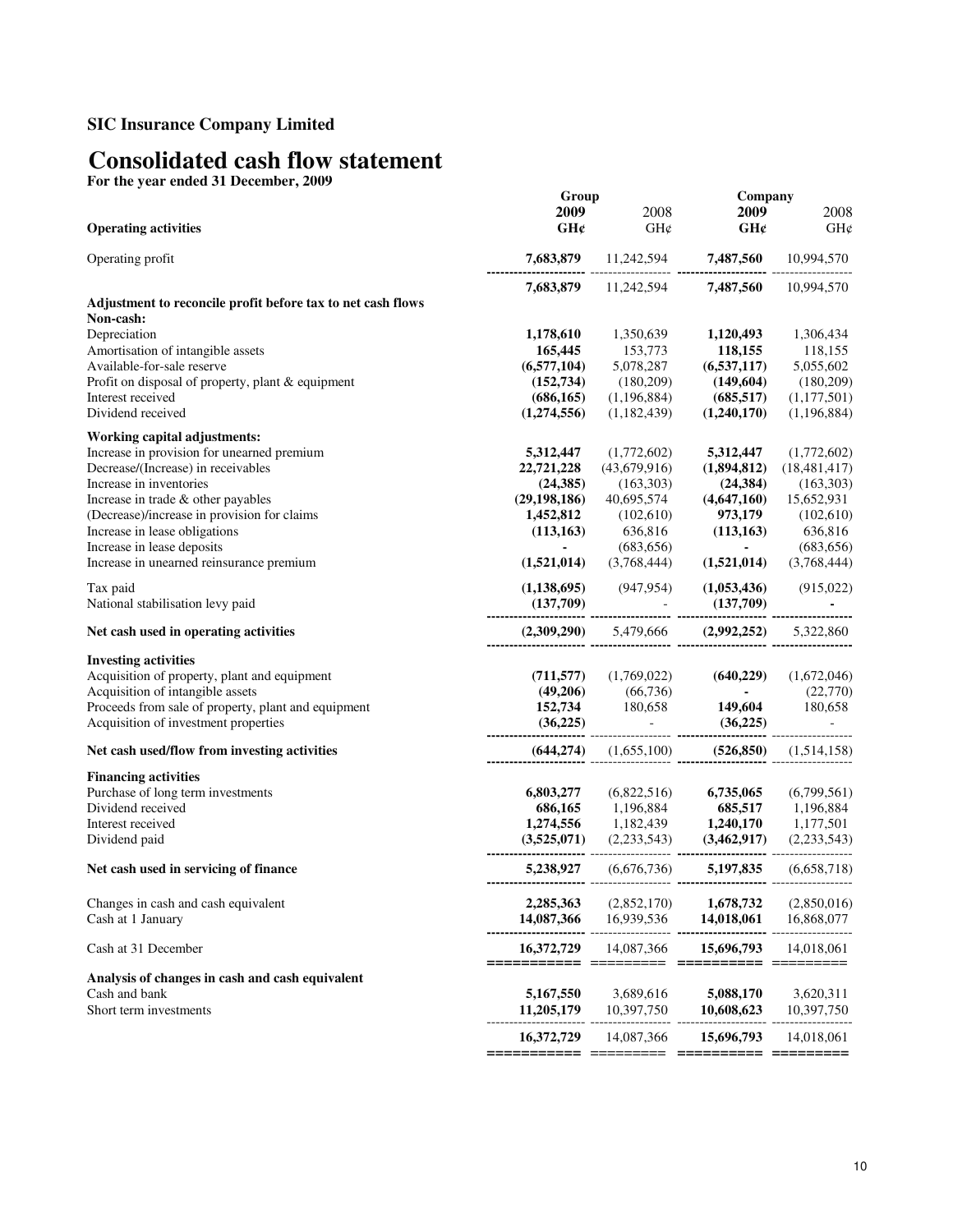# **Notes to the consolidated financial statements**

**For the year ended 31 December, 2009**

## **1. Reporting Entity**

SIC Insurance Company Limited underwrite non-life insurance risks, The group also issues a diversified portfolio of investment services to provide its customers with asset management solutions for their savings and retirement needs as well as undertaking brokerage services. The group is a limited liability group incorporated and domiciled in Ghana, with its registered office at Nyemitei House 28/29 Ring Road East Osu-Accra. SIC Insurance Company Limited has a primary listing on the Ghana Stock Exchange.

### **2. Basis of preparation**

### **(a) Statement of compliance**

The financial statements are prepared in compliance with International Financial Reporting Standards (IFRS) and Interpretations of those Standards, as adopted by the International Accounting Standards Board and applicable legislation.

The following accounting standards, interpretations and amendments to published accounting standards that impact the operations of the group were adopted:

IFRS 1 First time adoption of IFRS;

- IFRS 4 Insurance contracts;
- IFRS 7 Financial Instruments: Disclosures (effective 1 January 2009);
- IAS 1 (Revised), Presentation of financial statements (added disclosures about an entity's capital and other disclosures);
- IAS 14 Segment reporting;

IAS 16 Property, plant and equipment;

- IAS 17 Leases;
- IAS 18 Revenue;
- IAS19 (Amendment), Employee benefits;

IAS 21 (Amendment), The effects of changes in foreign exchange rates;

IAS 24 (Amendment), Related party disclosures;

- IAS 32 (Amendment), Financial instruments: disclosure and presentation;
- IAS 36 Impairment of assets;
- IAS 37 Provisions, contingent liabilities and contingent assets;
- IAS 38 Intangible assets;
- IAS 39 (Amendment), Financial instruments: recognition and measurement; and
- IAS 40 Investment properties.

### **(b) Basis of measurement**

The financial statements have been prepared on the historical cost basis except for available-for-sale financial assets which are measured at fair value. Financial assets held at fair value through profit and loss, investment property is measured at fair value, retirement benefit obligations and other long term employee benefit are measured at net present value, financial assets and liabilities initially recognised at fair value.

### **(c) Use of estimates and judgement**

The preparation of financial statements in conformity with IFRS requires management to make judgements, estimates and assumptions that affect the application of accounting policies and the reported amounts of assets, liabilities, income and expenses. Actual results may differ from these estimates. Estimates and underlying assumptions are reviewed on an ongoing basis. Revisions to accounting estimates are recognised in the period in which the estimate is revised if the revision affects only that period or in the period of the revision and the future periods if the revision affects both current and future periods.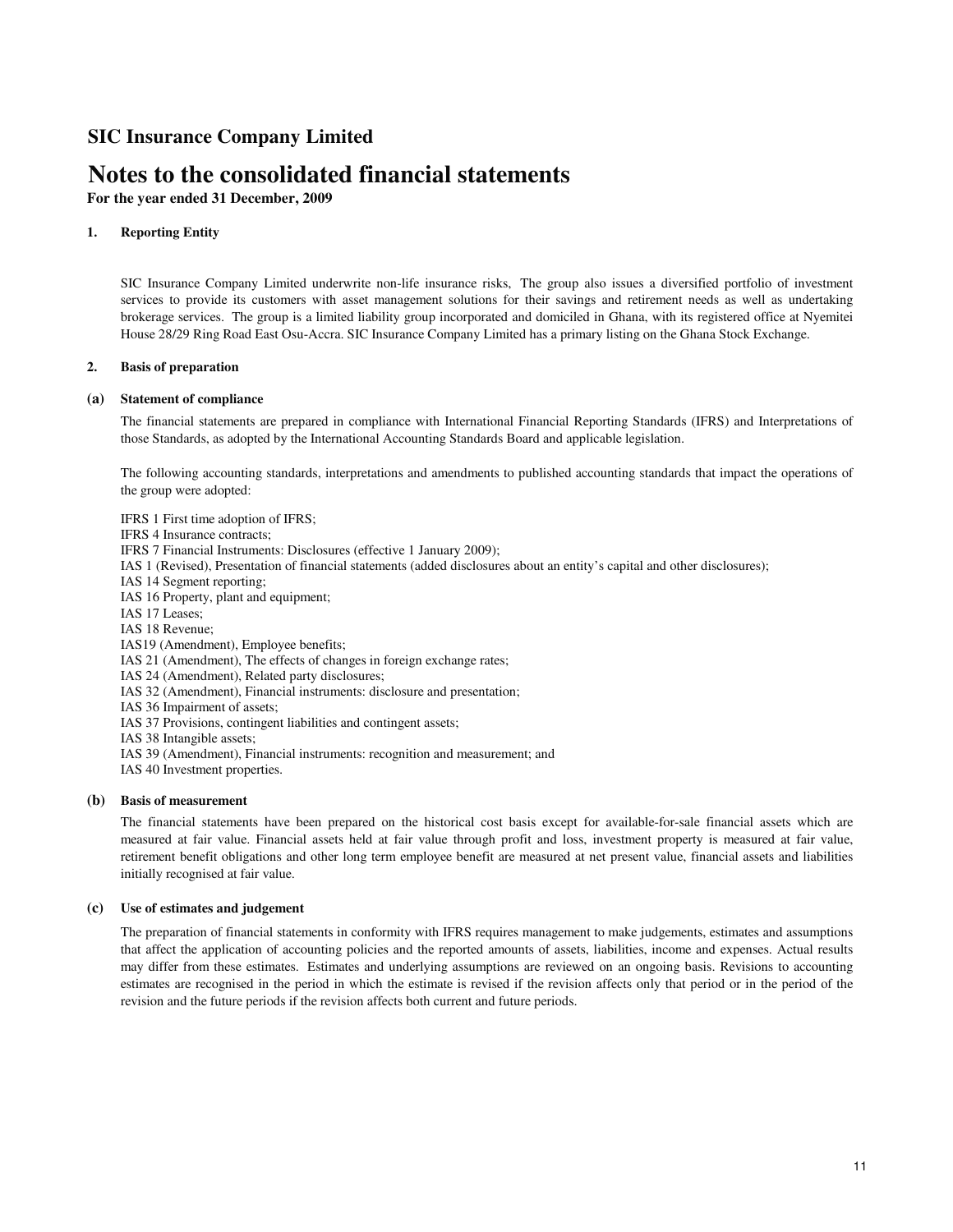# **Notes to the consolidated financial statements**

**For the year ended 31 December, 2009 - continued**

### **3. Significant accounting policies**

**(a) Consolidation** The accounting policies set out below have been applied consistently to all periods presented in these financial statements by the group:

# i). *Subsidiaries:*

Subsidiaries are all entities over which the group has the power to govern the financial and operating policies generally accompanying a shareholding of more than one half of the voting rights. The existence and effect of potential voting rights that are currently exercisable or convertible are considered when assessing whether the group controls another entity. Subsidiaries are fully consolidated from the date on which control is transferred to the group. They are de-consolidated from the date on which control ceases.

The group uses the purchase method of accounting to account for the acquisition of subsidiaries. The cost of an acquisition is measured as the fair value of the assets given, equity instruments issued and liabilities incurred or assumed at the date of exchange, plus costs directly attributable to the acquisition. Identifiable assets acquired and liabilities and contingent liabilities assumed in a business combination are measured initially at their fair values at the acquisition date, irrespective of the extent of any minority interest. The excess of the cost of acquisition over the fair value of the group's share of the identifiable net assets acquired is recorded as goodwill. If the cost of acquisition is less than the fair value of the net assets of the subsidiary acquired, the difference is recognised directly in the income statement.

Intra-group transactions, balances and unrealised gains on intra-group transactions are eliminated. Unrealised losses are also eliminated unless the transaction provides evidence of an impairment of the asset transferred. Subsidiaries' accounting policies have been changed where necessary to ensure consistency with the policies adopted by the group.

## ii). *Associates:*

Associates are all entities over which the group has significant influence but not control, generally accompanying a shareholding of between 20% and 50% of the voting rights. Investments in associates are accounted for by the equity method of accounting and are initially recognised at cost.

The group's share of its associates' post-acquisition profits or losses is recognised in the income statement, and its share of postacquisition movements in reserves is recognised in reserves. The cumulative post-acquisition movements are adjusted against the carrying amount of the investment. When the group's share of losses in an associate equals or exceeds its interest in the associate, including any other unsecured receivables, the group does not recognise further losses, unless it has incurred obligations or made payments on behalf of the associate.

Unrealised gains on transactions between the group and its associates are eliminated to the extent of the group's interest in the associates. Unrealised losses are also eliminated unless the transaction provides evidence of an impairment of the asset transferred. Associates' accounting policies have been changed where necessary to ensure consistency with the policies adopted by the group.

### **(b) Segment reporting**

A business segment is a group of assets and operations engaged in providing products or services that are subject to risks and returns that are different from those of other business segments. A geographical segment is engaged in providing products or services within a particular economic environment that are subject to risks and return that are different from those of segments operating in other economic environments.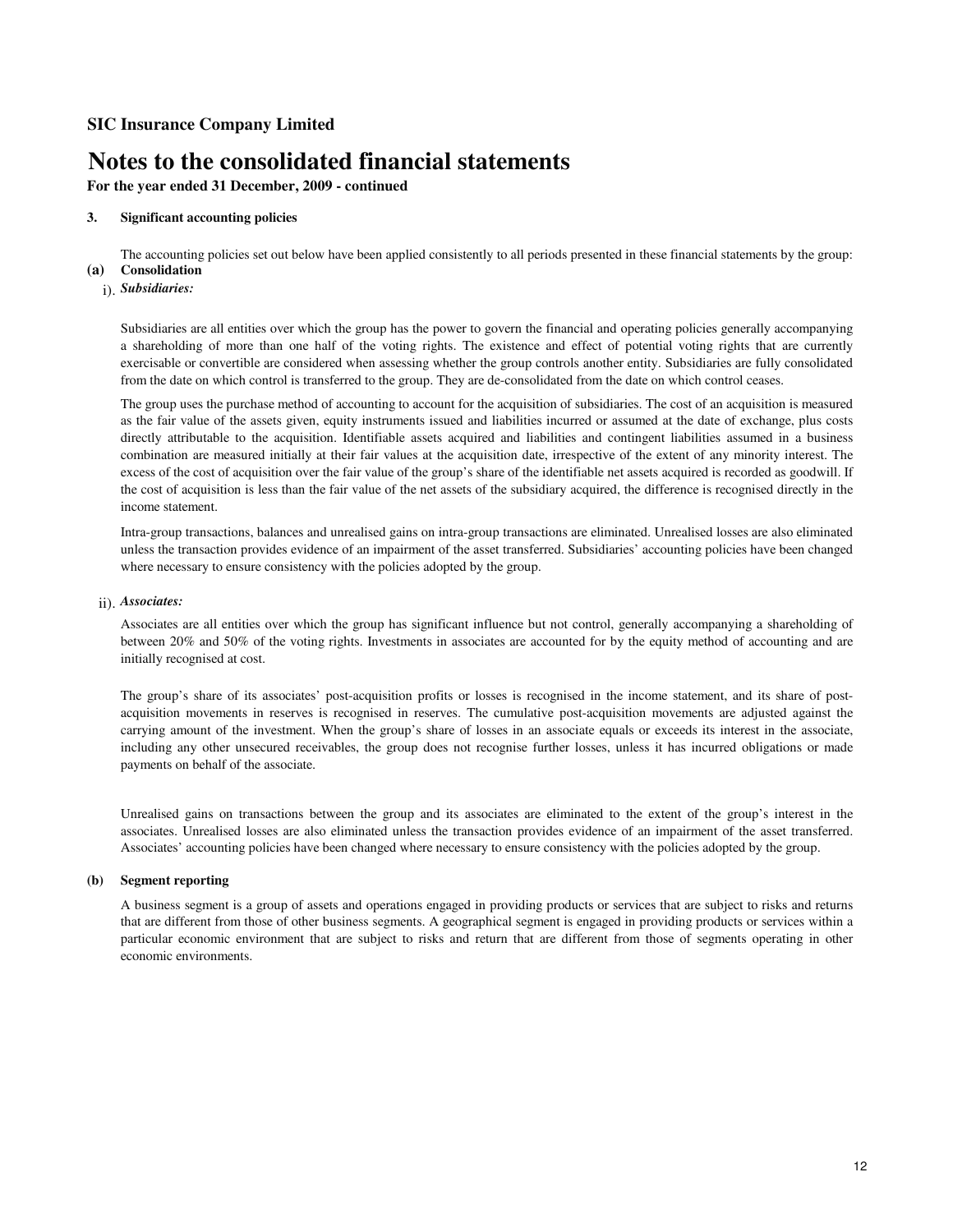# **Notes to the consolidated financial statements**

**For the year ended 31 December, 2009 - continued**

#### **(c) Foreign currency translation**

## i). *Functional and presentation currency:*

Items included in the financial statements of the group are measured using the currency of the primary economic environment in which the entity operates (the 'functional currency'). The financial statements are presented in cedis, which is the group's presentation currency.

## ii). *Transactions and balances:*

Foreign currency transactions are translated into the functional currency using the exchange rates prevailing at the dates of the transactions. Foreign exchange gains and losses resulting from the settlement of such transactions and from the translation at year-end exchange rates of monetary assets and liabilities denominated in foreign currencies are recognised in the income statement.

Translation differences on non-monetary items, such as equities held at fair value through profit or loss, are reported as part of the fair value gain or loss. Translation differences on non-monetary items, such as equities classified as available-for-sale financial assets, are included in the fair value reserve in equity.

### iii). *Exchange differences:*

The results and financial position of the group's functional currency which is not different from the presentation currency are translated into the presentation currency as follows:

(i) assets and liabilities for each balance sheet presented are translated at the closing rate at the date of that balance sheet; and

(ii) income and expenses for each income statement are translated at average exchange rates (unless this average is not a reasonable approximation of the cumulative effect of the rates prevailing on the transaction dates, in which case income and expenses are translated at the dates of the transactions).

### **(d) Property, plant and equipment**

Land and buildings comprise mainly outlets and offices occupied by the group. Land and buildings are shown at fair value, based on periodic, but at least triennial, valuations by external independent appraisers, less subsequent depreciation for buildings. Any accumulated depreciation at the date of revaluation is eliminated against the gross carrying amount of the asset, and the net amount is restated to the revalued amount of the asset. All other property, plant and equipment are stated at historical cost less depreciation. Historical cost includes expenditure that is directly attributable to the acquisition of the items.

Subsequent costs are included in the asset's carrying amount or recognised as a separate asset, as appropriate, only when it is probable that future economic benefits associated with the item will flow to the group and the cost of the item can be measured reliably. All other repairs and maintenance are charged to the income statement during the financial period in which they are incurred.

Increases in the carrying amount arising on revaluation of land and buildings are credited to the revaluation surplus in shareholders' funds. Decreases that offset previous increases of the same asset are charged against revaluation surplus directly in equity; all other decreases are charged to the income statement.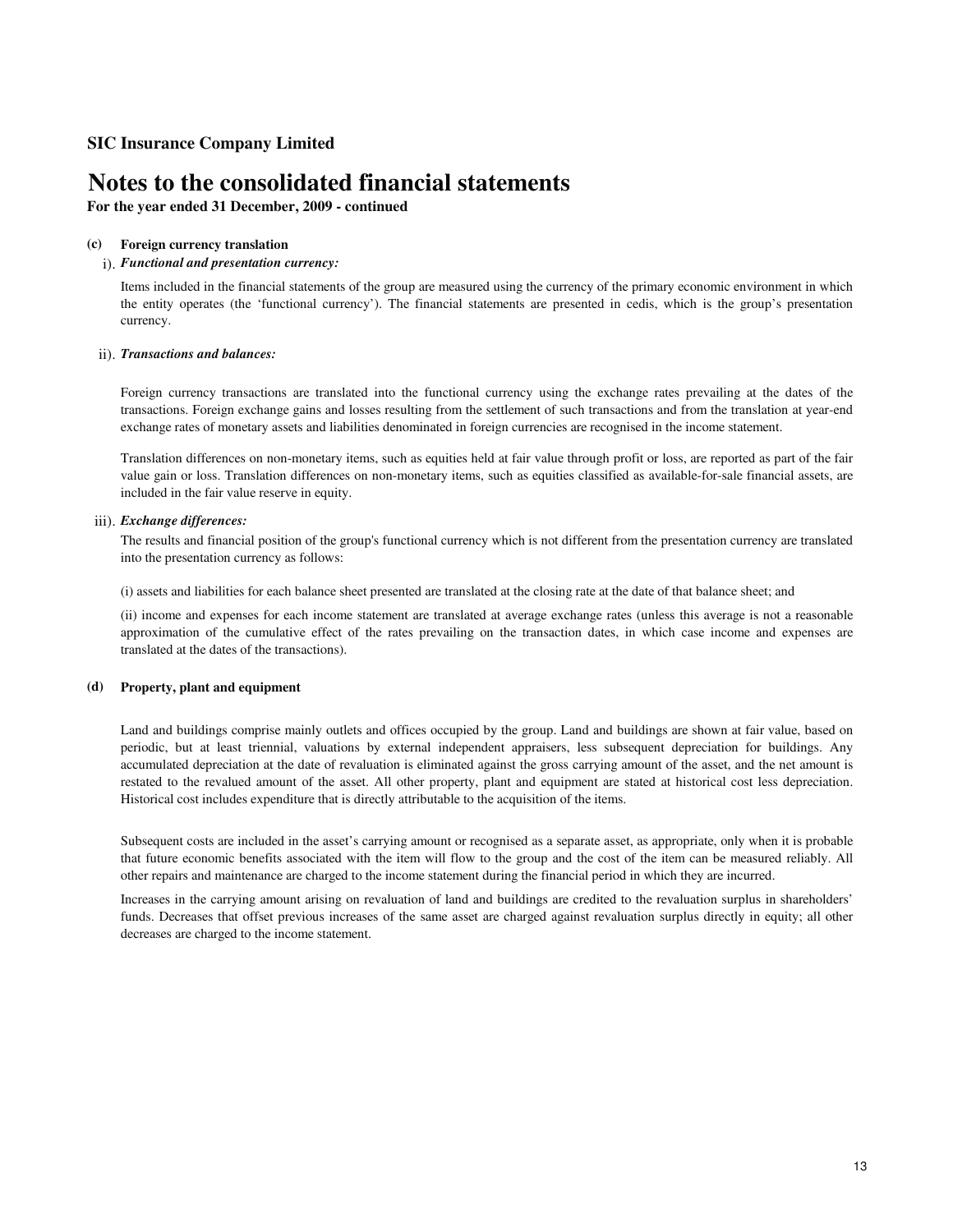# **Notes to the consolidated financial statements**

## **For the year ended 31 December, 2009 - continued**

Land is not depreciated. Depreciation on other assets is calculated using the straight-line method to allocate their cost or revalued amounts over their estimated useful lives, as follows:

| Motor vehicles      | 20%    | per annum         |
|---------------------|--------|-------------------|
| Office furniture    | 10%    | $^{\prime\prime}$ |
| Household furniture | 20%    | $^{\prime\prime}$ |
| Freehold buildings  | $1\%$  | $^{\prime\prime}$ |
| Office equipment    | 25%    | $^{\prime\prime}$ |
| Computers           | 33.33% | $^{\prime\prime}$ |

Leasehold land & buildings are amortised over the life of the lease.

The assets' residual values and useful lives are reviewed at each balance sheet date and adjusted if appropriate.

Gains and losses on disposals are determined by comparing proceeds with carrying amount. These are included in the income statement. When revalued assets are sold, the amounts included in the revaluation surplus are transferred to retained earnings.

### **(e) Investment properties**

Property held for long-term rental yields, that is not occupied by any unit, subsidiary or associate of the group is classified as investment property.

Investment property comprises freehold land and buildings. It is carried at fair value. Fair value is based on active market prices, adjusted, if necessary, for any difference in the nature, location or condition of the specific asset. If this information is not available, the group uses alternative valuation methods such as discounted cash flow projections or recent prices on less active markets. Investment property that is being redeveloped for continuing use as investment property, or for which the market has become less active, continues to be measured at fair value.

Changes in fair values are recorded in the income statement.

Property located on land that is held under operating lease is classified as investment property as long as it is held for long-term rental yields and is not occupied by the group. The initial cost of the property is the lower of the fair value of the property and the present value of the minimum lease payments. The property is carried at fair value after initial recognition.

If an investment property becomes owner-occupied, it is reclassified as property, plant and equipment, and its fair value at the date of reclassification becomes its cost for subsequent accounting purposes.

If an item of property, plant and equipment becomes an investment property because its use has changed, any difference arising between the carrying amount and the fair value of this item at the date of transfer is recognised in equity as a revaluation of property, plant and equipment. However, if a fair value gain reverses a previous impairment loss, the gain is recognised in the income statement. Upon the disposal of such investment property, any surplus previously recorded in equity is transferred to retained earnings; the transfer is not made through the income statement.

#### **(f) Investment**

The group classifies its investments into the following categories: financial assets at fair value through profit or loss, loans and receivables, held-to-maturity financial assets and available-for-sale financial assets. The classification depends on the purpose for which the investments were acquired. Management determines the classification of its investments at initial recognition and reevaluates this at every reporting date.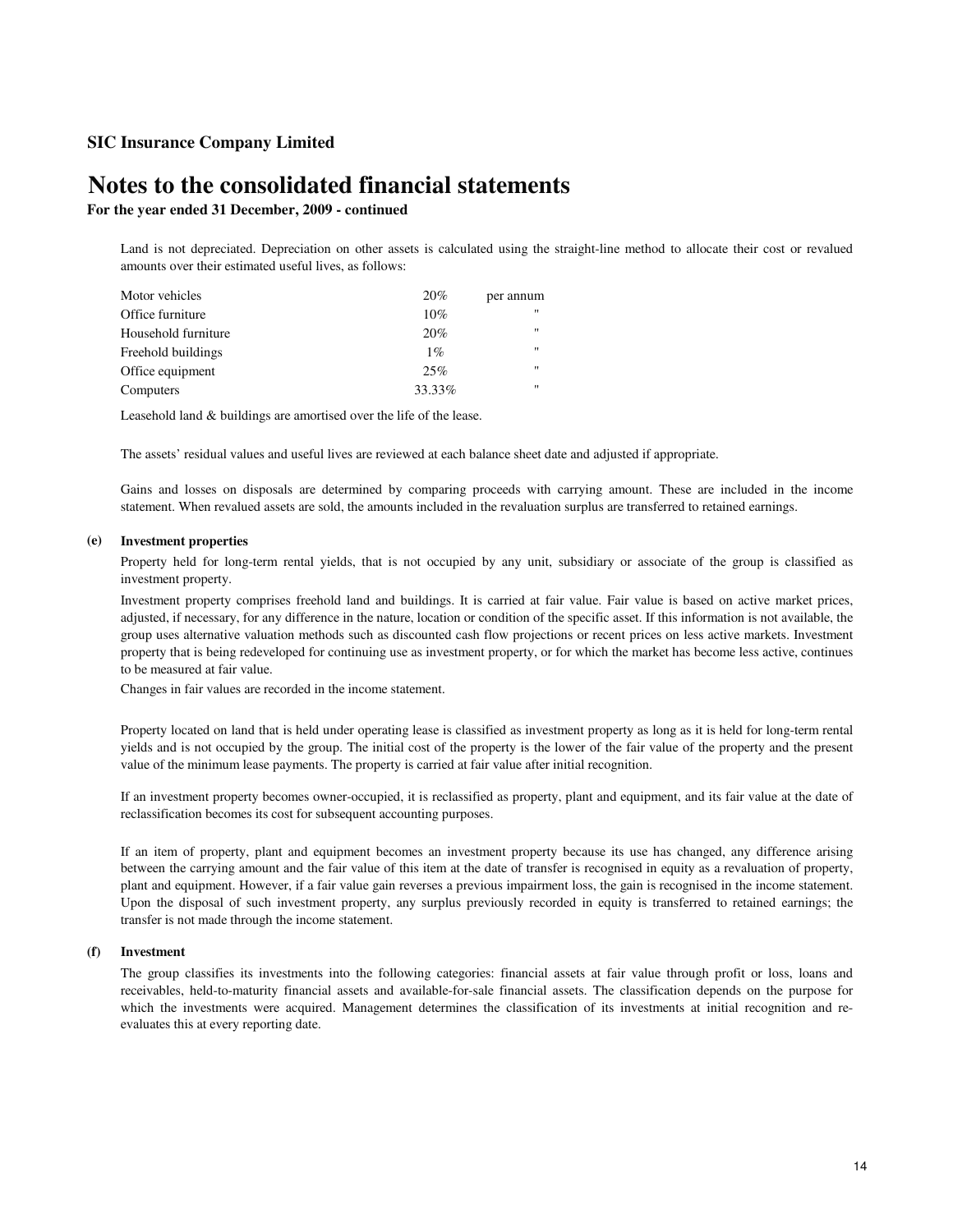# **Notes to the consolidated financial statements**

# **For the year ended 31 December, 2009 - continued**

## i). *Financial assets at fair value through income:*

This category has two sub-categories: financial assets held for trading and those designated at fair value through profit or loss at inception. A financial asset is classified into this category at inception if acquired principally for the purpose of selling in the short term, if it forms part of a portfolio of financial assets in which there is evidence of short term profit-taking, or if so designated by management.

## ii). *Loans & receivables:*

Loans & receivables are non-derivative financial assets with fixed or determinable payments that are not quoted in an active market other than those that the group intends to sell in the short term or that it has designated as at fair value through income or available-forsale. Loans & receivables arising from insurance contracts are also classified in this category and are reviewed for impairment as part of the impairment review of loans & receivables.

### iii). *Held-to-maturity financial assets:*

Held-to-maturity financial assets are non-derivative financial assets with fixed or determinable payments and fixed maturities – other than those that meet the definition of loans and receivables – that the group's management has the positive intention and ability to hold to maturity.

### iv). *Available-for-sale financial assets:*

Available-for-sale financial assets are non-derivative financial assets that are either designated in this category or not classified in any of the other categories.

Regular way purchases and sales of investments are recognised on trade date – the date on which the group commits to purchase or sell the asset. Investments are initially recognised at fair value plus, (in the case of all financial assets not carried at fair value through profit or loss), transaction costs that are directly attributable to their acquisition. Investments are derecognised when the rights to receive cash flows from the investments have expired or where they have been transferred and the group has also transferred substantially all risks and rewards of ownership.

Available-for-sale financial assets and financial assets at fair value through profit or loss are subsequently carried at fair value. Loans & receivables and held-to-maturity financial assets are carried at amortised cost using the effective interest method. Realised and unrealised gains and losses arising from changes in the fair value of the 'financial assets at fair value through profit or loss' category are included in the income statement in the period in which they arise. Unrealised gains and losses arising from changes in the fair value of non-monetary securities classified as available-for-sale are recognised in equity. When securities classified as available-forsale are sold or impaired, the accumulated fair value adjustments are included in the income statement as net realised gains/losses on financial assets.

The fair values of quoted investments are based on current bid prices. If the market for a financial asset is not active, the group establishes fair value by using valuation techniques. These include the use of recent arm's length transactions, reference to other instruments that are substantially the same, discounted cash flow analysis and option pricing models.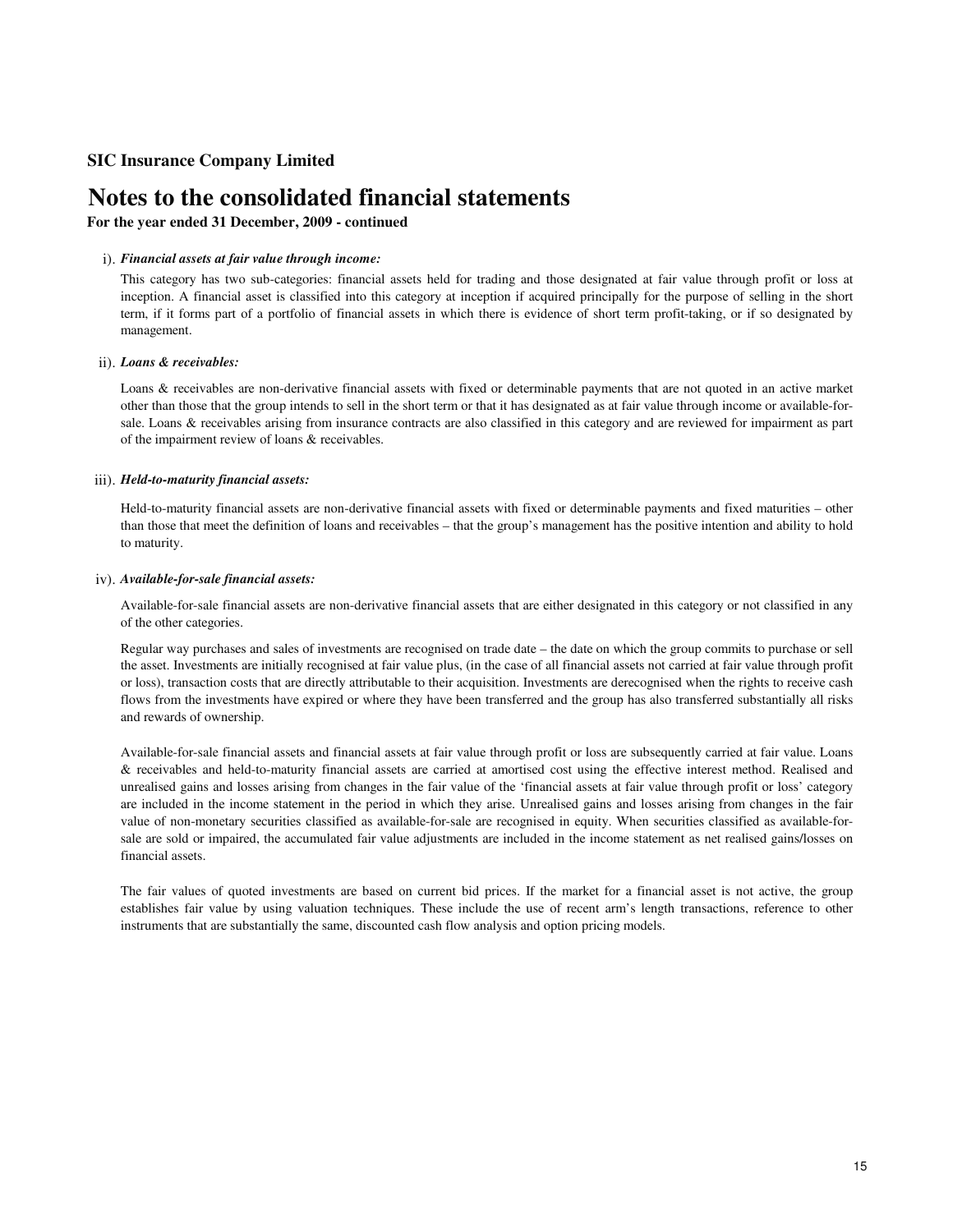# **Notes to the consolidated financial statements**

**For the year ended 31 December, 2009 - continued**

#### **(g) Impairment of assets**

## i). *Financial assets carried at amortised cost:*

The group assesses at each balance sheet date whether there is objective evidence that a financial asset or group of financial assets is impaired. A financial asset or group of financial assets is impaired and impairment losses are incurred only if there is objective evidence of impairment as a result of one or more events that have occurred after the initial recognition of the asset (a 'loss event') and that loss event (or events) has an impact on the estimated future cash flows of the financial asset or group of financial assets that can be reliably estimated. Objective evidence that a financial asset or group of assets is impaired includes observable data that comes to management's attention about the following events:

(i) significant financial difficulty of the issuer or debtor;

(ii) a breach of contract, such as a default or delinquency in payments;

(iii) it becoming probable that the issuer or debtor will enter bankruptcy or other financial reorganisation;

(iv) the disappearance of an active market for that financial asset because of financial difficulties; or

(vi) observable data indicating that there is a measurable decrease in the estimated future cash flow from a group of financial assets since the initial recognition of those assets, although the decrease cannot yet be identified with the individual financial assets in the group, including:

• Adverse changes in the payment status of issuers or debtors in the group; or

• National or local economic conditions that correlate with defaults on the assets in the group.

If there is objective evidence that an impairment loss has been incurred on loans and receivables or held-to-maturity investments carried at amortised cost, the amount of the loss is measured as the difference between the asset's carrying amount and the present value of estimated future cash flows discounted at the financial asset's original effective interest rate. The carrying amount of the asset is reduced through the use of an allowance account and the amount of the loss is recognised in the income statement. If a held-tomaturity investment or a loan has a variable interest rate, the discount rate for measuring any impairment loss is the current effective interest rate determined under contract. As a practical expedient approach, the group may measure impairment on the basis of an instrument's fair value using an observable market price.

### ii). *Financial assets carried at fair value:*

The group assesses at each balance sheet date whether there is objective evidence that an available-for-sale financial asset is impaired, including in the case of equity investments classified as available for sale, a significant or prolonged decline in the fair value of the security below its cost. If any such evidence exists for available-for-sale financial assets, the cumulative loss – measured as the difference between the acquisition cost and current fair value, less any impairment loss on the financial asset previously recognised in profit or loss – is removed from equity and recognised in the income statement. Impairment losses recognised in the income statement on equity instruments are not subsequently reversed. The impairment loss is reversed through the income statement, if in a subsequent period the fair value of a debt instrument classified as available for sale increases and the increase can be objectively related to an event occurring after the impairment loss was recognised in profit or loss.

## iii). *Impairment of other non-financial assets:*

Assets that have an indefinite useful life are not subject to amortisation and are tested annually for impairment. Assets that are subject to amortisation are reviewed for impairment whenever events or changes in circumstances indicate that the carrying amount may not be recoverable. An impairment loss is recognised for the amount by which the asset's carrying amount exceeds its recoverable amount. The recoverable amount is the higher of an asset's fair value less costs to sell and value in use. For the purposes of assessing impairment, assets are companied at the lowest levels for which there are separately identifiable cash flows (cash-generating units).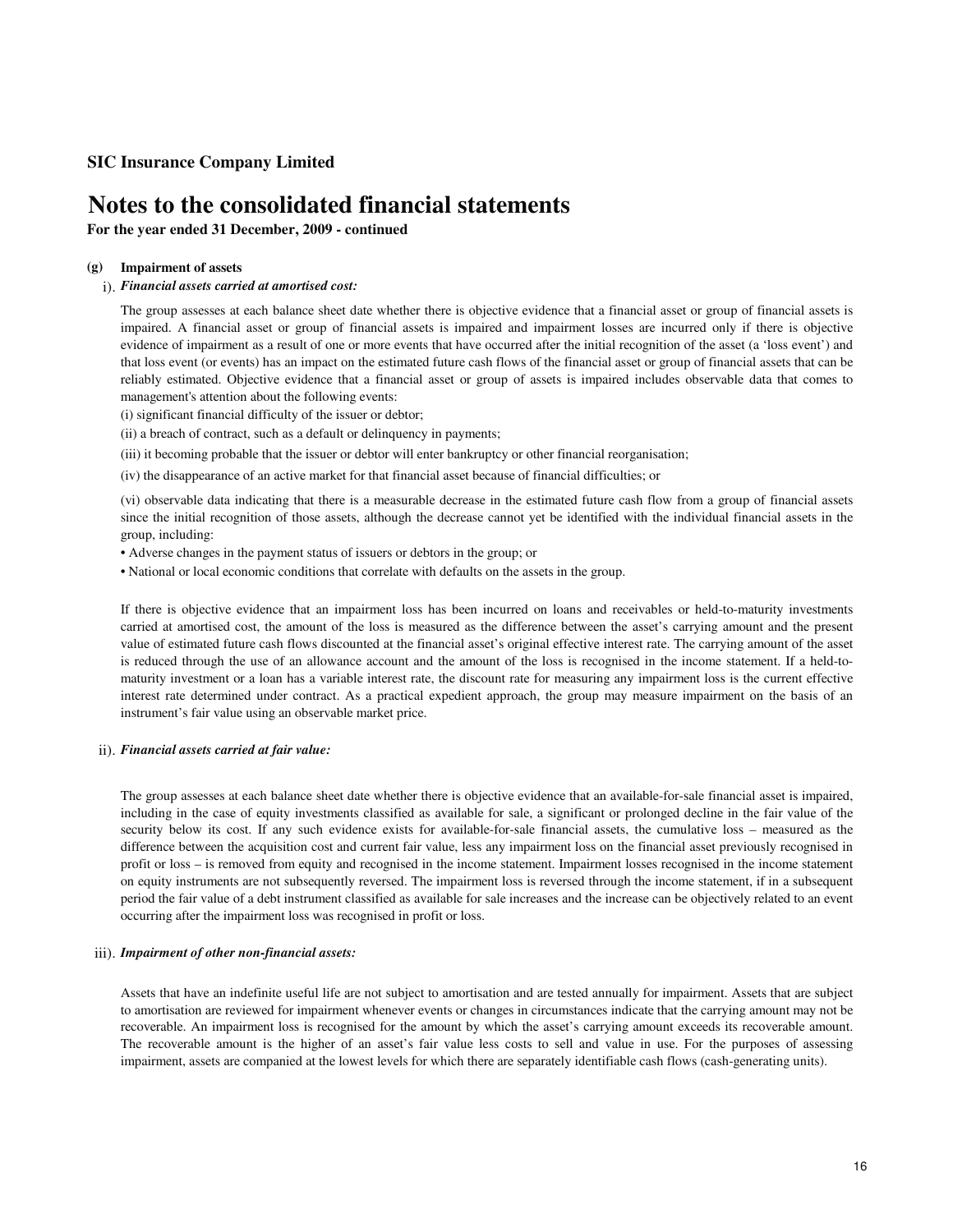# **Notes to the consolidated financial statements**

**For the year ended 31 December, 2009 - continued**

### **(h) Offsetting financial instruments**

Financial assets and liabilities are offset and the net amount reported in the balance sheet only when there is a legally enforceable right to offset the recognised amounts and there is an intention to settle on a net basis, or to realise the asset and settle the liability simultaneously.

#### **(i) Cash and cash equivalents**

Cash and cash equivalents includes cash in hand, deposits held at call with banks, other short-term highly liquid investments with original maturities of three months or less, and bank overdrafts.

#### **(j) Share capital**

Shares are classified as equity when there is no obligation to transfer cash or other assets. Incremental costs directly attributable to the issue of equity instruments are shown in equity as a deduction from the proceeds, net of tax. Incremental costs directly attributable to the issue of equity instruments as consideration for the acquisition of a business are included in the cost of acquisition.

### **(k) Insurance and investment contracts - classification**

The group issues contracts that transfer insurance risk or financial risk or both.

Insurance contracts are those contracts that transfer significant insurance risk. Such contracts may also transfer financial risk. As a general guideline, the group defines as significant insurance risk the possibility of having to pay benefits on the occurrence of an insured event that are at least 10% more than the benefits payable if the insured event did not occur.

Investment contracts are those contracts that transfer financial risk with no significant insurance risk.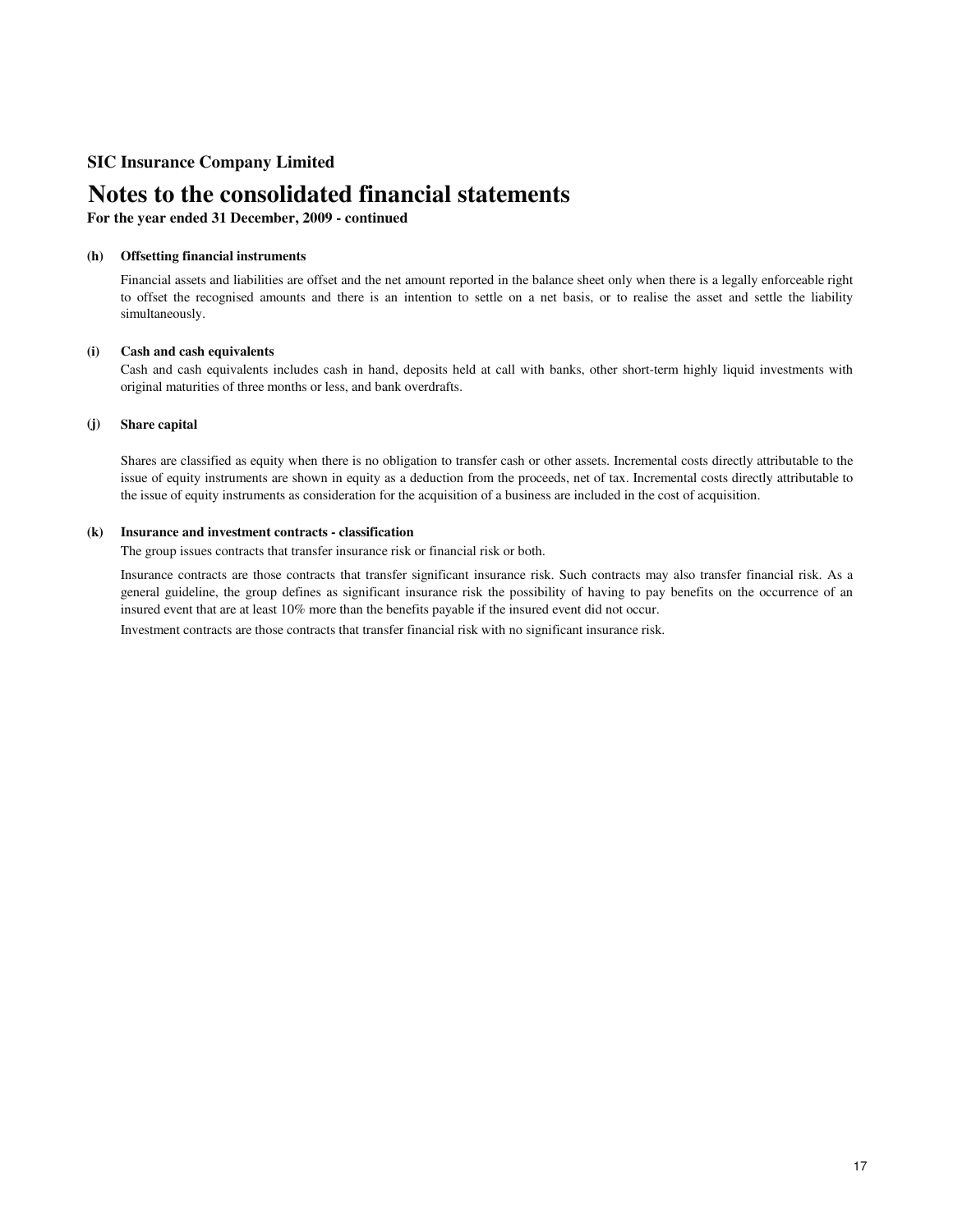# **Notes to the consolidated financial statements**

**For the year ended 31 December, 2009 - continued**

#### **(l) Insurance contracts**

## i). *Recognition and measurement:*

Insurance contracts are classified into categories, depending on the duration of risk and whether or not the terms and conditions are fixed.

# ii). *Non-life insurance contracts:*

These contracts are casualty, property and personal accident insurance contracts.

Casualty insurance contracts protect the group's customers against the risk of causing harm to third parties as a result of their legitimate activities. Damages covered include both contractual and non-contractual events. The typical protection offered is designed for employers who become legally liable to pay compensation to injured employees (employers' liability) and for individual and business customers who become liable to pay compensation to a third party for bodily harm or property damage (public liability).

Property insurance contracts mainly compensate the group's customers for damage suffered to their properties or for the value of property lost. Customers who undertake commercial activities on their premises could also receive compensation for the loss of earnings caused by the inability to use the insured properties in their business activities (business interruption cover).

Personal accident insurance contracts mainly compensate the policy holder for bodily injuries suffered. It can be extended to family members and employees of the insured.

For all these contracts, premiums are recognised as revenue (earned premiums) proportionally over the period of coverage. The portion of premium received on in-force contracts that relates to unexpired risks at the balance sheet date is reported as the unearned premium liability. Premiums are shown before deduction of commission.

Claims and loss adjustment expenses are charged to income as incurred based on the estimated liability for compensation owed to contract holders or third party properties damaged by the contract holders. They include direct and indirect claims settlement costs arising from events that have occurred up to the balance sheet date even if they have not yet been reported to the group. The group does not discount its liabilities for unpaid claims other than for disability claims. Liabilities for unpaid claims are estimated using the input of assessments for individual cases reported to the group and statistical analyses for the claims incurred but not reported, and to estimate the expected ultimate cost of more complex claims that may be affected by external factors (such as court decisions).

## iii). *Liability adequacy test:*

At each balance sheet date, liability adequacy tests are performed to ensure the adequacy of the contract liabilities. In performing these tests, current best estimates of future contractual cash flows and claims handling and administration expenses, as well as investment income from the assets backing such liabilities, are used. Any deficiency is immediately charged to profit or loss and by subsequently establishing a provision for losses arising from liability adequacy tests (the unexpired risk provision).

In determining the adequacy on unearned premium, the liability adequacy test on unexpired risk premium was determined by computing the premium unearned on each policy as at 31 December 2009. Liability adequacy test in respect of claims is determined by taking the settled amount for each claim, agreed with the claimant. The sum insured is considered the best test for non-settled claims.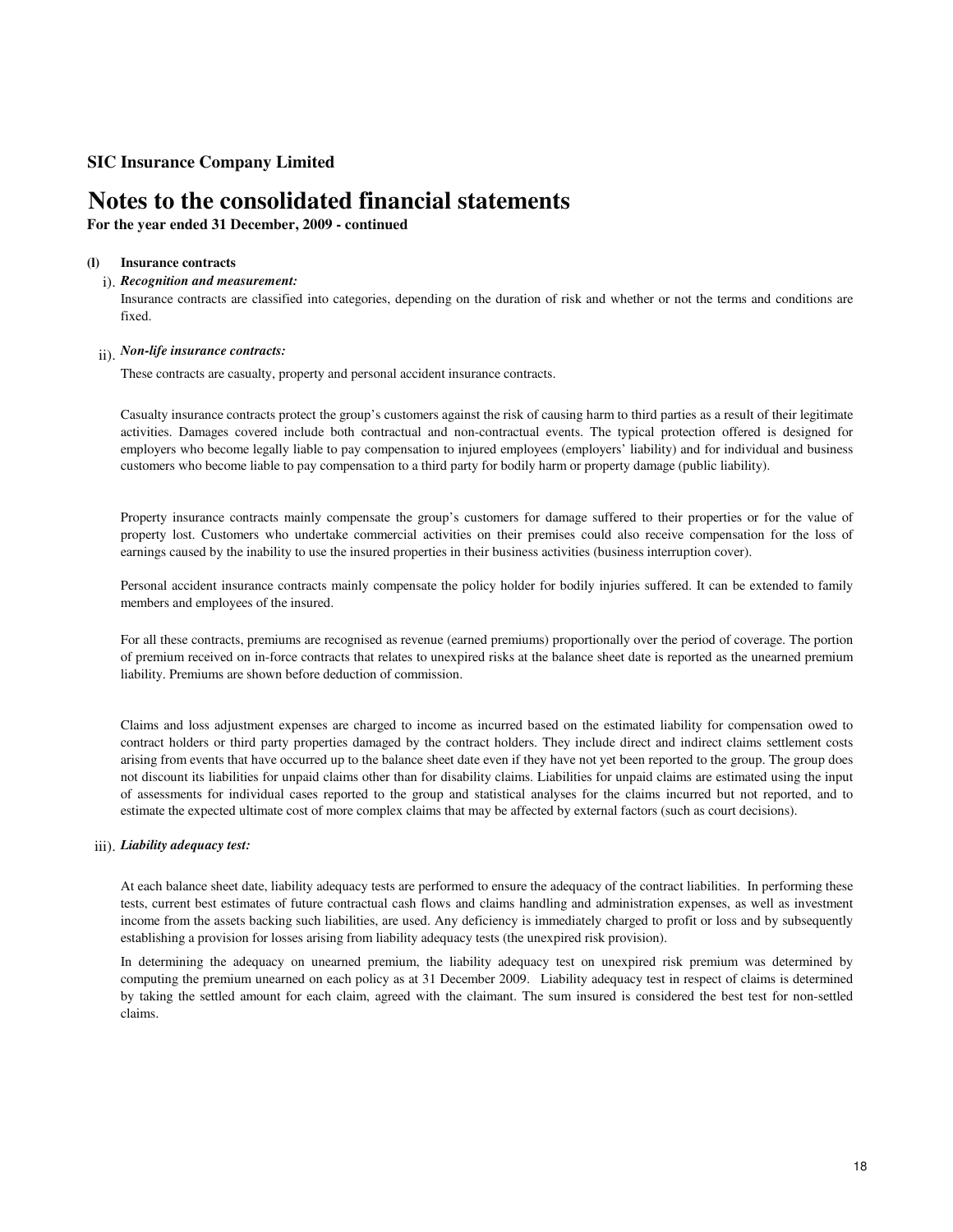# **Notes to the consolidated financial statements**

## **For the year ended 31 December, 2009 - continued**

### iv). *Reinsurance contracts held:*

Contracts entered into by the group with reinsurers under which the group is compensated for losses on one or more contracts issued by the group and that meet the classification requirements for insurance contracts which are classified as reinsurance contracts held. Contracts that do not meet these classification requirements are classified as financial assets. Insurance contracts entered into by the group under which the contract holder is another insurer (inwards reinsurance) are included with insurance contracts.

The benefits to which the group is entitled under its reinsurance contracts held are recognised as reinsurance assets. These assets consist of short-term balances due from reinsurers (classified within loans and receivables), as well as longer term receivables (classified as reinsurance assets) that are dependent on the expected claims and benefits arising under the related reinsured insurance contracts. Amounts recoverable from or due to reinsurers are measured consistently with the amounts associated with the reinsured insurance contracts and in accordance with the terms of each reinsurance contract. Reinsurance liabilities are primarily premiums payable for reinsurance contracts and are recognised as an expense when due.

In certain cases a reinsurance contract is entered into retrospectively to reinsure a notified claim under the group's property or casualty insurance contracts. Where the premium due to the reinsurer differs from the liability established by the group for the related claim, the difference is amortised over the estimated remaining settlement period.

### v). *Receivables and payables related to insurance contracts:*

Receivables and payables are recognised when due. These include amounts due to and from agents, brokers and insurance contract holders. If there is objective evidence that the insurance receivable is impaired, the group reduces the carrying amount of the insurance receivable accordingly and recognises that impairment loss in the income statement.

### vi). *Salvage and subrogation reimbursements:*

Some insurance contracts permit the group to sell (usually damaged) property acquired in settling a claim (ie, salvage). The group may also have the right to pursue third parties for payment of some or all costs (i.e., subrogation).

Estimates of salvage recoveries are included as an allowance in the measurement of the insurance liability for claims, and salvage property is recognised in other assets when the liability is settled. The allowance is the amount that can reasonably be recovered from the disposal of the property.

Subrogation reimbursements are also considered as an allowance in the measurement of the insurance liability for claims and are recognised in other assets when the liability is settled. The allowance is the assessment of the amount that can be recovered from the action against the liable third party.

### **(m) Deferred Income tax**

Deferred income tax is provided in full, using the liability method, on temporary differences arising between the tax bases of assets and liabilities and their carrying amounts in the financial statements. However, if the deferred income tax arises from initial recognition of an asset or liability in a transaction other than a business combination that at the time of the transaction affects neither accounting nor taxable profit or loss, it is not accounted for. Deferred income tax is determined using tax rates (and laws) that have been enacted or substantively enacted by the balance sheet date and are expected to apply when the related deferred income tax asset is realised or the deferred income tax liability is settled.

Deferred income tax assets are recognised to the extent that it is probable that future taxable profit will be available against which the temporary differences can be utilised.

Deferred income tax is provided on temporary differences arising on investments in subsidiaries and associates, except where the group controls the timing of the reversal of the temporary difference and it is probable that the temporary difference will not reverse in the foreseeable future.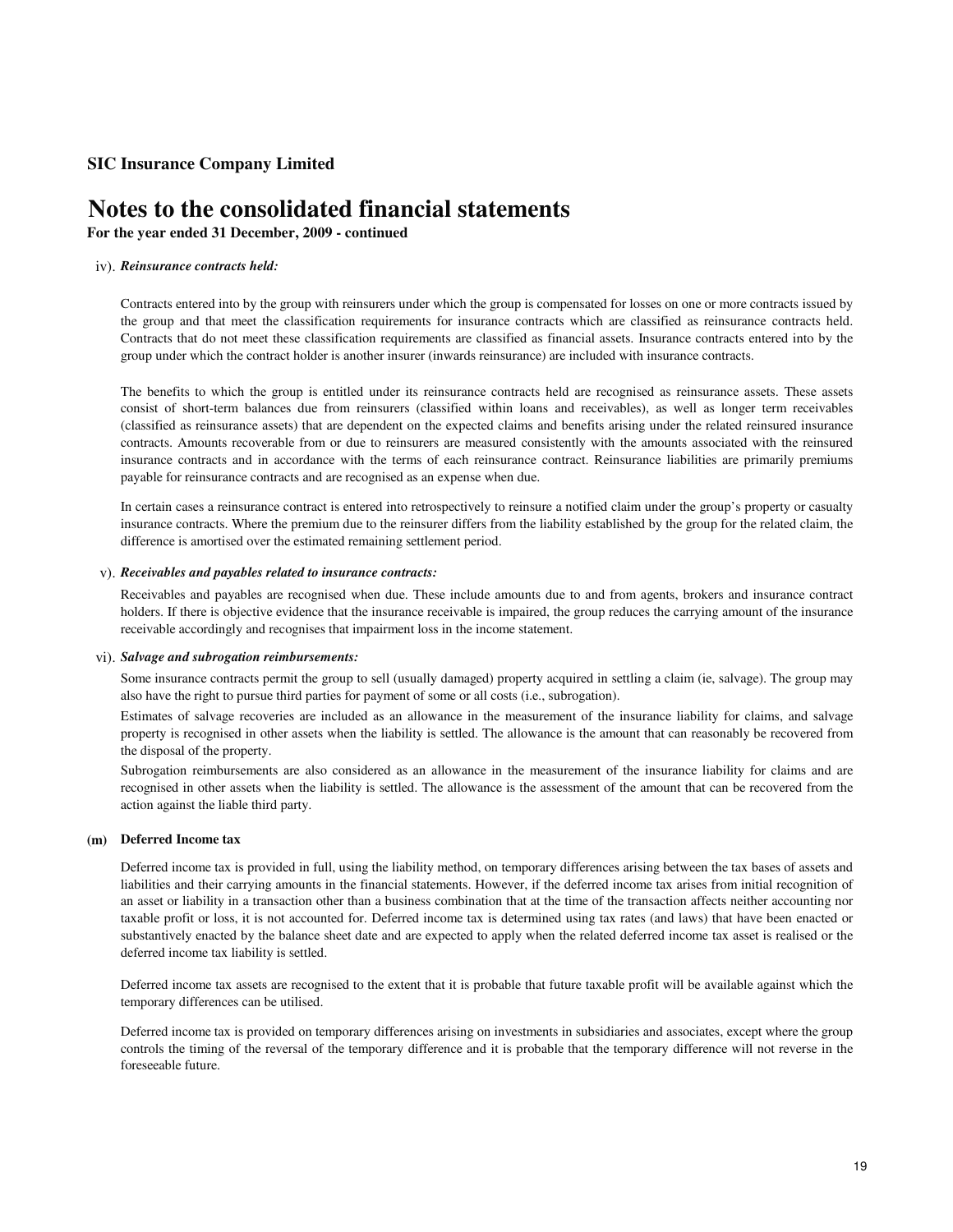# **Notes to the consolidated financial statements**

**For the year ended 31 December, 2009 - continued**

#### **(n) Employee benefits**

## i). *Pension obligations:*

The group operate various pension schemes. The schemes are generally funded through payments to trustee-administered funds, determined by periodic actuarial calculations. The group has both defined benefit and defined contribution plans. A defined benefit plan is a pension plan that defines an amount of pension benefit that an employee will receive on retirement, usually dependent on one or more factors such as age, years of service and compensation. A defined contribution plan is a pension plan under which the group pays fixed contributions into a separate entity. The group has no legal or constructive obligations to pay further contributions if the fund does not hold sufficient assets to pay all employees the benefits relating to employee service in the current and prior periods.

For defined contribution plans, the group pays contributions to publicly or privately administered pension insurance plans on a mandatory, contractual or voluntary basis. The group has no further payment obligations once the contributions have been paid. The contributions are recognised as employee benefit expense when they are due. Prepaid contributions are recognised as an asset to the extent that a cash refund or a reduction in the future payments is available.

## ii). *Other post-employment obligations:*

The group provides post-retirement healthcare benefits to their retirees. The entitlement to these benefits is usually conditional on the employee remaining in service up to retirement age and the completion of a minimum service period. The cost is expensed in the income statement when incurred.

## iii). *Termination benefits:*

Termination benefits are payable when employment is terminated before the normal retirement date, or whenever an employee accepts voluntary redundancy in exchange for these benefits. The group recognises termination benefits when it is demonstrably committed to either: terminating the employment of current employees according to a detailed formal plan without possibility of withdrawal; or providing termination benefits as a result of an offer made to encourage voluntary redundancy. Benefits falling due more than 12 months after the balance sheet date are discounted to present value.

### **(o) Provisions**

## i). *Restructuring costs and legal claims:*

Provisions for restructuring costs and legal claims are recognised when: the group has a present legal or constructive obligation as a result of past events; it is more likely than not that an outflow of resources will be required to settle the obligation; and the amount has been reliably estimated. Restructuring provisions comprise lease termination penalties and employee termination payments. Provisions are not recognised for future operating losses. Where there are a number of similar obligations, the likelihood that an outflow will be required in settlement is determined by considering the class of obligations as a whole. A provision is recognised even if the likelihood of an outflow with respect to any one item included in the same class of obligations may be small.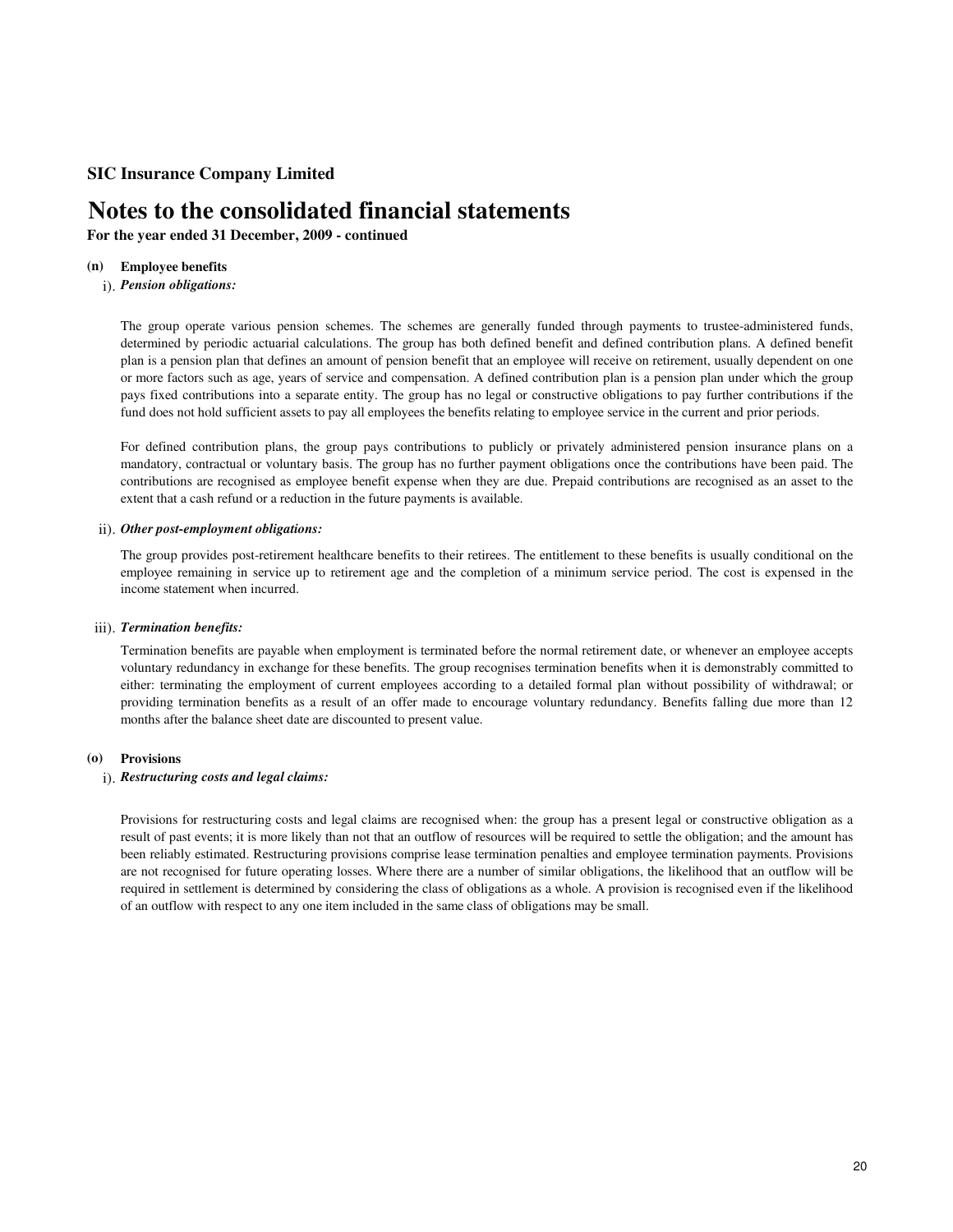# **Notes to the consolidated financial statements**

## **For the year ended 31 December, 2009 - continued**

### **(p) Revenue recognition**

Revenue comprises the fair value for services, net of value-added tax, after eliminating revenue within the group. Revenue is recognised as follows:

### i). *Premiums:*

Written premiums for non-life insurance business comprise the premiums on contracts incepting in the financial year. Written premiums are stated gross of commissions payable to intermediaries.

Unearned premiums are those proportions of the premium which relate to periods of risk after the balance sheet date. Unearned premiums are calculated on the basis of the number of days beyond the balance sheet date.

### ii). *Investment income:*

Investment income consists primarily of dividends, interest receivable and realised gains and losses.

### iii). *Fee, commission and other income:*

Fee, commission and other income consists primarily of reinsurance and profit commissions, asset management fees, policyholder administration fees and other contract fees.

### iv). *Interest income:*

Interest income for financial assets that are not classified as fair value through profit or loss is recognised using the effective interest method. When a receivable is impaired, the group reduces the carrying amount to its recoverable amount, being the estimated future cash flow discounted at the original effective interest rate of the instrument and continues unwinding the discount as interest income.

### v). *Dividend income:*

Dividend income for available-for-sale equities is recognised when the right to receive payment is established – this is the ex-dividend date for equity securities.

### vi). *Rental income:*

Rental income is recognised on an accrual basis.

### **(q) Leases**

Leases in which a significant portion of the risks and rewards of ownership are retained by the lessor are classified as operating leases. Payments made under operating leases (net of any incentives received from the lessor) are charged to the income statement on a straightline basis over the period of the lease.

Leases that transfer substantially all the risks and rewards of ownership of the underlying asset to the group are classified as finance leases. Assets acquired in terms of finance leases are capitalized at the lower of cost and the present value of the minimum lease payment at inception of the lease, and amortised over the estimated useful life of the asset. The capital element of future obligations under the leases is included as a liability in the balance sheet.

### **(r) Dividend distribution**

Dividend distribution to the group's shareholders is recognised as a liability in the group's financial statements in the period in which the dividends are approved by shareholders.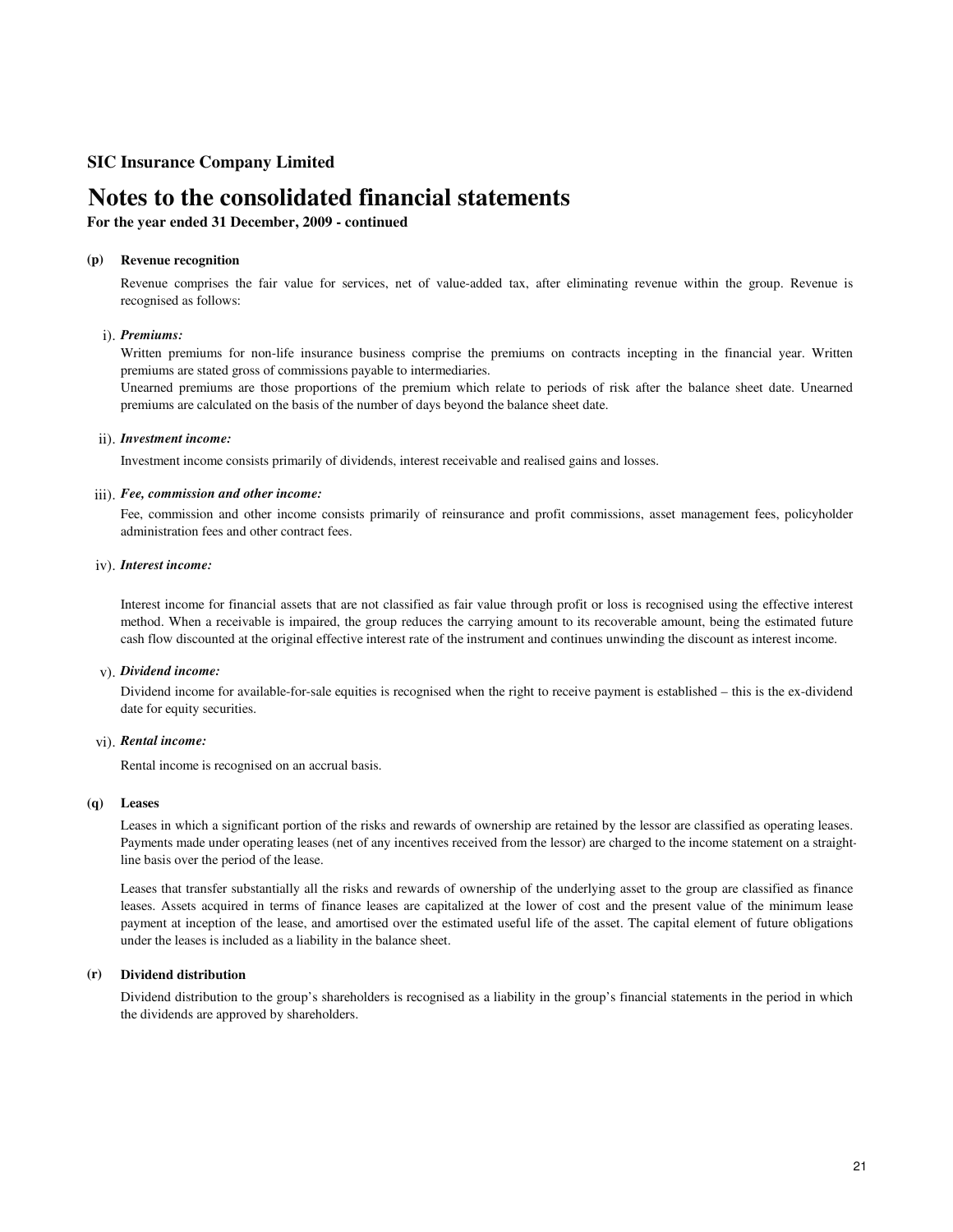# **Notes to the consolidated financial statements**

**For the year ended 31 December, 2009 - continued**

#### **(s) Critical accounting estimates and judgments in applying accounting policies**

The group makes estimates and assumptions that affect the reported amounts of assets and liabilities within the next financial year. Estimates and judgments are continually evaluated and based on historical experience and other factors, including expectations of future events that are believed to be reasonable under the circumstances.

## i). *The ultimate liability arising from claims made under insurance contracts:*

The estimation of the ultimate liability arising from claims made under insurance contracts is the group's most critical accounting estimate. There are several sources of uncertainty that need to be considered in the estimate of the liability that the group will ultimately pay for such claims.

### ii). *Impairment of available-for-sale equity financial assets:*

The group determines that available-for-sale equity financial assets are impaired when there has been a significant or prolonged decline in the fair value below its cost. This determination of what is significant or prolonged requires judgment. In making this judgment, the group evaluates among other factors, the normal volatility in share price, the financial health of the investee, industry and sector performance, changes in technology and operational and financing cash flow. Impairment may be appropriate when there is evidence of deterioration in the financial health of the investee, industry and sector performance, changes in technology, and financing and operational cash flows.

### **(t) Management of insurance and financial risk**

The group issues contracts that transfer insurance risk or financial risk or both. This section summarises these risks and the way the group manages them.

### i). *Insurance risk:*

The risk under any one insurance contract is the possibility that the insured event occurs and the uncertainty of the amount of the resulting claim. By the very nature of an insurance contract, this risk is random and therefore unpredictable.

For a portfolio of insurance contracts where the theory of probability is applied to pricing and provisioning, the principal risk that the group faces under its insurance contracts is that the actual claims and benefit payments exceed the carrying amount of the insurance liabilities. This could occur because the frequency or severity of claims and benefits are greater than estimated. Insurance events are random and the actual number and amount of claims and benefits will vary from year to year from the estimate established using statistical techniques.

## ii). *Sources of uncertainty in the estimation of future claim payments:*

Claims on casualty contracts are payable when the insured event occurs. The group is liable for all insured events that occur during the term of the contract, even if the loss is discovered after the end of the contract term. As a result, liability claims are settled over a long period of time and larger variables affect the amount and timing of cash flows from these contracts. These mainly relate to the inherent risks of the business activities carried out by individual contract holders and the risk management procedures they adopt. The compensation paid on these contracts is the monetary awards granted for bodily injury suffered by employees (for employer's liability covers) or members of the public (for public liability covers). Such awards are lump-sum payments that are calculated as the present value of the lost earnings and rehabilitation expenses that the injured party will incur as a result of the accident.

The estimated cost of claims includes direct expenses to be incurred in settling claims, net of the expected subrogation value and other recoveries. The group takes all reasonable steps to ensure that it has appropriate information regarding its claims exposures. However, given the uncertainty in establishing claims provisions, it is likely that the final outcome will prove to be different from the original liability established. The liability for these contracts comprise a provision for IBNR, a provision for reported claims not yet paid and a provision for unexpired risks at the balance sheet date. The amount of casualty claims is particularly sensitive to the level of court awards and to the development of legal precedent on matters of contract and tort. Casualty contracts are also subject to the emergence of new types of latent claims, but no allowance is included for this at the balance sheet date.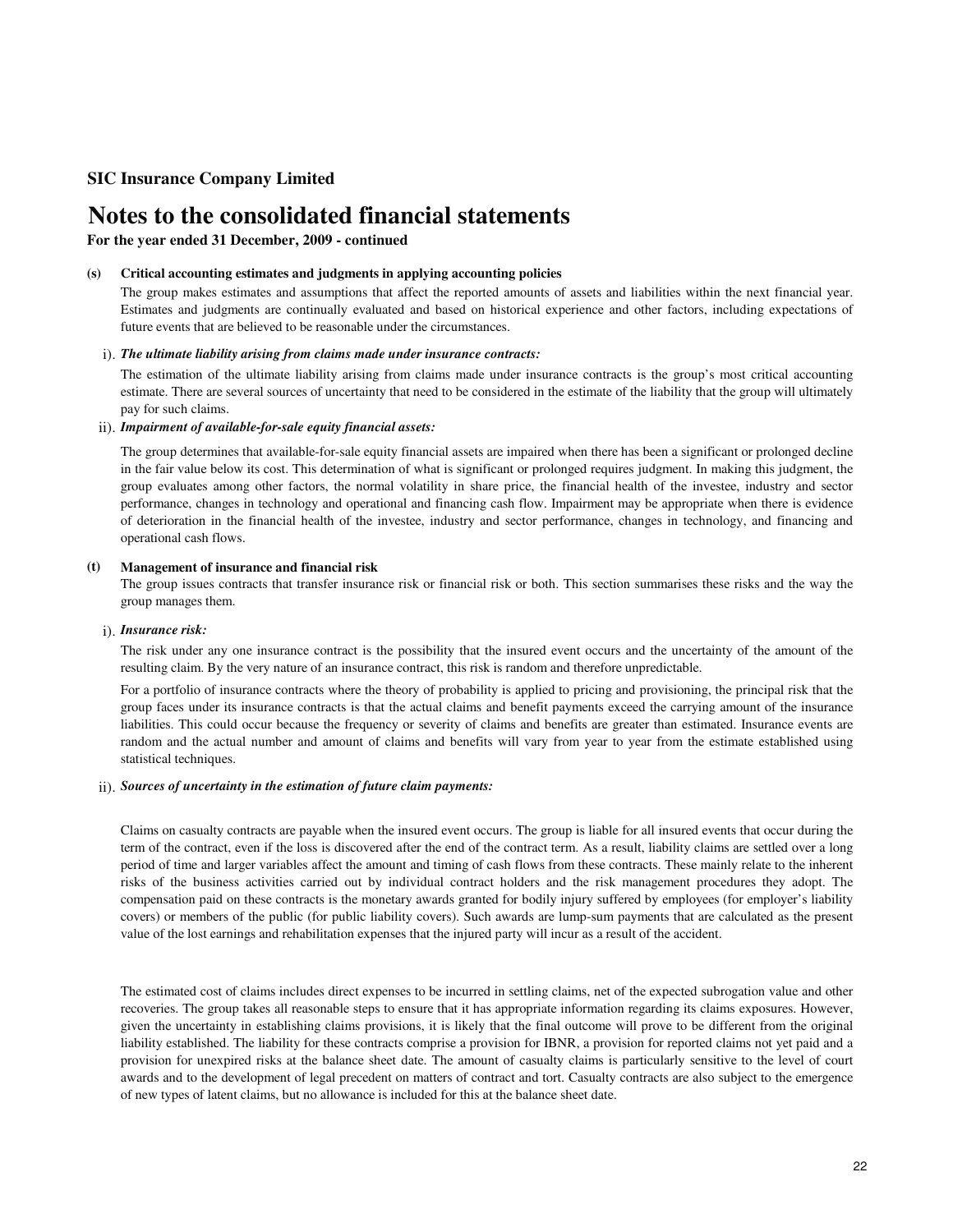# **Notes to the consolidated financial statements**

## **For the year ended 31 December, 2009 - continued**

In calculating the estimated cost of unpaid claims (both reported and not), the group estimation techniques are a combination of lossratio-based estimates (where the loss ratio is defined as the ratio between the ultimate cost of insurance claims and insurance premiums earned in a particular financial year in relation to such claims) and an estimate based upon actual claims experience using predetermined formulae where greater weight is given to actual claims experience as time passes.

The estimation of IBNR is generally subject to a greater degree of uncertainty than the estimation of the cost of settling claims already notified to the group, where information about the claim event is available. IBNR claims may not be apparent to the insured until many years after the event that gave rise to the claims has happened. For casualty contracts, the IBNR proportion of the total liability is high and will typically display greater variations between initial estimates and final outcomes because of the greater degree of difficulty of estimating these liabilities.

In estimating the liability for the cost of reported claims not yet paid the group considers any information available from loss adjusters and information on the cost of settling claims with similar characteristics in previous periods. Large claims are assessed on a case-bycase basis or projected separately in order to allow for the possible distortive effect of their development and incidence on the rest of the portfolio.

Where possible, the group adopts multiple techniques to estimate the required level of provisions. This provides a greater understanding of the trends inherent in the experience being projected. The projections given by the various methodologies also assist in estimating the range of possible outcomes. The most appropriate estimation technique is selected taking into account the characteristics of the business class and the extent of the development of each accident year.

## iii). *Financial risk:*

The group is exposed to financial risk through its financial assets, financial liabilities (investment contracts and borrowings), reinsurance assets and insurance liabilities. In particular the key financial risk is that the proceeds from its financial assets are not sufficient to fund the obligations arising from its insurance and investment contracts. The most important components of this financial risk are interest rate risk, equity price risk, currency risk and credit risk.

These risks arise from open positions in interest rate, currency and equity products, all of which are exposed to general and specific market movements. The risk that the group primarily faces due to the nature of its investments and liabilities is interest rate risk.

### **a).** *Interest rate risk:*

Interest-rate risk is the only financial risk that has a materially different impact across the assets and liabilities categorised in the group's assets and liabilities management (ALM) framework.

The sensitivity analysis below have been determined based on the exposure to interest rates for non-derivative instruments at the balance sheet date. A 5% increase or decrease is used when reporting interest rate risk internally, it represents management's assessment of the reasonably possible change in interest rates.

|                      | $31$ -Dec-09 | Scenario 1   | Scenario 2         |
|----------------------|--------------|--------------|--------------------|
|                      | Amount       | 5\% increase | 5% decrease<br>GHz |
|                      | GHC          | GHC          |                    |
| Pre-tax profit       | 7.683.879    | 8.068.073    | 7,299,685          |
| Shareholders' equity | 62,722,500   | 65,858,625   | 59,586,375         |

Assuming no management actions, a series of such rises would increase pre-tax profit for 2009 by GH¢ 384,194, while a series of such falls would decrease pre-tax profit for 2009 by GH¢384,194. Also a series of such rises would increase the shareholders' equity by  $GH¢3,136,125$ , whilst a series of such falls would decrease shareholders' equity by  $GH¢3,136,125$ .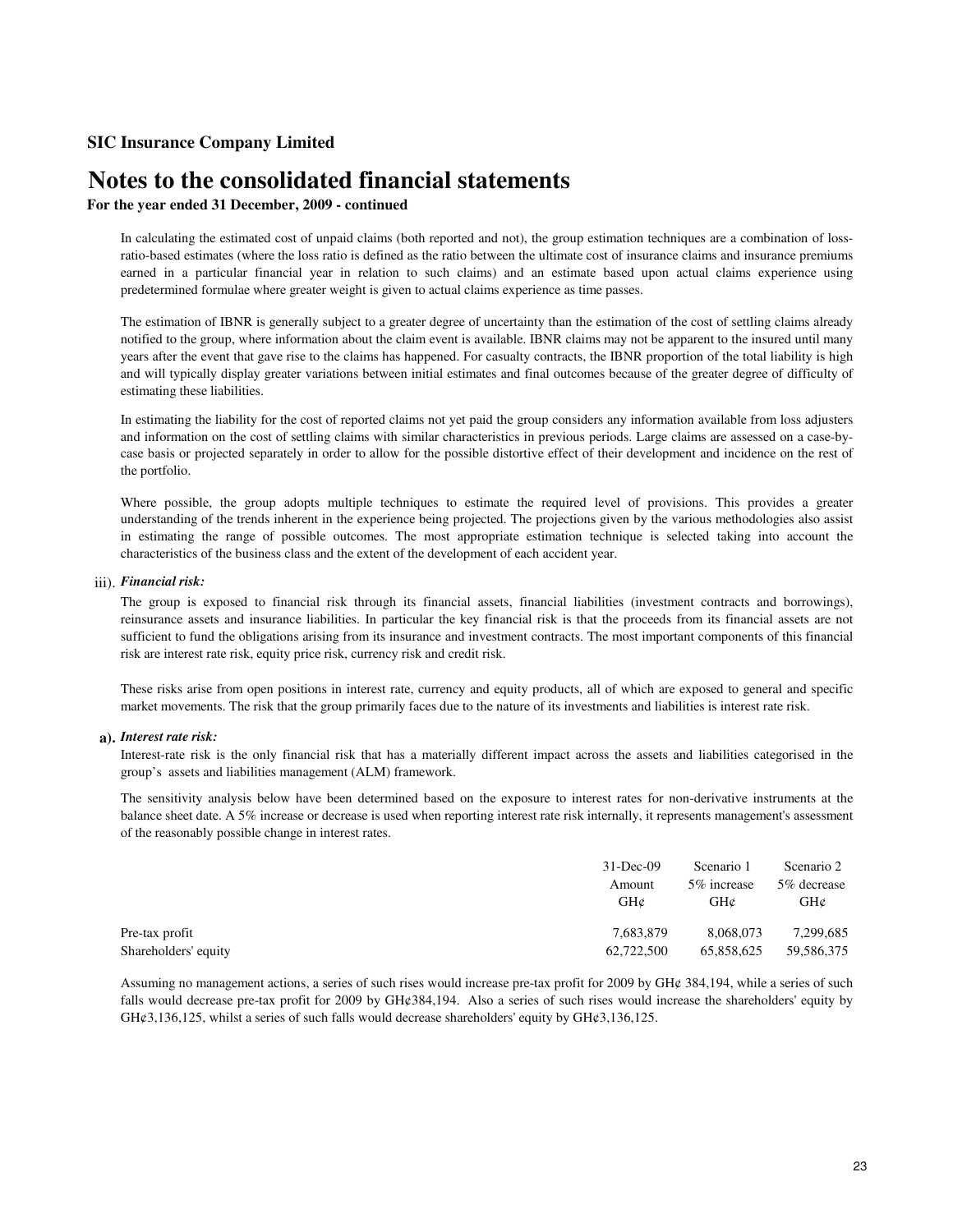# **Notes to the consolidated financial statements**

# **For the year ended 31 December, 2009 - continued**

## **b).** *Credit risk:*

The group has exposure to credit risk, which is the risk that counterparty will be unable to pay amounts in full when due. Key areas where the group is exposed to credit risk are:

- reinsurers' share of insurance liabilities,
- amounts due from reinsurers in respect of claims already paid,
- amounts due from insurance contract holders,
- amounts due from insurance intermediaries,

The group structures the levels of credit risk it accepts by placing limits on its exposure to a single counterparty, or groups of counterparty, and to geographical and industry segments. Such risks are subject to an annual or more frequent review. Limits on the level of credit risk by category and business lines are approved by the Board of Directors.

The following table shows the carrying value of assets that are neither past due nor impaired, the ageing of assets that are past due but not impaired and assets that have been impaired.

|                                               | 2009       | 2008       |
|-----------------------------------------------|------------|------------|
|                                               | GHc        | GHC        |
| Neither past due nor impaired                 | 16,672,572 | 16,997,099 |
| Past due but not impaired - less than 30 days | 7,167,640  | 7,176,640  |
| Past due 31 to 60 days                        | 2,038,912  | 2,043,912  |
| Past due 61 to 90 days                        | 356,126    | 351,126    |
| Past due more than 90 days                    | 7,038,150  | 6,648,320  |
| Past due and impaired                         | 392,830    | 652,502    |
|                                               | 33,666,230 | 33,869,599 |
|                                               |            |            |

### **c).** *Liquidity risk:*

The group is exposed to daily calls on its available cash resources mainly from claims arising from insurance contracts. Liquidity risk is the risk that cash may not be available to pay obligations when due at a reasonable cost. The group's approach to managing liquidity risk is to ensure that it will maintain adequate liquidity to meets its liabilities when due.

### **d).** *Currency risk:*

The group operates locally and its exposures to foreign exchange risk arise primarily with respect to the US dollar, the Euro and the UK pound due to the reinsurance businesses undertaken with foreign based Reinsurers as well as policies undertaken in foreign currencies. The group receives claims from its reinsurers in foreign currencies and also has some investments in foreign currencies which mitigates the foreign currency exchange rate risk for these operations.

As a result, foreign exchange risk arises from recognised assets and liabilities denominated in other currencies.

|             | 2009       | 2008       | 2009   | 2008   | 2009    | 2008    |
|-------------|------------|------------|--------|--------|---------|---------|
|             | <b>USD</b> | USD        | GBP    | GBP    | Euro    | Euro    |
|             | GH¢        | GH¢        | GH¢    | GH¢    | GH¢     | GH¢     |
| Assets      | 5,205,465  | 4.689.608  | 37,138 | 32,577 | 206,342 | 171.952 |
| Liabilities | 13,103,496 | 13,370,914 | 86,255 | 78.414 | 22,743  | 17.495  |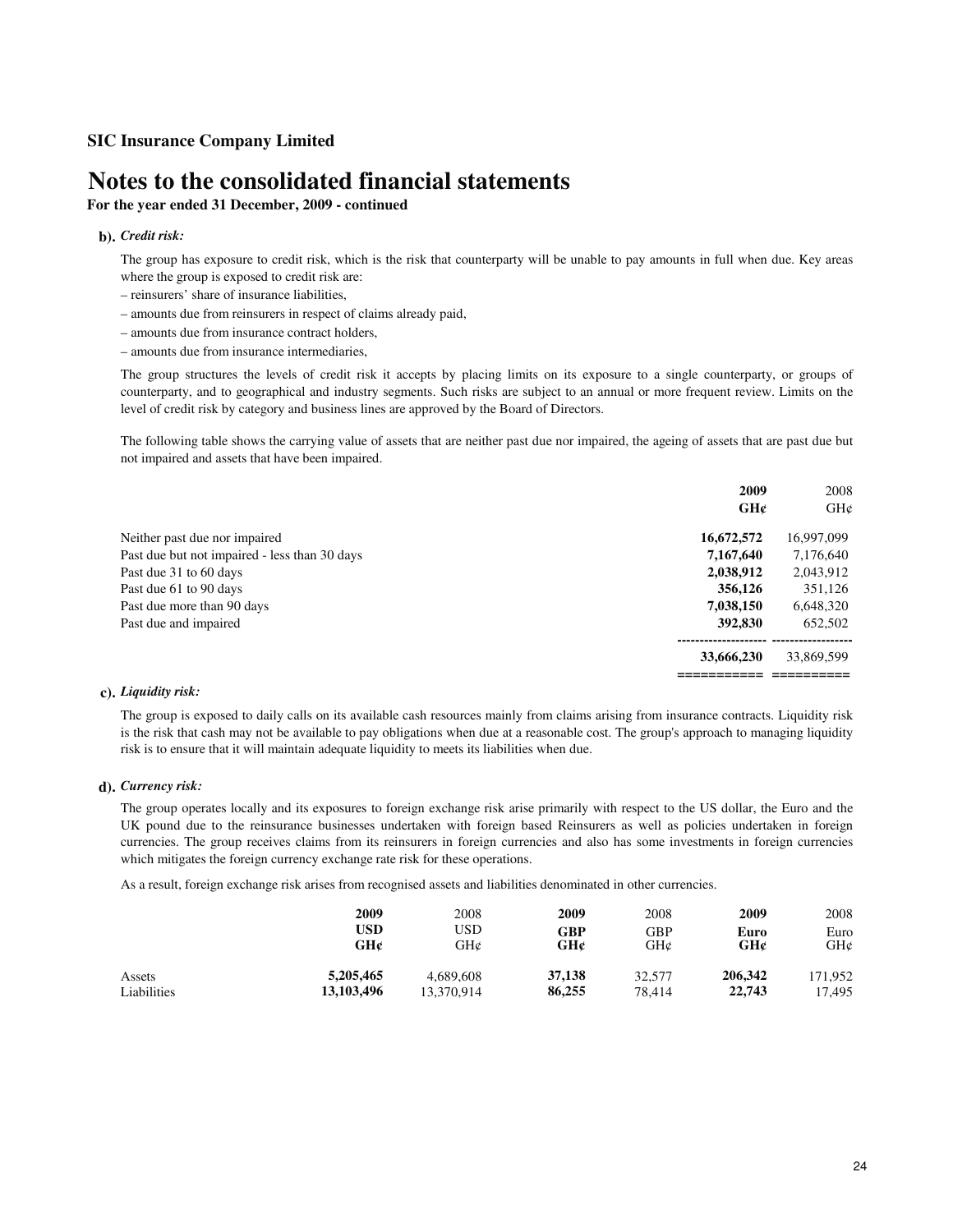# **Notes to the consolidated financial statements**

**For the year ended 31 December, 2009 - continued**

The following table details the group's sensitivity to a 10% increase and decrease in the cedi against the relevant foreign currencies. A 10% sensitivity rate is used when reporting foreign currency risk internally to key management personnel and represents management's assessment of the reasonably possible change in foreign exchange rates. For each sensitivity the impact of change in a single factor is shown, with other assumptions unchanged.

|                      | 31-Dec-09  | Scenario 1    | Scenario 2   |
|----------------------|------------|---------------|--------------|
|                      | Amount     | 10\% increase | 10% decrease |
|                      | GH¢        | GH¢           | GHC          |
|                      |            |               |              |
| Pre-tax profit       | 7,683,879  | 8.452.267     | 6,915,491    |
| Shareholders' equity | 62,722,500 | 68.994.750    | 56.450.250   |

Assuming no management actions, a series of such rises would increase pre-tax profit for 2009 by GH¢ 768,388, while a series of such falls would decrease pre-tax profit for 2009 by GH¢768,388. Also a series of such rises would increase the shareholders' equity by GH¢6,272,250, whilst a series of such falls would decrease shareholders' equity by GH¢6,272,250.

The following significant exchange rates were applied during the year:

|                  | 2009           | 2009          | 2008    | 2008   |
|------------------|----------------|---------------|---------|--------|
|                  | GH¢            | GH¢           | GH@     | GH¢    |
|                  | <b>Selling</b> | <b>Buving</b> | Selling | Buying |
| <b>US Dollar</b> | 1.4441         | 1.4238        | 1.1922  | 1.2345 |
| GB Pound         | 2.3280         | 2.2949        | 1.7279  | 1.7898 |
| Euro             | 2.0831         | 2.0543        | 1.6806  | 1.7399 |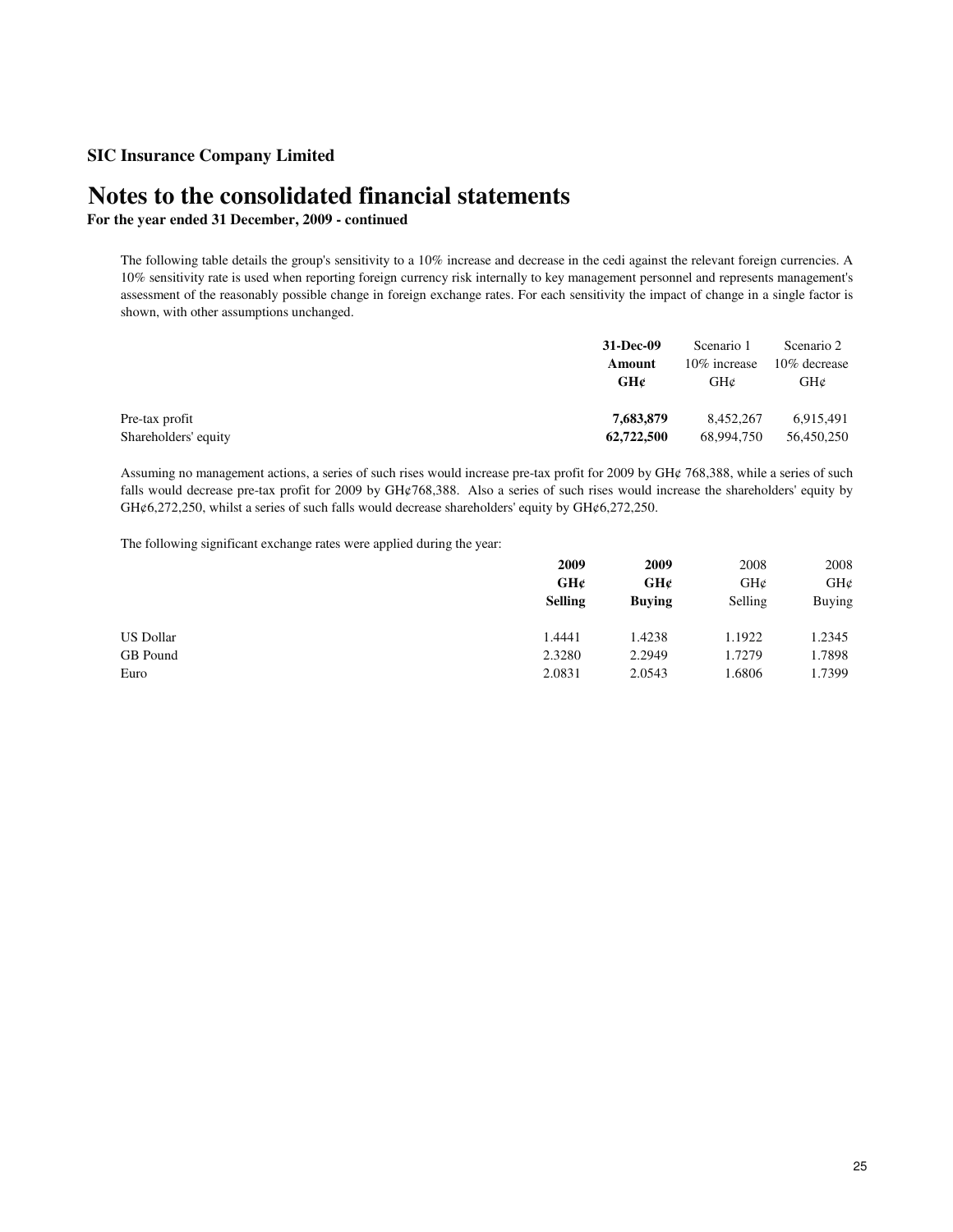# **Notes to the consolidated financial statements**

**For the year ended 31 December, 2009 - continued**

- **4.** The following new standards, amendments to standards and interpretations to existing standards are not yet effective for the year ended 31 December 2009, and have not been applied in preparing these financial statements.
	- IAS 1 (Revised) presentation of financial statements
	- IAS 23 (Amendment) Borrowing Costs
	- IAS 27 (Revised) Consolidated and separate financial statements
	- IAS 28 (Amendment) Investments in associates

IFRS 5 (Amendment) Non-current assets held-for-sale and discontinued operations (and consequential amendment to IFRS 1, Firsttime adoption)

- IAS 32 Financial instruments: Presentation and IFRS 7, Financial instruments: Disclosures
- IAS 36 (Amendment) Impairment of assets
- IAS 38 (Amendment) Intangible assets
- IAS 19 (Amendment) Employee benefits
- IFRIC 12 Service concession arrangements
- IFRIC 13 Customer Loyalty programmes
- IFRIC 15 Agreements for the construction of real estate
- IFRIC 16 Hedges of a net investment in a foreign operation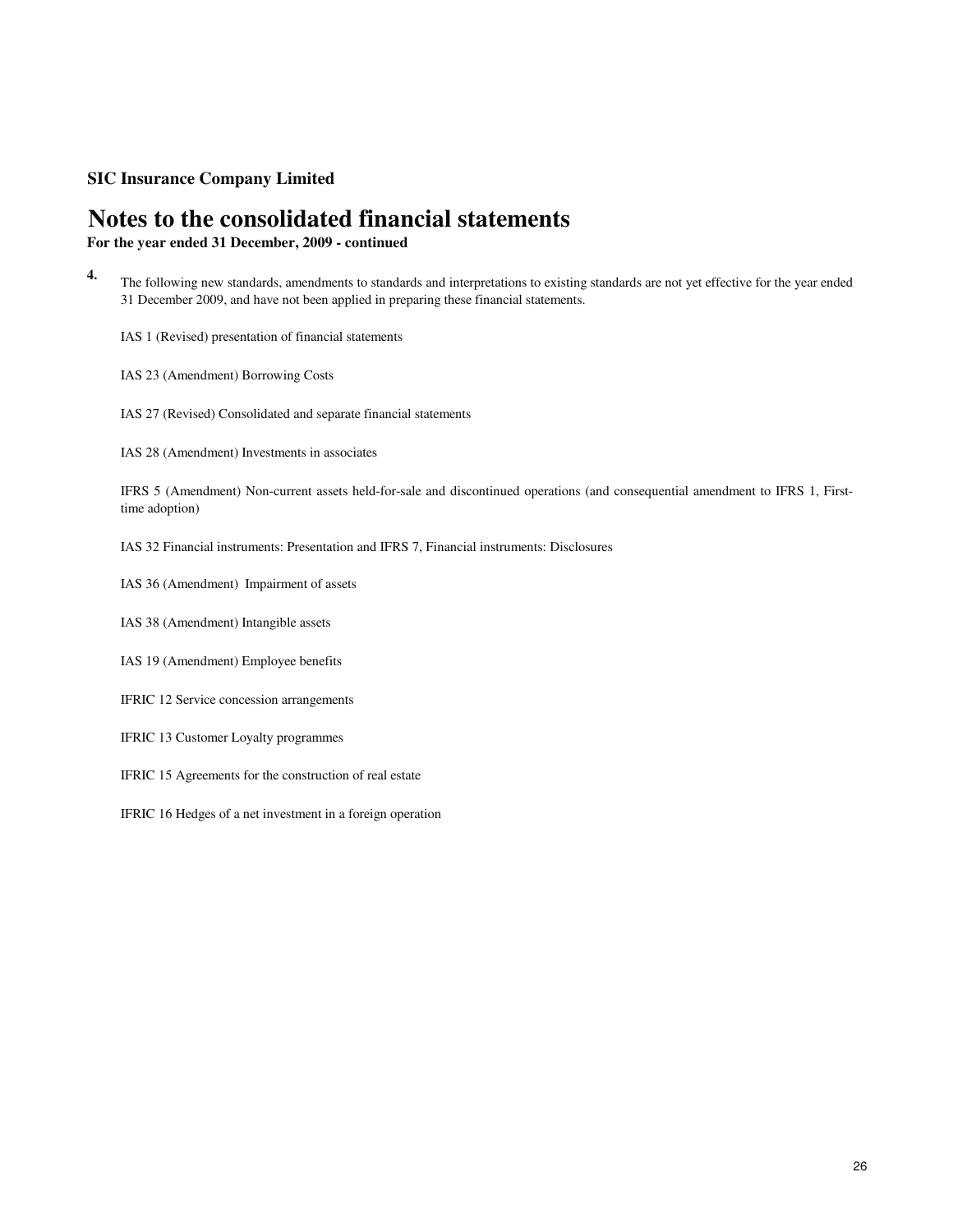# **Notes to the consolidated financial statements**

**For the year ended 31 December, 2009 - continued**

#### **5. Segment information**

Segmental information is presented in respect of the group's business segments. The primary format and business segments, is based on the group's management and internal reporting structure.

The group's results, assets and liabilities include items directly attributable to a segment as well as those that can be allocated on a reasonable basis.

The group does not have a geographical segment.

| <b>Class of business</b>     | Marine &        |             |                |                 | 2009                | 2008           |
|------------------------------|-----------------|-------------|----------------|-----------------|---------------------|----------------|
|                              | Aviation<br>GH¢ | Fire<br>GH¢ | Motor<br>GH¢   | Accident<br>GH¢ | <b>Total</b><br>GH¢ | Total<br>GH¢   |
| Gross premiums               | 4,792,381       | 14,850,737  | 25,697,642     | 11,536,455      | 56,877,215          | 58,032,081     |
| Reinsurances                 | (1,911,845)     | (4,638,503) | (5,583,969)    | (3,842,243)     | (15,976,560)        | (14,862,677)   |
| Net premiums                 | 2,880,536       | 10,212,234  | 20,113,673     | 7,694,212       | 40,900,655          | 43,169,404     |
| Premium earned               | 2,880,536       | 10,212,234  | 20,113,673     | 7,694,212       | 40,900,655          | 43,169,404     |
| Commissions                  | 147.193         | 193,531     | 430,675        | 137,198         | 908,597             | (2,269,885)    |
|                              | 3,027,729       | 10,405,765  | 20,544,348     | 7,831,410       | 41,809,252          | 40,899,519     |
| Claims                       | (1,333,285)     | (626, 188)  | (10,003,067)   | (697, 253)      | (12, 659, 793)      | (10,079,307)   |
|                              | 1,694,444       | 9,779,577   | 10,541,281     | 7,134,157       | 29,149,459          | 30,820,212     |
| Management expenses          | (1,231,936)     | (2,490,652) | (17, 166, 754) | (5,891,866)     | (26, 781, 208)      | (23, 406, 933) |
| Underwriting results         |                 |             |                |                 |                     |                |
| transferred to Rev. A/c      | 462,508         | 7,288,925   | (6,625,473)    | 1,242,291       | 2,368,251           | 7,413,279      |
| <b>Total assets</b>          |                 |             |                |                 | 117,394,821         | 119,573,138    |
| <b>Total liabilities</b>     |                 |             |                |                 | 55,550,045          | 53,575,704     |
| <b>Shareholders funds</b>    |                 |             |                |                 | 61,844,776          | 65,997,435     |
| <b>Unearned premium</b>      | Marine &        |             |                |                 | 2009                | 2008           |
|                              | Aviation        | Fire        | Motor          | Accident        | <b>Total</b>        | Total          |
|                              | GH¢             | GH¢         | GH¢            | GH¢             | GH¢                 | GH¢            |
| Unearned premium - b/f       | 2,065,365       | 1,464,722   | 5,267,931      | 2,341,841       | 11,139,859          | 12,912,461     |
| Less: Unearned premium - c/f | (1,278,358)     | (2,154,776) | (8,994,168)    | (4,025,003)     | (16, 452, 305)      | (11, 139, 858) |
| Reinsurance c/f              | 352,423         | 1,104,432   | 1,493,923      | 519,342         | 3,470,120           | 3,768,445      |
| Movement in unearned premium | 1,139,430       | 414,378     | (2, 232, 314)  | (1,163,820)     | (1,842,326)         | 5,541,048      |
|                              |                 |             |                |                 |                     |                |

The non-life insurance business is organised into four segments as shown above.

**i)**

**Motor:** This business unit underwrites motor insurance by giving cover which indemnifies the insured against any accidental loss to motorbikes and vehicles. There are three types of motor insurances namely; comprehensive, third party and third party fire & theft.

**ii) Marine & Aviation**: Marine insurance provides cover on airborne cargoes, ships, fishing vessels as well as ports & harbours installations. Aviation on the other hand covers aircrafts itself, cargo and passengers.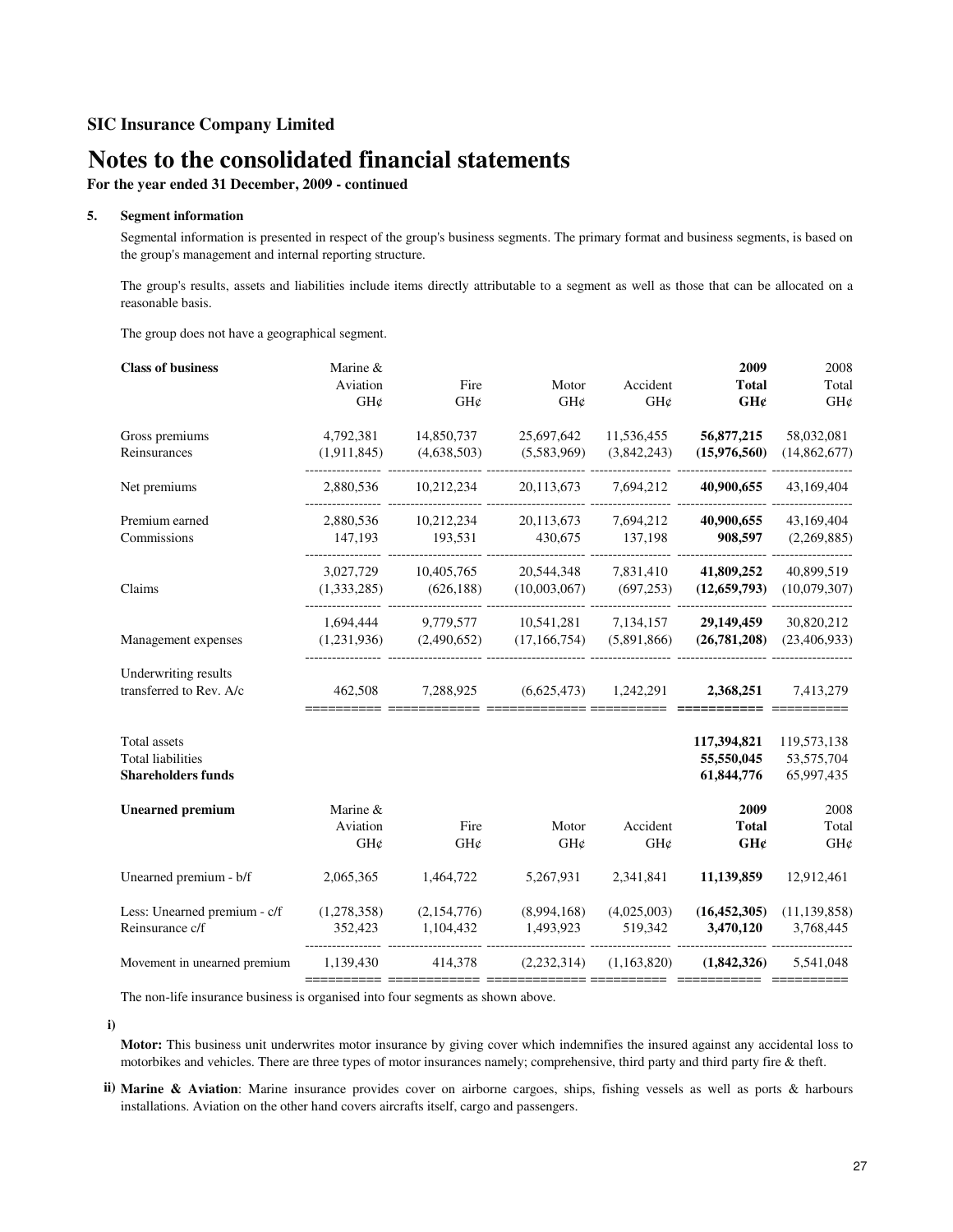# **Notes to the consolidated financial statements**

# **For the year ended 31 December, 2009 - continued**

- **iii) Fire:** Fire insurance covers accidental destruction of properties including household buildings, personal effects, commercial and industrial buildings, plants & machinery, raw materials, finished goods and profits (business disruption) policies. Fire cover is usually in three parts, namely; fire, lighting, and limited explosions.
- **iv) Accident:** Accident policies covers a broad range of activities including personal accidents, family personal accidents, group personal accidents, burglary, cash-in-transit, goods-in-transit, bankers indemnity, pedals cycle, products liability, contractors all-risk, travel insurance, bonds etc.

The business segments operates on a short-term insurance cycle.

| 6. | <b>Gross premium</b>                                       | Group<br>2009                                      | 2008                                                | Company<br>2009                                    | 2008                                                |
|----|------------------------------------------------------------|----------------------------------------------------|-----------------------------------------------------|----------------------------------------------------|-----------------------------------------------------|
|    |                                                            | GH¢                                                | GH¢                                                 | GH¢                                                | GH¢                                                 |
|    | Motor<br>Fire<br>Accident<br>Marine and aviation           | 27,345,687<br>14,850,737<br>9,888,410<br>4,792,381 | 30,259,587<br>10,210,286<br>10,588,907<br>6,973,301 | 27,345,687<br>14,850,737<br>9,888,410<br>4,792,381 | 30,259,587<br>10,210,286<br>10,588,907<br>6,973,301 |
|    |                                                            | 56,877,215                                         | 58,032,081                                          | 56,877,215                                         | 58,032,081                                          |
| 7. | <b>Reinsurances</b>                                        | Group<br>2009<br>GH¢                               | 2008<br>GH¢                                         | Company<br>2009<br>GH¢                             | 2008<br>GHC                                         |
|    | Motor<br>Fire<br>Accident<br>Marine and aviation           | 5,583,969<br>4,638,503<br>3,842,243<br>1,911,845   | 4,269,857<br>5,415,643<br>1,986,152<br>3,191,025    | 5,583,969<br>4,638,503<br>3,842,243<br>1,911,845   | 4,269,857<br>5,415,643<br>1,986,152<br>3,191,025    |
|    |                                                            | 15,976,560                                         | 14,862,677                                          | 15,976,560                                         | 14,862,677                                          |
| 8. | <b>Claims incurred</b>                                     | Group<br>2009<br>GHc                               | 2008<br>GHC                                         | Company<br>2009<br>GH¢                             | 2008<br>GH¢                                         |
|    | Payments during the year<br>Claims outstanding at 31/12/09 | 15,433,865<br>3,054,836                            | 14,557,929<br>2,081,657                             | 15,433,865<br>3,054,836                            | 14,557,929<br>2,081,657                             |
|    | Claims outstanding at 31/12/08                             | 18,488,701<br>(2,081,657)                          | 16,639,586<br>(2,184,267)                           | 18,488,701<br>(2,081,657)                          | 16,639,586<br>(2,184,267)                           |
|    | Net recoveries                                             | 16,407,044<br>(3,747,251)                          | 14,455,319<br>(4,376,012)                           | 16,407,044<br>(3,747,251)                          | 14,455,319<br>(4,376,012)                           |
|    | Claims net of recoveries                                   | 12,659,793                                         | 10,079,307                                          | 12,659,793                                         | 10,079,307                                          |

**============** ========== **=========== ==========**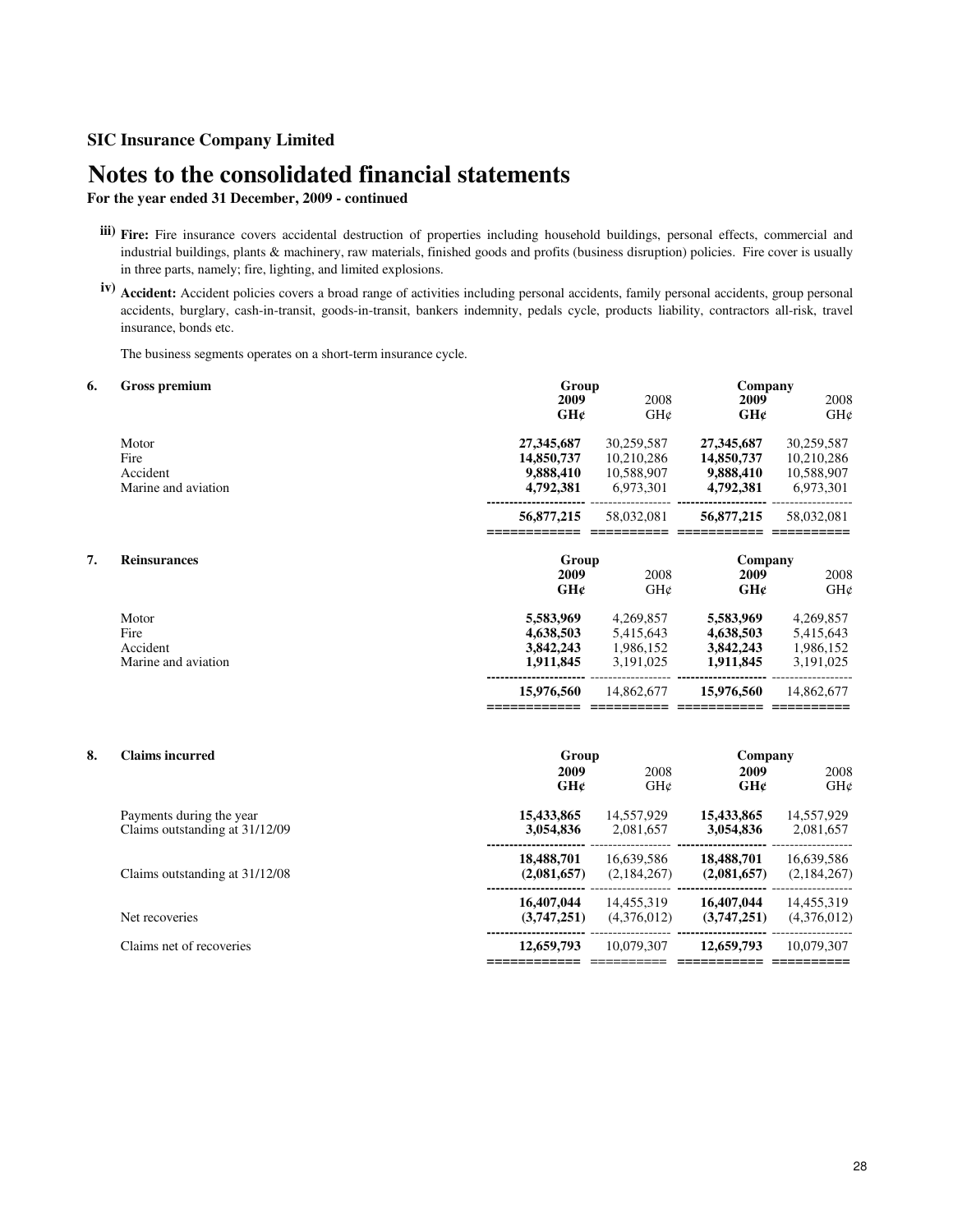# **Notes to the consolidated financial statements**

**For the year ended 31 December, 2009 - continued**

| 9.  | <b>Commissions</b>                                                                             | Group<br>2009<br>GH¢                                    | 2008<br>GH¢                                             | Company<br>2009<br>GH¢                                  | 2008<br>GH¢                                             |
|-----|------------------------------------------------------------------------------------------------|---------------------------------------------------------|---------------------------------------------------------|---------------------------------------------------------|---------------------------------------------------------|
|     | Receivable<br>Payable                                                                          | 6,331,318<br>(5,422,720)                                | 4,166,103<br>(6,435,988)                                | 6,331,318<br>(5,422,720)                                | 4,166,103<br>(6,435,988)                                |
|     | Net commissions                                                                                | 908,598                                                 | (2,269,885)                                             | 908,598                                                 | (2,269,885)                                             |
| 10. | <b>Management expenses</b>                                                                     |                                                         |                                                         |                                                         |                                                         |
|     | Mangement expenses is stated after charging:                                                   | Group<br>2009                                           | 2008                                                    | Company<br>2009                                         | 2008                                                    |
|     |                                                                                                | GHC                                                     | GH¢                                                     | GHC                                                     | GH¢                                                     |
|     | Directors' emoluments<br>Staff cost<br>Depreciation<br>Amortisation<br>Audit fees              | 241,801<br>16,693,096<br>1,225,877<br>169,412<br>71,265 | 163,086<br>13,486,462<br>1,350,639<br>153,773<br>67,500 | 195,585<br>16,079,244<br>1,120,493<br>118,155<br>60,000 | 140,061<br>13,029,752<br>1,306,434<br>118,155<br>60,000 |
| 11. | <b>Investment income</b>                                                                       | Group<br>2009<br>GH¢                                    | 2008<br>GHC                                             | Company<br>2009<br>GHC                                  | 2008<br>GH¢                                             |
|     | Dividend<br>Interest on bank deposits<br>Interest on treasury bills<br>Other investment income | 686,165<br>990,109<br>250,061<br>34,386                 | 1,196,884<br>626,380<br>533,809<br>22,250               | 685,517<br>990,109<br>250,061<br>$\mathbf{r}$           | 1,196,884<br>626,380<br>528,871<br>22,250               |
|     |                                                                                                | 1,960,721<br>====================                       | 2,379,323                                               | 1,925,687                                               | 2,374,385                                               |
| 12. | Other income                                                                                   | Group                                                   |                                                         | Company                                                 |                                                         |
|     |                                                                                                | 2009<br>GH¢                                             | 2008<br>GHC                                             | 2009<br>GHc                                             | 2008<br>GH¢                                             |
|     | Rent<br>Brokerage and investment advisory fee<br>Profit on disposal of assets<br>Sundry income | 320,106<br>1,221,691<br>152,734<br>845,886              | 184,655<br>1,121,253<br>180,209<br>418,973              | 320,106<br>$\sim$<br>149,604<br>838,968                 | 184,655<br>180,209<br>418,973                           |
|     | Gain on exchange                                                                               | 2,489,411                                               | 567,479                                                 | 2,465,307                                               | 567,479                                                 |
|     |                                                                                                | 5.029.828                                               | 2,472,569                                               | 3,773,985                                               | 1,351,316                                               |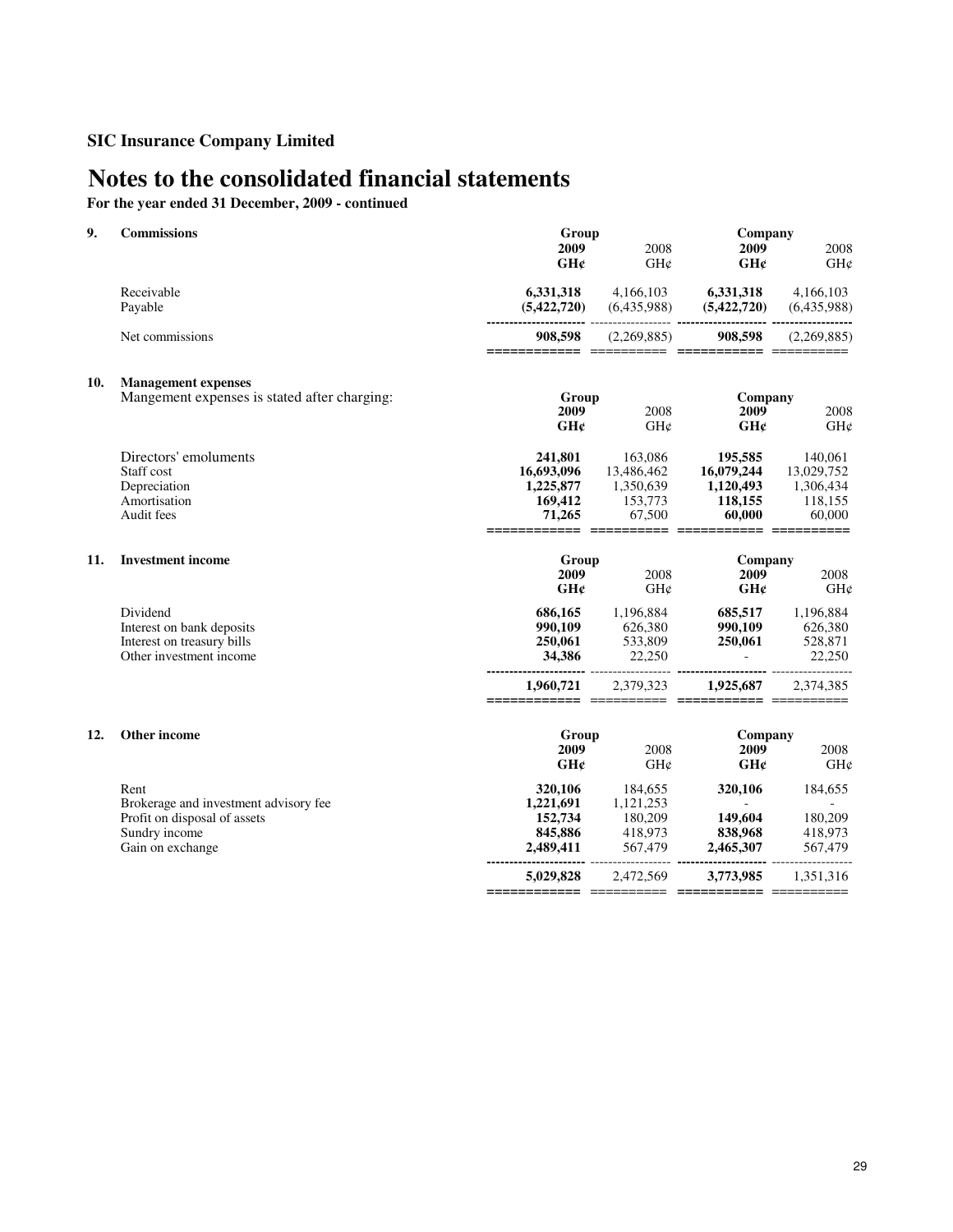# **Notes to the consolidated financial statements**

**For the year ended 31 December, 2009 - continued**

# **13. Finance costs**

| T mante tosts              | <b>U</b> luup |         | Company |         |
|----------------------------|---------------|---------|---------|---------|
|                            | 2009          | 2008    | 2009    | 2008    |
|                            | GH¢           | GH¢     | GH¢     | GH¢     |
| Interest on finance leases | 520.365       | 148.041 | 520,365 | 144,410 |
|                            |               |         |         |         |

**Group Company**

### **14. Earnings per share**

Basic earnings per share is calculated by dividing the profit attributable to equity holders of the group by the weighted average number of ordinary shares in issue during the year, excluding ordinary shares purchased by the group and held as treasury shares

|                                                                                                          | Group                    |                          | Company                  |                          |
|----------------------------------------------------------------------------------------------------------|--------------------------|--------------------------|--------------------------|--------------------------|
|                                                                                                          | 2009                     | 2008                     | 2009                     | 2008                     |
|                                                                                                          | GH¢                      | GHC                      | GH¢                      | GHC                      |
| Profit attributable to the group's equity holders<br>Weighted average number of ordinary shares in issue | 6,029,308<br>195,645,000 | 8.881.092<br>195,645,000 | 5,891,490<br>195,645,000 | 8,696,418<br>195,645,000 |
| Basic earnings per share                                                                                 | 0.0308                   | 0.0454                   | 0.0301                   | 0.0444                   |

### **15. Financial instruments classification summary**

The group's financial assets are summarised below by measurement category as follows:

|                                                         | Group      |            | Company    |            |
|---------------------------------------------------------|------------|------------|------------|------------|
|                                                         | 2009       | 2008       | 2009       | 2008       |
|                                                         | GH¢        | GH@        | GH¢        | GHC        |
| Available-for-sale (Note 16)                            | 28,822,232 | 35.353.823 | 28,821,632 | 35,230,713 |
| Receivables (including insurance receivables) (Note 17) | 29,309,520 | 33,509,702 | 29,309,520 | 33,509,702 |

The group does not hold financial assets in the category of Held-to-maturity as well as Fair value designated through income

| 16. Available-for-sale financial assets   | Group                   | Company                 |                         |                         |
|-------------------------------------------|-------------------------|-------------------------|-------------------------|-------------------------|
|                                           | 2009                    | 2008                    | 2009                    | 2008                    |
|                                           | GH¢                     | GHC                     | GH¢                     | GHC                     |
| $1$ ). Equity securities:<br>Listed       |                         |                         |                         |                         |
| Unlisted                                  | 12,058,652<br>4,908,743 | 19,126,013<br>4.372.973 | 12,058,652<br>4,908,143 | 19,002,903<br>4,372,973 |
| ii). $De$                                 |                         |                         |                         |                         |
| Unlisted - fixed interest rate            | 11,854,837              | 11,854,837              | 11,854,837              | 11,854,837              |
| Total available-for-sale financial assets | 28,822,232              | 35, 353, 823            | 28,821,632              | 35,230,713              |
|                                           |                         |                         |                         |                         |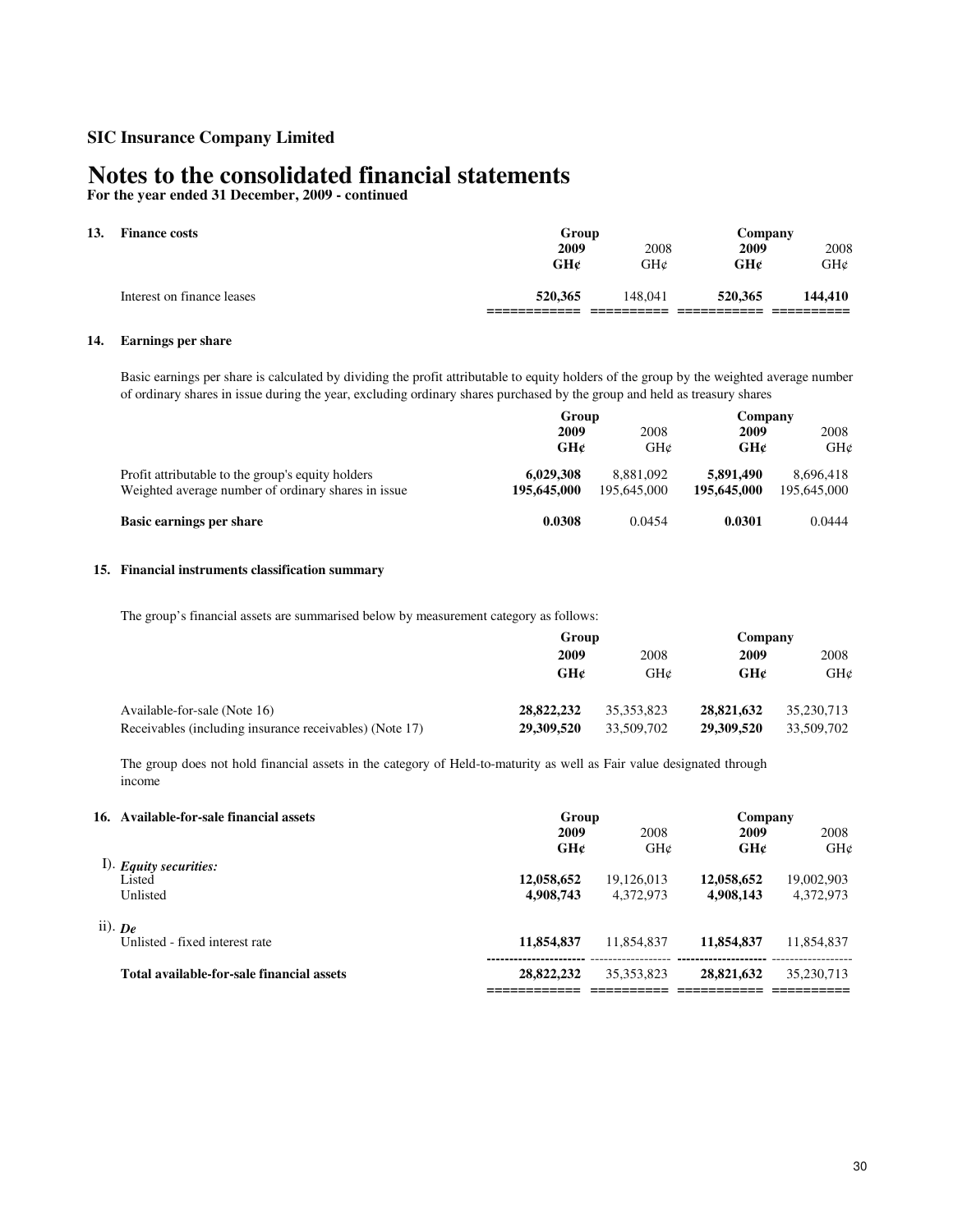# **Notes to the consolidated financial statements**

**For the year ended 31 December, 2009 - continued**

| 17. Receivables                                                   | Group<br>2009<br>GH¢ | 2008<br>GHC | Company<br>2009<br>GH¢ | 2008<br>GHC |
|-------------------------------------------------------------------|----------------------|-------------|------------------------|-------------|
| i). Receivables arising from insurance and reinsurance contracts: |                      |             |                        |             |
| Due from policy holders                                           | 25,445,733           | 29,742,177  | 25,445,733             | 29,742,177  |
| Due from agents, brokers and intermediaries                       | 3,863,787            | 3.465.920   | 3,863,787              | 3.465.920   |
| Prepayments                                                       | ٠                    | 301,605     | ٠                      | 301,605     |
| Total receivables including insurance receivables                 | 29,309,520           | 33,509,702  | 29,309,520             | 33,509,702  |
| Current portion                                                   | 29,309,520           | 33,509,702  | 29,309,520             | 33,509,702  |
|                                                                   |                      |             |                        |             |

The carrying amount is a reasonable approximation of fair value.

The group's receivables are non-interest bearing assets. Management has assessed all receivables for impairment purposes, an impairment loss of GH¢626,502 was considered for debts which could not be verified with certainty and the viability of some of the companies are in doubt.

| 18. Insurance liabilities |                                                                                                              |                                    | Group                              |                                    | Company                            |  |  |
|---------------------------|--------------------------------------------------------------------------------------------------------------|------------------------------------|------------------------------------|------------------------------------|------------------------------------|--|--|
|                           |                                                                                                              | 2009<br>GH¢                        | 2008<br>GHC                        | 2009<br>GH¢                        | 2008<br>GHC                        |  |  |
|                           | Claims reported and loss adjustment expenses<br>Claims incurred but not reported (IBNR)<br>Unearned premiums | 2,545,697<br>509,139<br>16,452,304 | 1,734,714<br>346,943<br>11.139.858 | 2,545,697<br>509,139<br>16.452.304 | 1,734,714<br>346,943<br>11.139.858 |  |  |
|                           | <b>Total insurance liabilities</b>                                                                           | 19,507,140                         | 13.221.515                         | 19,507,140                         | 13.221.515                         |  |  |

The gross claims reported, the loss adjustment expense liabilities and the liability for claims incurred but not reported are net of expected recoveries from salvage and subrogation.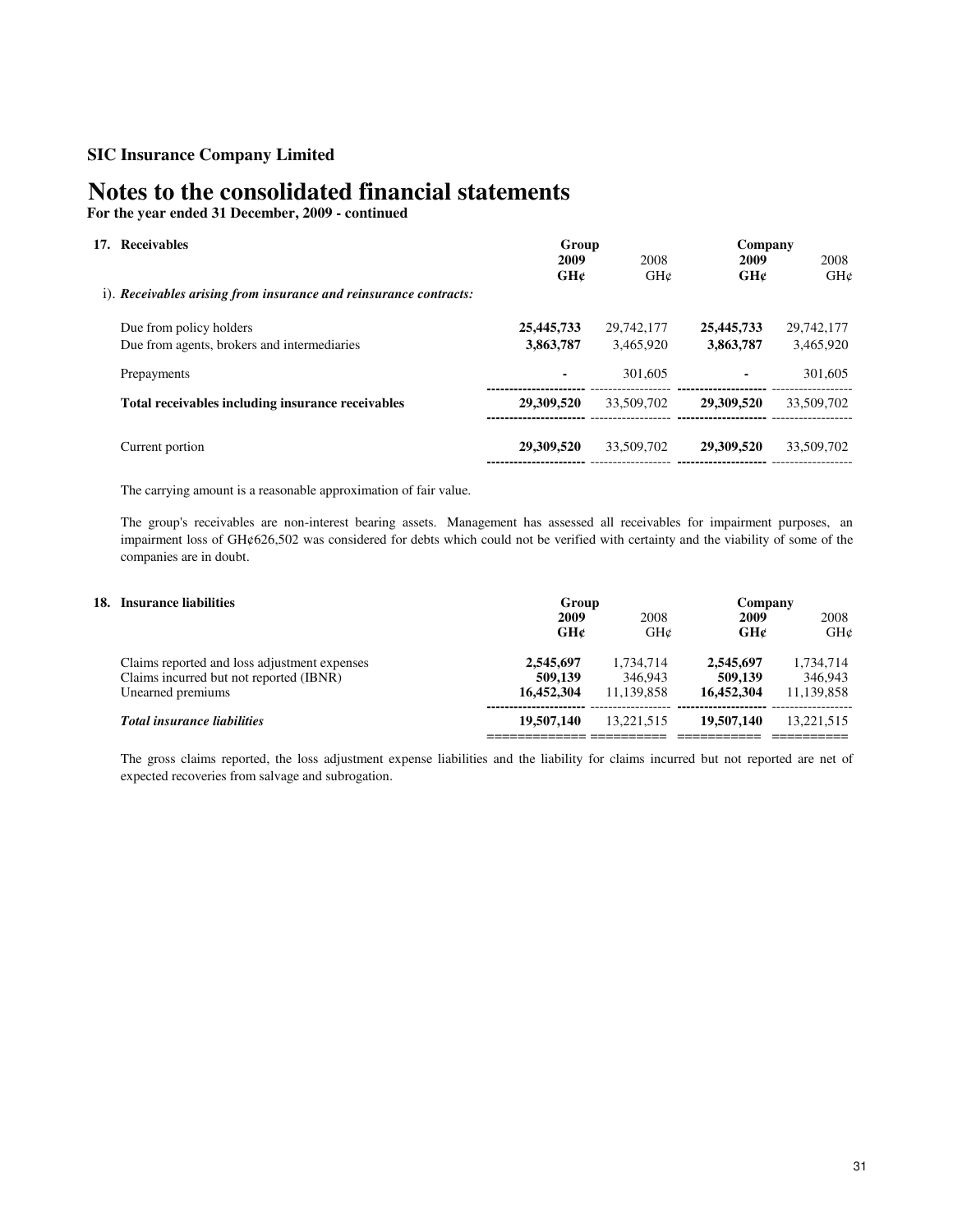# **Notes to the consolidated financial statements**

**For the year ended 31 December, 2009 - continued**

## **19. Taxation - Group**

**(a) Income tax payable** 

|                                   | At             | Charge         | Paym't during                                          | At          |
|-----------------------------------|----------------|----------------|--------------------------------------------------------|-------------|
|                                   | 1-Jan          | for the year   | the year                                               | 31-Dec      |
| <b>Income tax</b>                 | GH¢            | GH¢            | GH¢                                                    | GH¢         |
| 1997-2002                         | (480,900)      | ÷.             | $\mathbf{r}$                                           | (480,900)   |
| 2003                              | 179,800        |                | $\overline{\phantom{a}}$                               | 179,800     |
| 2004                              | 983,800        |                | $\omega$                                               | 983,800     |
| 2005                              | (403,300)      |                | (104, 445)                                             | (507,745)   |
| 2006                              | (213,671)      |                | (50,000)                                               | (263, 671)  |
| 2007                              | 455,642        |                | (100,000)                                              | 355,642     |
| 2008                              | 1,781,747      | $\blacksquare$ | (364, 253)                                             | 1,417,494   |
| 2009                              | $\blacksquare$ | 1,595,286      | (519,997)                                              | 1,075,289   |
| Capital gains tax                 | 5,076          | $\omega$       |                                                        | 5,076       |
| Tax credit                        |                |                |                                                        |             |
| 1998-1999                         | (200)          |                |                                                        | (200)       |
|                                   | 2,307,994      | 1,595,286      | <br>(1, 138, 695)                                      | 2,764,585   |
| (b) Reconstruction levy           |                |                |                                                        |             |
| 2001                              | 41,800         |                |                                                        | 41,800      |
| 2002                              | 45,000         |                |                                                        | 45,000      |
| 2003                              | 42,900         |                |                                                        | 42,900      |
| 2004                              | 235,100        |                |                                                        | 235,100     |
| 2005                              | (170, 800)     |                |                                                        | (170, 800)  |
| 2006                              | 41,700         |                | $\mathbf{r}$                                           | 41,700      |
|                                   | 235,700        |                |                                                        | 235,700     |
|                                   | 2,543,694      | 1,595,286      | (1, 138, 695)<br>======= ========== =========== ====== | 3,000,285   |
|                                   |                |                |                                                        |             |
| (c) Income tax expenses           |                |                | 2009<br>GH¢                                            | 2008<br>GH¢ |
|                                   |                |                |                                                        |             |
| Corporate tax                     |                |                | 1,595,286                                              | 2,361,502   |
| Deferred tax                      |                |                | (36, 694)                                              |             |
|                                   |                |                | 1,558,592                                              | 2,361,502   |
| (d) Deferred tax                  |                |                | ======================                                 |             |
| Balance at 1st January            |                |                | 2,896,707                                              | 2,896,707   |
| Accelerated capital allowance     |                |                | (36, 694)                                              |             |
| Balance at 31 December            |                |                | 2,860,013                                              | 2,896,707   |
|                                   |                |                |                                                        |             |
| National stabilisation levy<br>e) |                |                |                                                        |             |
| Charge for the year               |                |                | 95,979                                                 |             |
| Payments during the year          |                |                | (137,709)                                              |             |
|                                   |                |                | (41, 730)                                              |             |
|                                   |                |                |                                                        |             |

A stabilisation levy was introduced by the Government of Ghana with effect from 1 October, 2009 at the rate of 5% of profit before tax.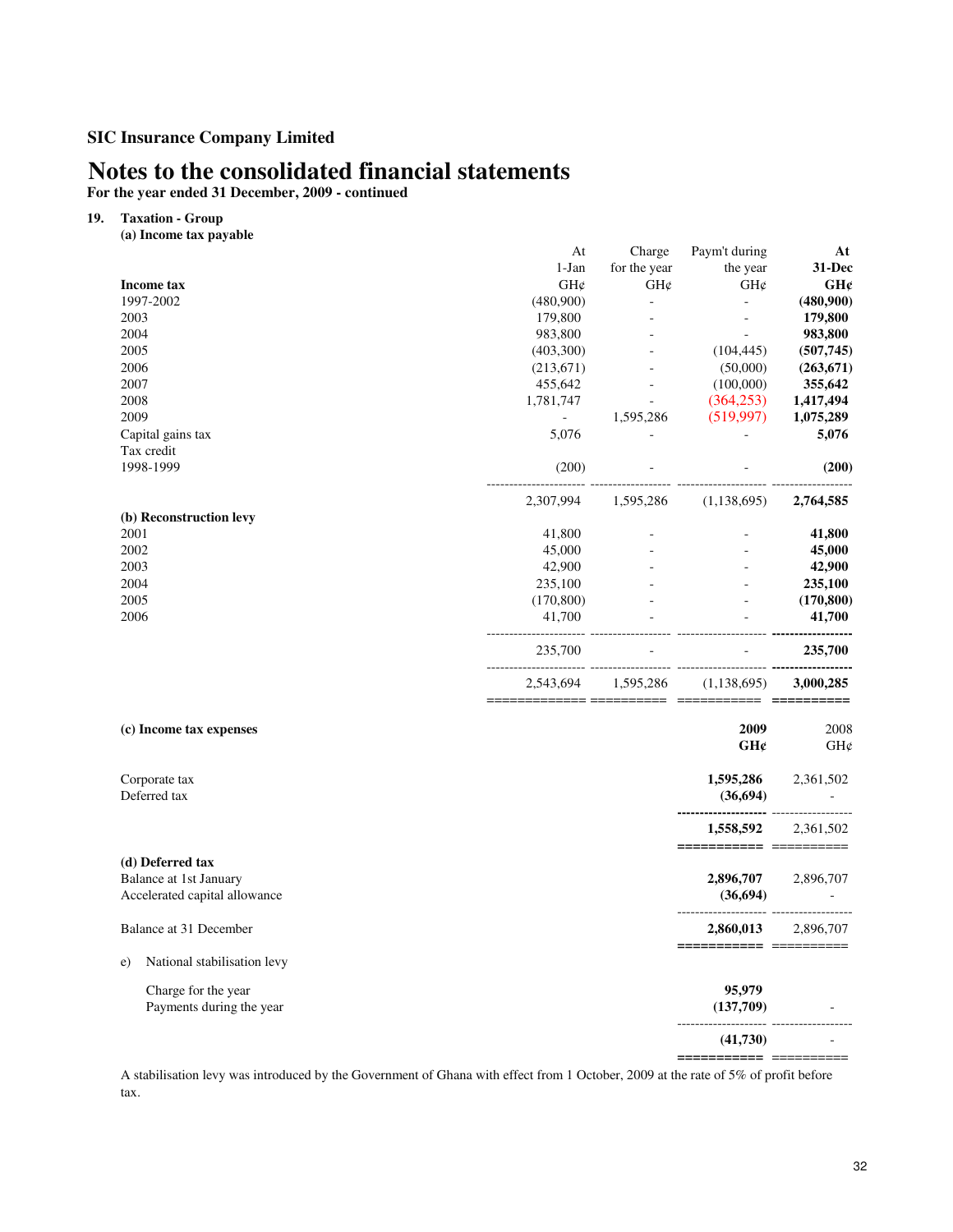# **Notes to the consolidated financial statements**

**For the year ended 31 December, 2009 - continued**

### **19. Taxation - Company**

| (a) Income tax payable            |            |              |                                     |                                       |
|-----------------------------------|------------|--------------|-------------------------------------|---------------------------------------|
|                                   | At         | Charge       | Paym't during                       | At                                    |
|                                   | $1-Jan$    | for the year | the year                            | 31-Dec                                |
| <b>Income tax</b>                 | GH¢        | GH¢          | GH¢                                 | GH¢                                   |
| 1997-2002                         | (480,900)  |              |                                     | (480,900)                             |
| 2003                              | 179,800    |              |                                     | 179,800                               |
| 2004                              | 983,800    |              | ÷                                   | 983,800                               |
| 2005                              | (403,300)  |              | (104, 445)                          | (507,745)                             |
| 2006                              | (213, 671) |              | (50,000)                            | (263, 671)                            |
| 2007                              | 483,301    | $\omega$     | (100,000)                           | 383,301                               |
| 2008                              | 1,724,825  | $\omega$     | (300,000)                           | 1,424,825                             |
| 2009                              |            | 1,543,383    | (498, 991)                          | 1,044,392                             |
| Tax credit                        |            |              |                                     |                                       |
| 1998-1999                         | (200)      |              |                                     | (200)                                 |
| Capital gains tax                 | 5,076      |              |                                     | 5,076                                 |
|                                   | 2,278,731  | 1,543,383    | (1,053,436)                         | 2,768,678                             |
| (b) Reconstruction levy           |            |              |                                     |                                       |
| 2001                              | 41,800     |              |                                     | 41,800                                |
| 2002                              | 45,000     |              |                                     | 45,000                                |
| 2003                              | 42,900     |              |                                     | 42,900                                |
| 2004                              | 235,100    |              |                                     | 235,100                               |
| 2005                              | (170, 800) |              |                                     | (170, 800)                            |
| 2006                              | 41,700     |              | $\mathbf{r}$                        | 41,700                                |
|                                   | 235,700    |              |                                     | 235,700                               |
|                                   | 2,514,431  | 1,543,383    | (1,053,436)                         | 3,004,378                             |
|                                   |            |              |                                     |                                       |
| (c) Income tax expenses           |            |              | 2009                                | 2008                                  |
|                                   |            |              | GH¢                                 | GH¢                                   |
| Corporate tax<br>Deferred tax     |            |              | 1,543,383<br>(40,908)               | 2,298,152<br>$\overline{\phantom{a}}$ |
|                                   |            |              |                                     |                                       |
|                                   |            |              | 1,502,475<br>====================== | 2,298,152                             |
|                                   |            |              |                                     |                                       |
| (d) Deferred tax                  |            |              |                                     |                                       |
| <b>Balance at 1st January</b>     |            |              | 2,896,707                           | 2,896,707                             |
| Accelerated capital allowance     |            |              | (40,908)                            |                                       |
| Balance at 31 December            |            |              | 2,855,799 2,896,707                 |                                       |
|                                   |            |              | =====================               |                                       |
| National stabilisation levy<br>e) |            |              |                                     |                                       |
| Charge for the year               |            |              | 93,595                              |                                       |
| Amount paid during the year       |            |              |                                     | $(137,709)$                           |
| National stabilisation levy       |            |              | (44, 114)                           |                                       |
|                                   |            |              |                                     |                                       |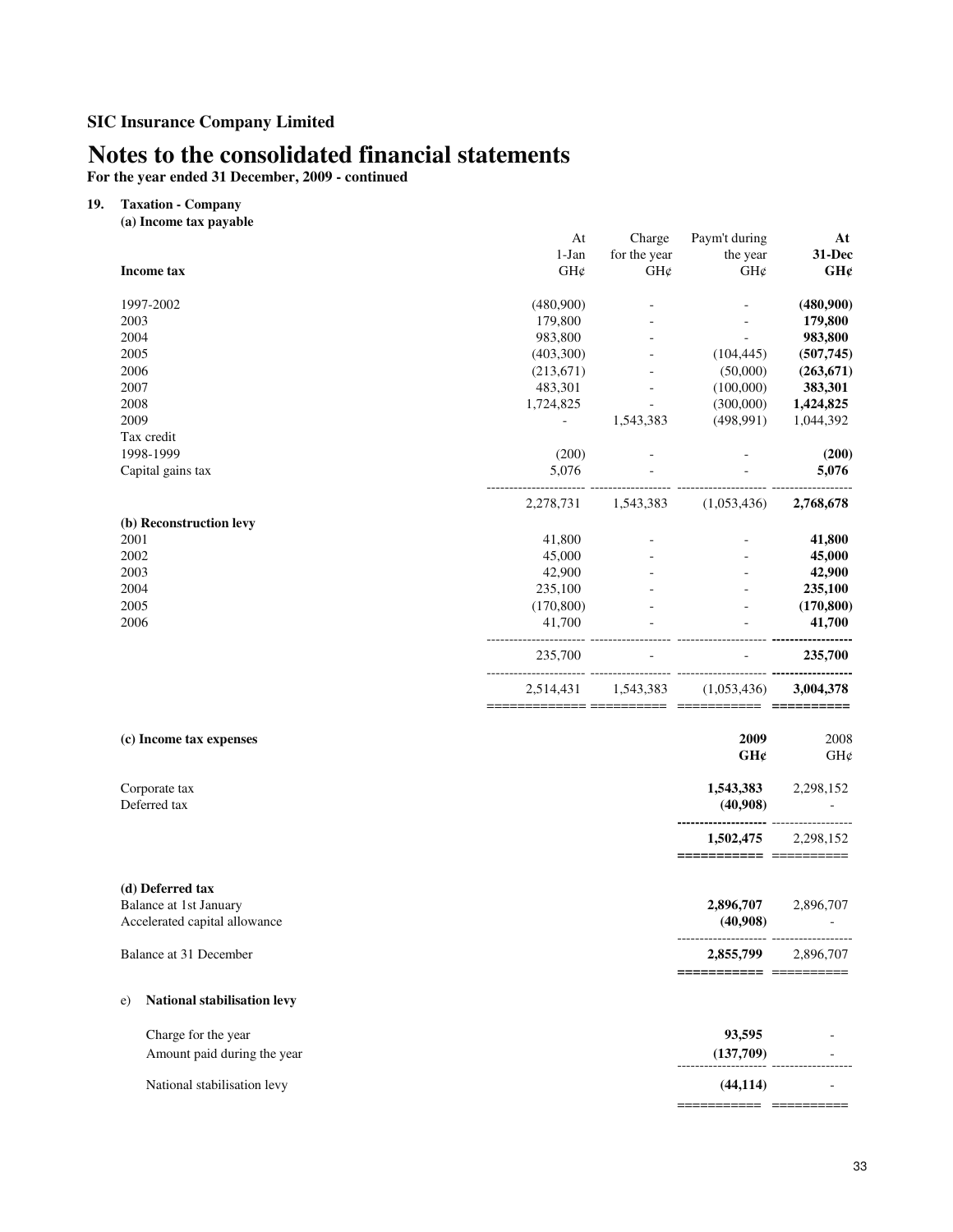# **Notes to the consolidated financial statements**

**For the year ended 31 December, 2009 - continued**

### **20 Stated capital**

- (a) The number of authorised shares is 500,000,000 of no par value.
- (b) The number of shares issued is 195,645,000.
- (c) The number of shares fully paid is 195,645,000.
- (d) Stated capital is made up as follows:

|                                | Amount     |
|--------------------------------|------------|
|                                | GH¢        |
| Issued and fully paid for cash | <b>200</b> |
| Transfer from income surplus   | 42,600     |
| Transfer from capital surplus  | 2,457,200  |
|                                | 2,500,000  |
|                                |            |

(e) There are no shares in treasury and no call or installment unpaid on any share.

### **21. Capital surplus**

This represents surplus arising from revaluation of certain landed properties. The landed properties were professionally valued by a consortium of Valuers namely, Koaconsult Limited and Valuation and Development Services at 31 March 2007 on the basis of their open market values.

The movement in the capital surplus account for the year is as follows:

|                                             | Group                    |            | Company                  |            |
|---------------------------------------------|--------------------------|------------|--------------------------|------------|
|                                             | 2009                     | 2008       | 2009                     | 2008       |
|                                             | GHC                      | GHC        | GH¢                      | GHC        |
| Balance at 1 January                        | 31,816,952               | 31,816,952 | 31,816,952               | 31,485,257 |
| Revaluation surplus                         | $\overline{\phantom{0}}$ |            | $\overline{\phantom{0}}$ | 331,695    |
| Accum. Depreciation released on revaluation |                          | ۰          |                          |            |
| Balance at 31 December                      | 31,816,952               | 31,816,952 | 31,816,952               | 31.816.952 |
|                                             |                          |            |                          |            |

### **22. Contingency reserve - company**

|                                                      | 2009<br>GH¢            | 2008<br>GHC            |
|------------------------------------------------------|------------------------|------------------------|
| Balance at 1 January<br>Transfer from income surplus | 8,874,392<br>1,706,316 | 7,133,430<br>1.740.962 |
| Balance at 31 December                               | 10,580,708             | 8,874,392              |

This represents sums set aside to cover fluctuation in securities and variations in statistical estimate in accordance with the Insurance Act, 2006 (Act 724).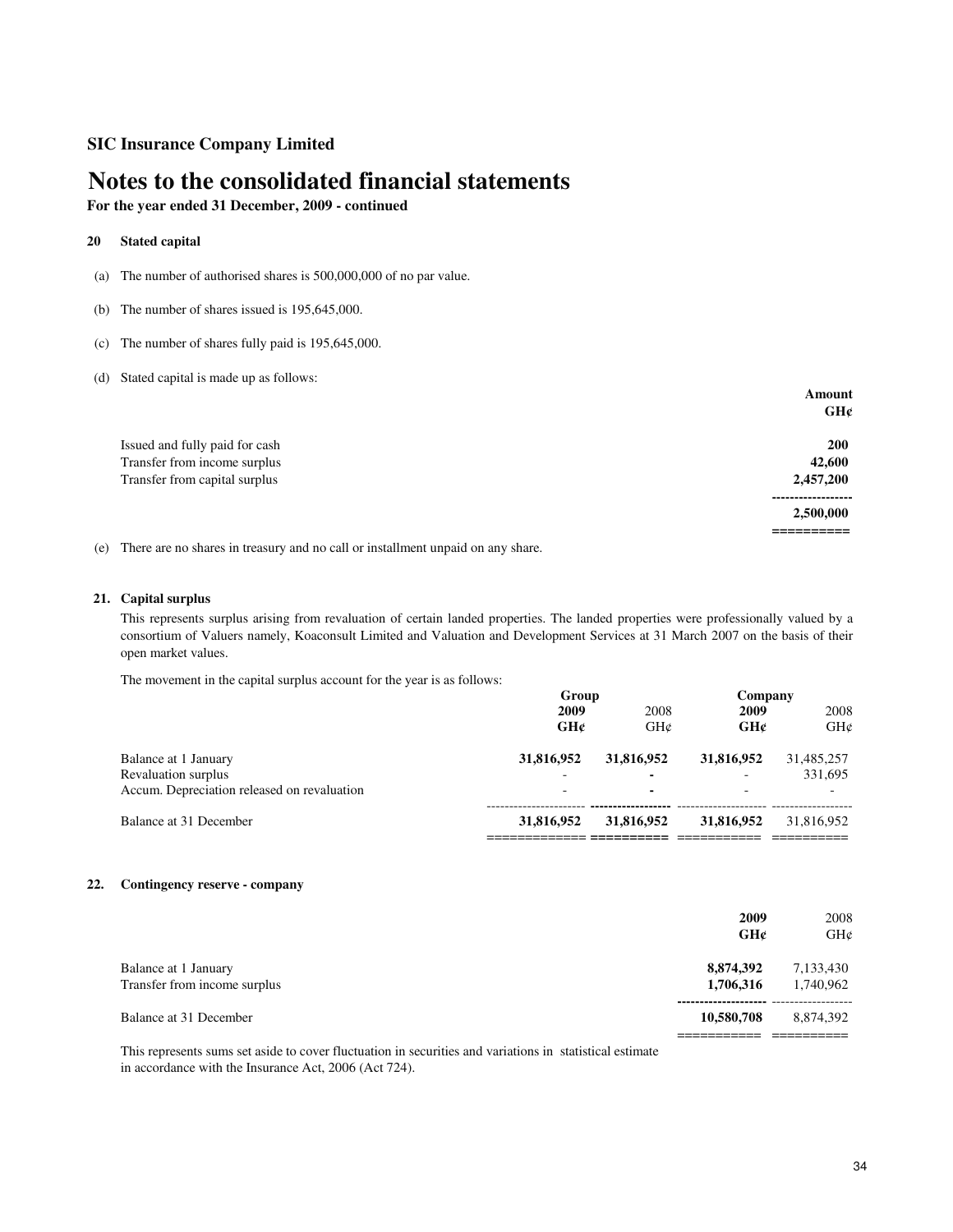# **Notes to the consolidated financial statements**

**For the year ended 31 December, 2009 - continued**

### **23. Available-for-sale reserves**

|                        |             | -----     |               |           |  |  |
|------------------------|-------------|-----------|---------------|-----------|--|--|
|                        | 2009        | 2008      | 2009          | 2008      |  |  |
|                        | GHC         | GHC       | GHC           | GH¢       |  |  |
| Balance at 1 January   | 6.028.864   | 950,577   | 6,006,024     | 950,422   |  |  |
| Fair valuation         | (6,577,104) | 5.078.287 | (6, 537, 117) | 5,055,602 |  |  |
| Balance at 31 December | (548,240)   | 6.028.864 | (531.093)     | 6.006.024 |  |  |
|                        |             |           |               |           |  |  |

**Group Company**

The available-for-sale reserve is used to record the differences resulting from the valuation of the related investments.

## **24. Property, plant and equipment - group**

|                             | At         |                  |            | At         |
|-----------------------------|------------|------------------|------------|------------|
| Cost/valuation              | $1-Jan$    | <b>Additions</b> | Disposal   | 31-Dec     |
|                             | GH¢        | GH¢              | GH¢        | GH¢        |
| Leasehold buildings         | 7,765,157  | 60,326           |            | 7,825,483  |
| Leasehold land              | 3,993,710  | $\sim$           |            | 3,993,710  |
| Freehold buildings          | 4,738,894  | 25,646           |            | 4,764,540  |
| Freehold land               | 1,529,370  | $\sim$           |            | 1,529,370  |
| Computers                   | 2,067,778  | 112,355          |            | 2,180,133  |
| Capital work in progress    | 781,300    |                  |            | 781,300    |
| Other machinery & equipment | 3,959,673  | 513,250          | (222, 881) | 4,250,042  |
|                             | 24,835,882 | 711,577          | (222, 881) | 25,324,578 |
|                             | At         | Charge           |            | At         |
| <b>Depreciation</b>         | $1-Jan$    | for year         | Disposal   | 31-Dec     |
|                             | GH¢        | $GH\mathcal{C}$  | GH¢        | GH¢        |
| Leasehold buildings         | 626,788    | 261,800          |            | 888,588    |
| Leasehold land              | 327,663    | 219,417          |            | 547,080    |
| Freehold buildings          | 122,913    | 25,966           |            | 148,879    |
| Computers                   | 1,777,052  | 249,673          |            | 2,026,725  |
| Other machinery & equipment | 3,109,438  | 421,754          | (222, 881) | 3,308,311  |
|                             | 5,963,854  | 1,178,610        | (222, 881) | 6,919,583  |
|                             |            |                  |            |            |

### **Net book value At 31 December 2009 18,404,995**

At 31 December 2008

**==========**

==========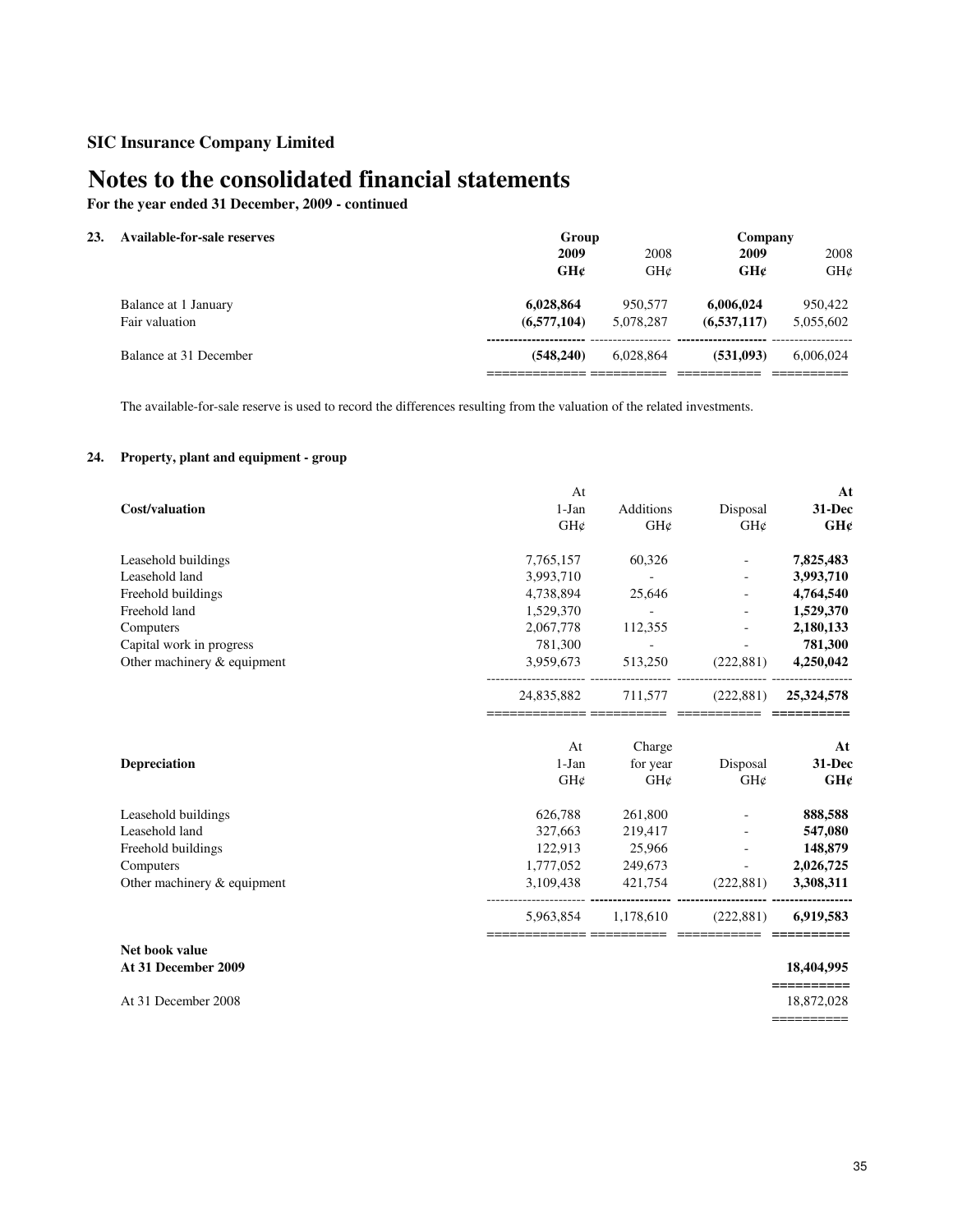# **Notes to the consolidated financial statements**

**For the year ended 31 December, 2009 - continued**

## **24. Property, plant and equipment - group - continued**

**Disposal of assets**

|                          |            | Property, plant & equip. |      | <b>Shares</b>            |  |
|--------------------------|------------|--------------------------|------|--------------------------|--|
|                          | 2009       | 2008                     | 2009 | 2008                     |  |
|                          | GHC        | GHC                      | GHC  | GH¢                      |  |
| Cost                     | (222, 881) | (133,926)                |      |                          |  |
| Accumulated depreciation | 222,881    | 133,477                  | ۰    | ٠                        |  |
| Net book value           |            | (449)                    |      | ٠                        |  |
| Proceeds from sale       | 152,734    | 180.658                  |      | $\overline{\phantom{0}}$ |  |
| Profit on disposal       | 152,734    | 180,209                  | ۰    | $\overline{\phantom{a}}$ |  |
|                          |            |                          |      |                          |  |

The landed properties were professionally valued by a consortium of Valuers namely, Koaconsult Limited and Valuation and Development Services at 31 March 2007 on the basis of their open market values.

Depreciation expense of GH¢1,178,610 (2008: GH¢1,306,434) has been charged in management expenses.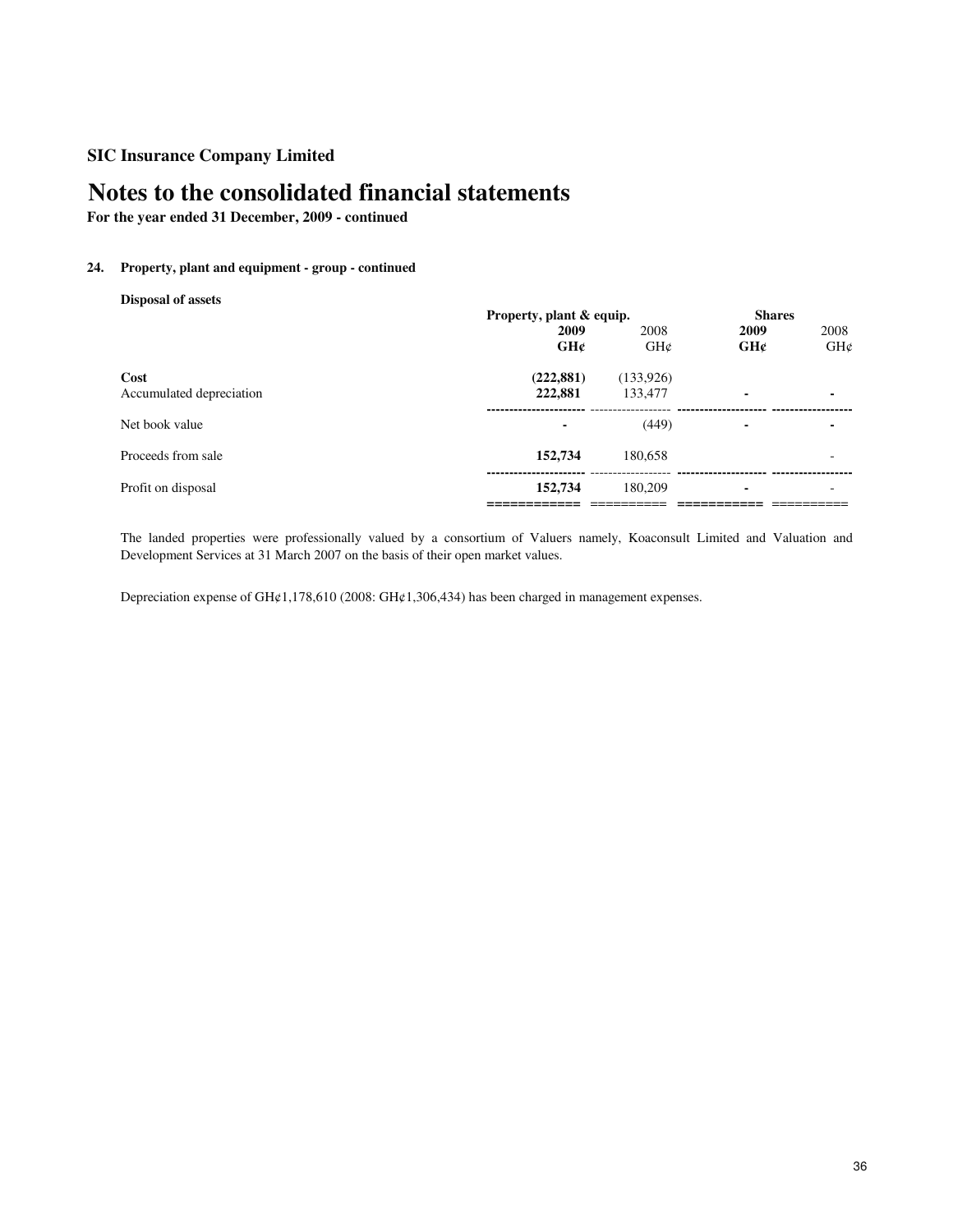# **Notes to the consolidated financial statements**

**For the year ended 31 December, 2009 - continued**

## **24. Property, plant and equipment - company**

|                             | At                                                 |                |                           | At                       |
|-----------------------------|----------------------------------------------------|----------------|---------------------------|--------------------------|
| <b>Cost/valuation</b>       | 1-Jan                                              | Additions      | Disposal                  | 31-Dec                   |
|                             | GH¢                                                | GH¢            | GH¢                       | GH¢                      |
| Leasehold buildings         | 7,765,157                                          | 60,326         |                           | 7,825,483                |
| Leasehold land              | 3,993,710                                          | $\sim$         |                           | 3,993,710                |
| Freehold buildings          | 4,738,894                                          | 25,646         | $\overline{a}$            | 4,764,540                |
| Freehold land               | 1,529,370                                          | $\omega$ .     |                           | 1,529,370                |
| Computers                   | 2,010,158                                          | 104,910        | $\overline{a}$            | 2,115,068                |
| Other machinery & equipment | 3,827,413                                          | 449,347        | (218,968)                 | 4,057,792                |
| Capital work in progress    | 781,300                                            | $\blacksquare$ |                           | 781,300                  |
|                             | 24,646,002                                         | 640,229        | (218,968)                 | 25,067,263               |
|                             | At                                                 | Charge         |                           | At                       |
| Depreciation                | $1-Jan$                                            | for year       | Disposal                  | 31-Dec                   |
|                             | GH¢                                                | GH¢            | $\mathrm{GH}\mathfrak{C}$ | GH¢                      |
| Leasehold buildings         | 626,788                                            | 261,800        |                           | 888,588                  |
| Leasehold land              | 327,663                                            | 219,417        |                           | 547,080                  |
| Freehold buildings          | 122,913                                            | 25,966         |                           | 148,879                  |
| Computers                   | 1,739,743                                          | 229,689        | $\sim$                    | 1,969,432                |
| Other machinery & equipment | 3,067,626                                          | 383,644        | (218,967)                 | 3,232,303                |
|                             | 5,884,733                                          | 1,120,516      | (218,967)                 | 6,786,282                |
| Net book value              |                                                    |                |                           |                          |
| At 31 December 2009         |                                                    |                |                           | 18,280,981<br>========== |
| At 31 December 2008         |                                                    |                |                           | 18,761,269<br>========== |
| <b>Disposal of assets</b>   |                                                    |                |                           |                          |
|                             | Property, plant & equip.<br>2009                   | 2008           | <b>Shares</b><br>2009     |                          |
|                             | GH¢                                                | GH¢            | GH¢                       | 2008<br>GH¢              |
|                             |                                                    |                |                           |                          |
| Cost                        | (218,968)                                          | (133, 926)     |                           |                          |
| Accumulated depreciation    | 218,968                                            | 133,477        |                           |                          |
|                             |                                                    |                |                           |                          |
| Net book value              |                                                    | (449)          |                           |                          |
| Proceeds from sale          | 149,604                                            | 180,658        |                           |                          |
| Profit on disposal          | 149,604<br>============= =========== =========== = | 180,209        |                           |                          |
|                             |                                                    |                |                           |                          |

The landed properties were professionally valued by a consortium of Valuers namely, Koaconsult Limited and Valuation and Development Services at 31 March 2007 on the basis of their open market values.

Depreciation expense of GH¢1,120,516 (2008: GH¢1306,434) has been charged in management expenses.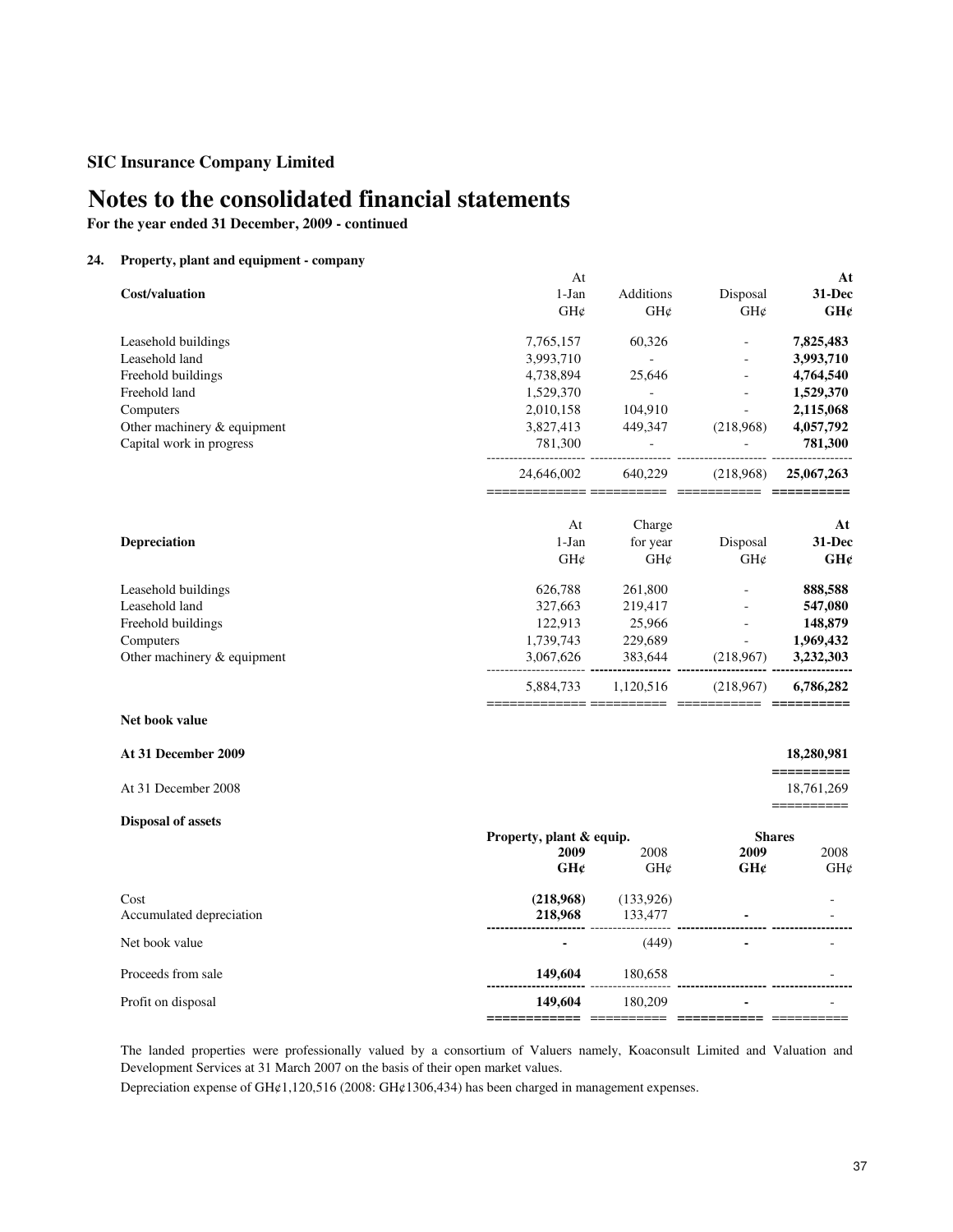# **Notes to the consolidated financial statements**

**For the year ended 31 December, 2009 - continued**

| 25. | Intangible assets - group   |                                                 |                                            |                                                                                                                                                                                                                                                                                                                                                                                                                                                |
|-----|-----------------------------|-------------------------------------------------|--------------------------------------------|------------------------------------------------------------------------------------------------------------------------------------------------------------------------------------------------------------------------------------------------------------------------------------------------------------------------------------------------------------------------------------------------------------------------------------------------|
|     | Cost/valuation              | At<br>1 Jan<br>$GH\mathcal{C}$                  | Additions<br>$GH\mathcal{C}$               | At<br>31 Dec<br>GH¢                                                                                                                                                                                                                                                                                                                                                                                                                            |
|     | Computer software           | 461,330                                         | 49,206                                     | 510,536                                                                                                                                                                                                                                                                                                                                                                                                                                        |
|     |                             | 461,330                                         | 49,206                                     | 510,536                                                                                                                                                                                                                                                                                                                                                                                                                                        |
|     | <b>Amortisation</b>         | At<br>1 Jan<br>$GH\mathcal{C}$                  | Charge<br>for year<br>GH¢                  | At<br><b>31 Dec</b><br>GH¢                                                                                                                                                                                                                                                                                                                                                                                                                     |
|     | Computer software           |                                                 |                                            |                                                                                                                                                                                                                                                                                                                                                                                                                                                |
|     |                             | 179,472<br>==================================== | 165,445                                    | 344,917                                                                                                                                                                                                                                                                                                                                                                                                                                        |
|     | Net book value              |                                                 |                                            |                                                                                                                                                                                                                                                                                                                                                                                                                                                |
|     | At 31 December 2009         |                                                 |                                            | 165,619<br>$=$ =========                                                                                                                                                                                                                                                                                                                                                                                                                       |
|     | At 31 December 2008         |                                                 |                                            | 281,858<br>==========                                                                                                                                                                                                                                                                                                                                                                                                                          |
|     | Intangible assets - company |                                                 |                                            |                                                                                                                                                                                                                                                                                                                                                                                                                                                |
|     | Cost/valuation              | At<br>1 Jan<br>GH¢                              | Additions<br>GH¢                           | At<br>31 Dec<br>GH¢                                                                                                                                                                                                                                                                                                                                                                                                                            |
|     | Computer software           | 354,465                                         | All Controller                             | 354,465                                                                                                                                                                                                                                                                                                                                                                                                                                        |
|     |                             | 354,465                                         | $\sim 100$                                 | 354,465                                                                                                                                                                                                                                                                                                                                                                                                                                        |
|     | <b>Amortisation</b>         | At<br>1 Jan<br>GH¢                              | Charge<br>for year<br>$\mathrm{GH}\varphi$ | At<br>31 Dec<br>GH¢                                                                                                                                                                                                                                                                                                                                                                                                                            |
|     | Computer software           | 118,155                                         | 118,155                                    | 236,310                                                                                                                                                                                                                                                                                                                                                                                                                                        |
|     |                             |                                                 | 118,155 118,155                            | 236,310                                                                                                                                                                                                                                                                                                                                                                                                                                        |
|     | Net book value              |                                                 |                                            |                                                                                                                                                                                                                                                                                                                                                                                                                                                |
|     | At 31 December 2009         |                                                 |                                            | 118,155<br>$\begin{array}{cccccc} \texttt{m} & \texttt{m} & \texttt{m} & \texttt{m} & \texttt{m} & \texttt{m} & \texttt{m} & \texttt{m} & \texttt{m} & \texttt{m} & \texttt{m} & \texttt{m} & \texttt{m} & \texttt{m} & \texttt{m} & \texttt{m} & \texttt{m} & \texttt{m} & \texttt{m} & \texttt{m} & \texttt{m} & \texttt{m} & \texttt{m} & \texttt{m} & \texttt{m} & \texttt{m} & \texttt{m} & \texttt{m} & \texttt{m} & \texttt{m} & \text$ |
|     | At 31 December 2008         |                                                 |                                            | 236,310<br>==========                                                                                                                                                                                                                                                                                                                                                                                                                          |
|     |                             |                                                 |                                            |                                                                                                                                                                                                                                                                                                                                                                                                                                                |

The orion and premia softwares have been fully amortised over three years, however management believes that the group will continue to derive economic benefits from the use of these software over the next few years, hence the decision to fair value the softwares. An additional software the USIS payroll software was acquired during the year.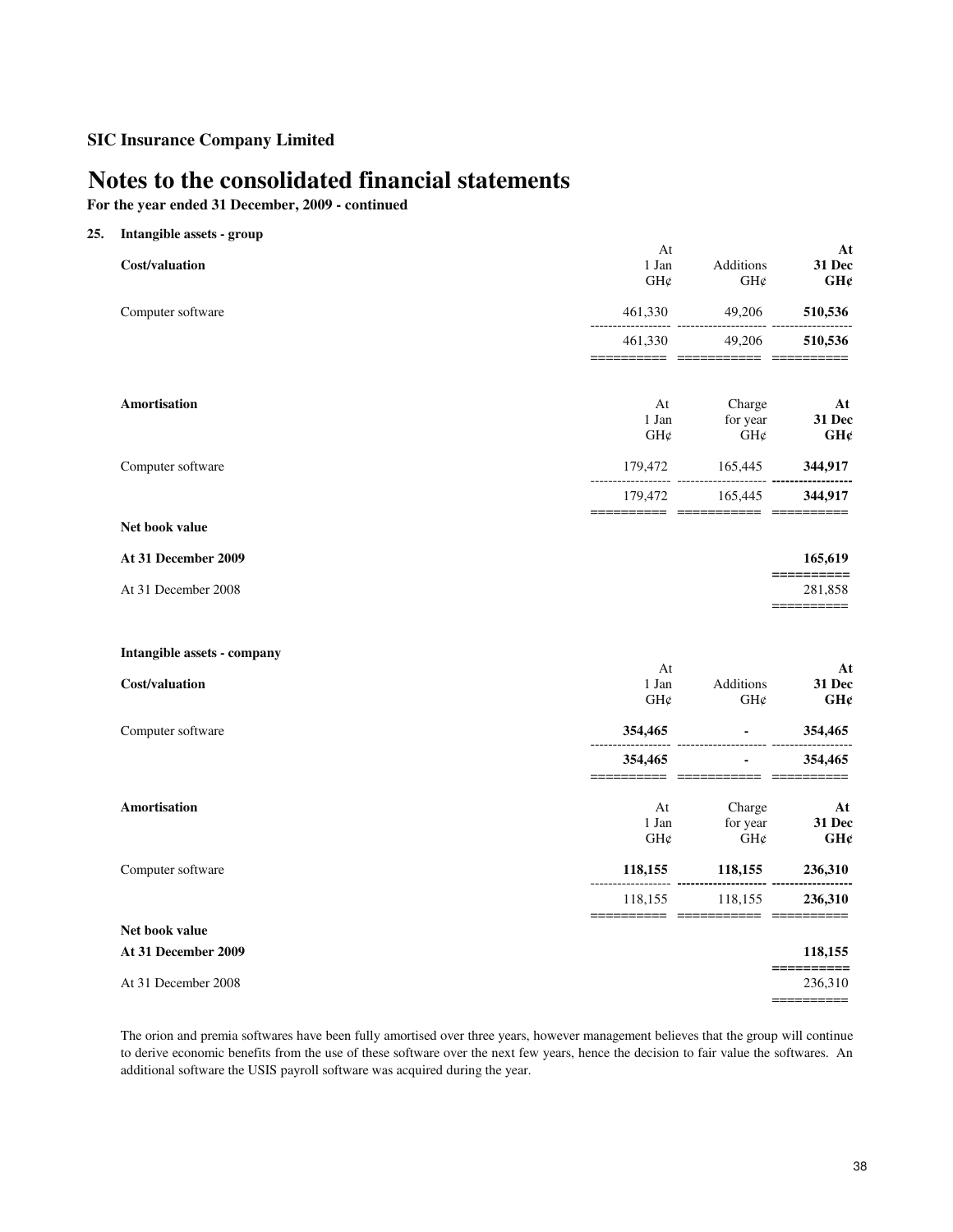# **Notes to the consolidated financial statements**

**For the year ended 31 December, 2009 - continued**

## **26. Investment properties**

|                                                   | At                         |                 | At                     |
|---------------------------------------------------|----------------------------|-----------------|------------------------|
| Cost/valuation                                    | $1-Jan$<br>$GH\mathcal{C}$ | Addition<br>GHC | 31-Dec<br>GH¢          |
| Leasehold properties<br>Freehold land & buildings | 4,834,880<br>1,142,700     | 36.225<br>۰     | 4,871,105<br>1,142,700 |
|                                                   | 5,977,580                  | 36,225          | 6,013,805              |
|                                                   |                            |                 |                        |

| 27. | Long term investments            | Group                             |                                   | Company                           |                                   |
|-----|----------------------------------|-----------------------------------|-----------------------------------|-----------------------------------|-----------------------------------|
|     |                                  | 2009<br>GH¢                       | 2008<br>GHC                       | 2009<br>GH¢                       | 2008<br>GH¢                       |
|     | Mortgage loans                   | 20,696                            | 26.351                            | 20,696                            | 26,351                            |
|     | Equity shares<br>HFC house bonds | 20,696<br>16,701,364<br>1,425,326 | 26.351<br>23,498,986<br>1.425.326 | 20,696<br>16,646,491<br>1,425,326 | 26,351<br>23,375,876<br>1,425,326 |
|     |                                  | 18, 147, 386                      | 24,950,663                        | 18,092,513                        | 24,827,553                        |

# **28.** Investment in subsidiary **2009** 2008<br> **2009** 2008<br> **2009** 2008<br> **2009** 2008

| 325,713<br>Balance                                      | 325,713             |
|---------------------------------------------------------|---------------------|
| Disposal during the year<br>____________<br>___________ | ____<br>___________ |

The subsidiary company is:

|                                       | Nature of                                          | Number of | % Interest |
|---------------------------------------|----------------------------------------------------|-----------|------------|
|                                       | business                                           | shares    | held       |
| <b>SIC Financial Services Limited</b> | Investment advisory,<br>asset & fund<br>management | 3,000     | 100        |

**GH¢** GH¢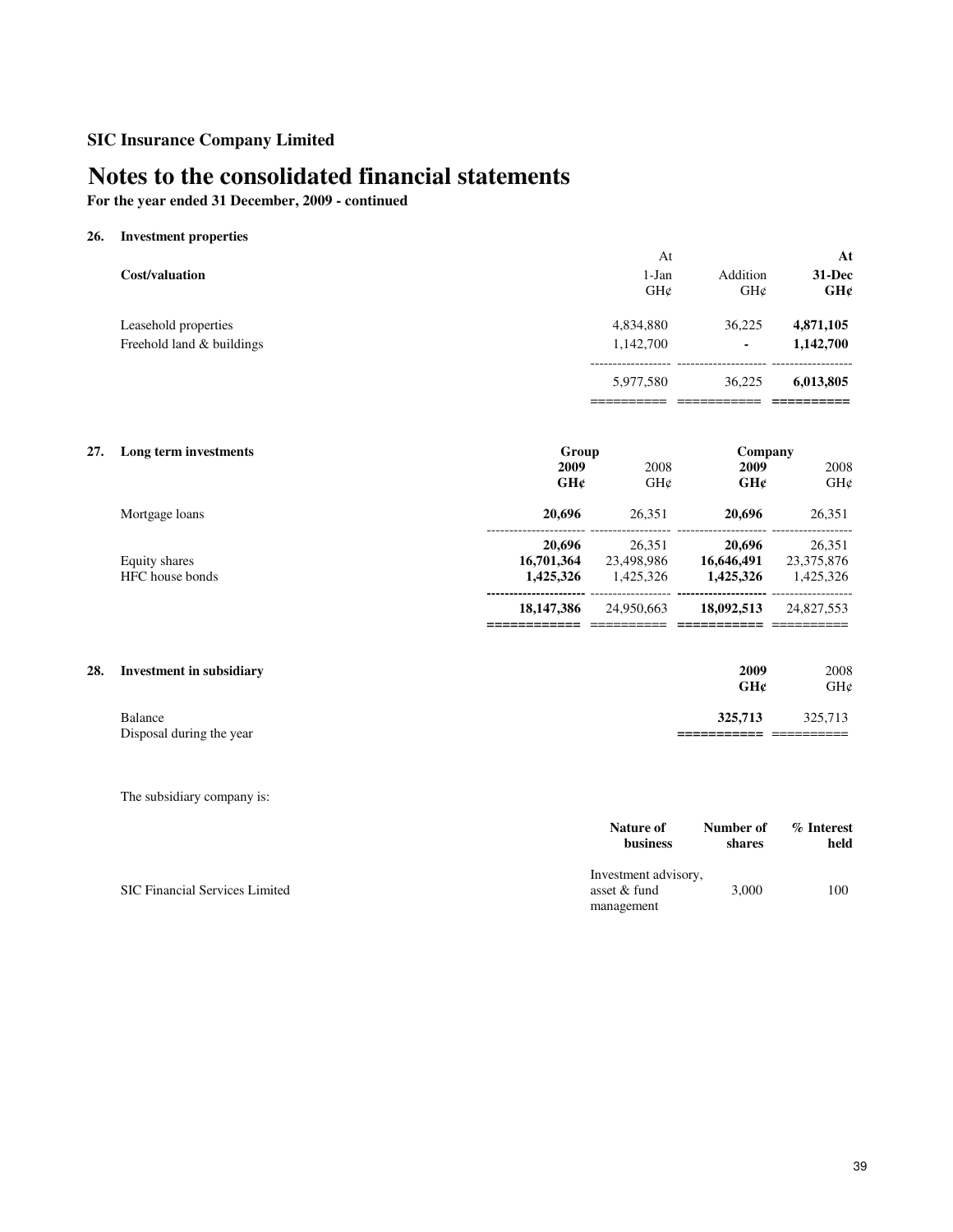# **Notes to the consolidated financial statements**

**For the year ended 31 December, 2009 - continued**

| Investment in associated company          | Group                                                                                                              |                                                                | Company                                                                                                                                     |                                                                                                                                      |
|-------------------------------------------|--------------------------------------------------------------------------------------------------------------------|----------------------------------------------------------------|---------------------------------------------------------------------------------------------------------------------------------------------|--------------------------------------------------------------------------------------------------------------------------------------|
|                                           | 2009<br>GH¢                                                                                                        | 2008<br>GH¢                                                    | 2009<br>GH¢                                                                                                                                 | 2008<br>GH¢                                                                                                                          |
| <b>Balance</b>                            | 5,073,215                                                                                                          | 5,073,215                                                      | 5,073,215                                                                                                                                   | 5,073,215                                                                                                                            |
| The associated company is:                |                                                                                                                    |                                                                |                                                                                                                                             | % Interest                                                                                                                           |
|                                           | business                                                                                                           |                                                                | shares '000                                                                                                                                 | held                                                                                                                                 |
| SIC Life Company Limited                  | Life Assurance                                                                                                     |                                                                | 20,000,000                                                                                                                                  | 20                                                                                                                                   |
| <b>Short-term investments</b>             |                                                                                                                    |                                                                |                                                                                                                                             |                                                                                                                                      |
|                                           | GH¢                                                                                                                | GH¢                                                            | GH¢                                                                                                                                         | 2008<br>GH¢                                                                                                                          |
| Ghana Gov't treasury bills                | 4,116,529                                                                                                          | 4,675,209                                                      | 4,116,529                                                                                                                                   | 4,675,209                                                                                                                            |
|                                           |                                                                                                                    |                                                                |                                                                                                                                             | 5,722,541                                                                                                                            |
|                                           | 11,205,179                                                                                                         | 10,397,750                                                     | 10,608,623                                                                                                                                  | 10.397.750                                                                                                                           |
|                                           |                                                                                                                    |                                                                |                                                                                                                                             |                                                                                                                                      |
|                                           | 2009                                                                                                               | 2008                                                           | 2009                                                                                                                                        | 2008                                                                                                                                 |
|                                           |                                                                                                                    |                                                                |                                                                                                                                             | GH¢                                                                                                                                  |
| Horizon Finance & Leasing Company Limited | 568,942                                                                                                            | 568,942                                                        | 568,942                                                                                                                                     | 568,942                                                                                                                              |
|                                           | 320,000                                                                                                            | 320,000                                                        |                                                                                                                                             | 320,000                                                                                                                              |
|                                           |                                                                                                                    |                                                                |                                                                                                                                             | 671,987                                                                                                                              |
|                                           | 1,560,929                                                                                                          | 1.560.929                                                      | 1,560,929                                                                                                                                   | 1,560,929                                                                                                                            |
|                                           | Bank time deposits<br>31 Lease deposit<br>Ecobank Leasing Company Limited<br>Dalex Finance Leasing Company Limited | ==========<br>Nature of<br>2009<br>7,088,650<br>GHC<br>671,987 | $\begin{array}{c} \textbf{---} \textbf{---} \textbf{---} \textbf{---} \end{array}$<br>Group<br>2008<br>5,722,541<br>Group<br>GH¢<br>671,987 | ===========<br>Number of<br>Company<br>2009<br>6,492,094<br>---- --------- -----------------<br>Company<br>GH¢<br>320,000<br>671,987 |

The group entered into a back-to-back leasing arrangement with the above named leasing companies. It therefore made cash deposits to the tune of the assets leased, interest income is received on the deposits made, whilst the group also bears the cost of lease interest.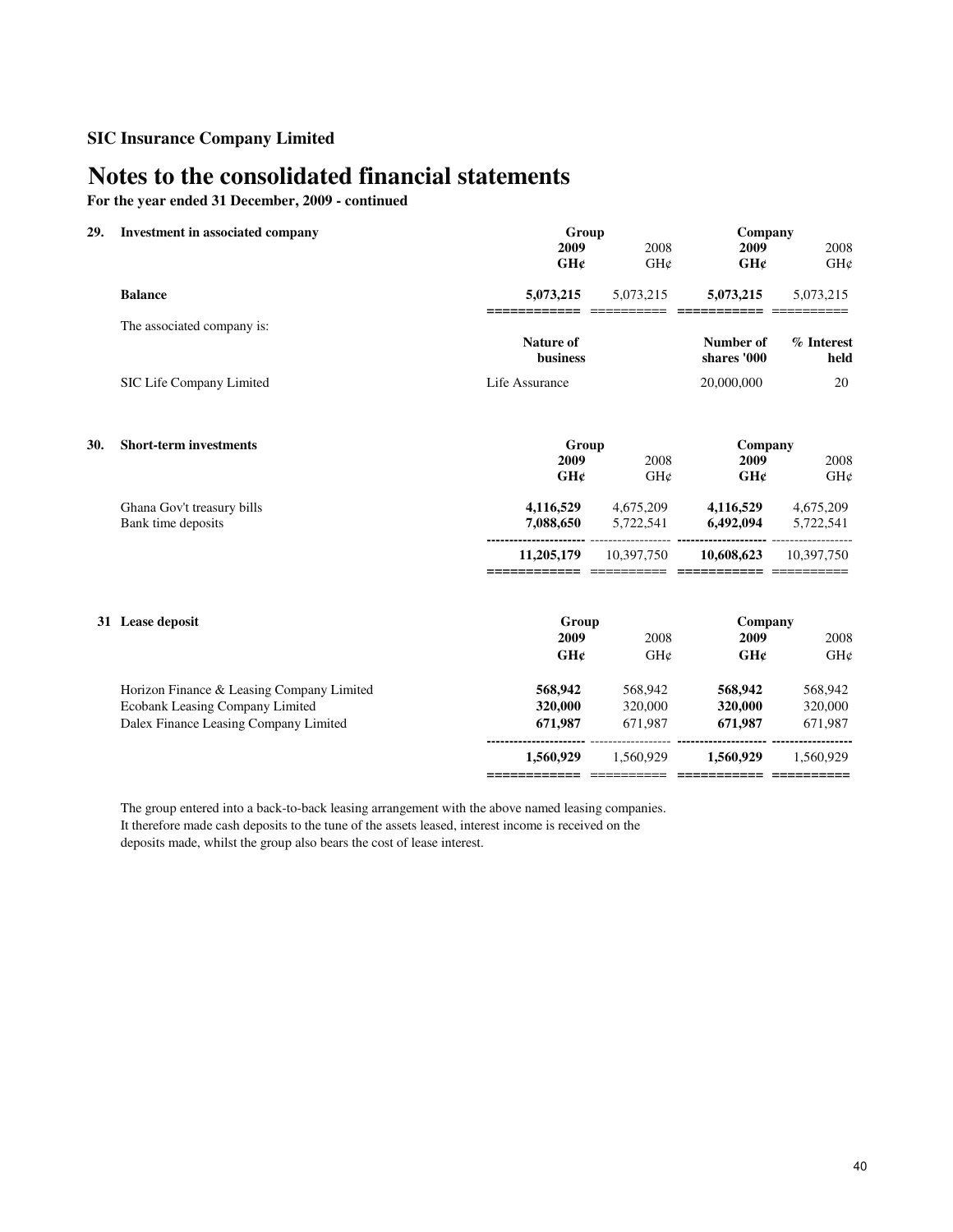# **Notes to the consolidated financial statements**

**For the year ended 31 December, 2009 - continued**

| 32. | Trade & other receivables      | Group       |                 | Company    |            |
|-----|--------------------------------|-------------|-----------------|------------|------------|
|     |                                | 2009        | 2008            | 2009       | 2008       |
|     |                                | GHc         | $GH\mathcal{C}$ | GH¢        | GHC        |
|     | Premium debtors                | 33,273,400  | 33,208,097      | 33,273,400 | 33,208,097 |
|     |                                | 33,273,400  | 33,208,097      | 33,273,400 | 33,208,097 |
|     | Accrued income and prepayments | 2,285,609   | 1,862,495       | 2,154,325  | 1,861,162  |
|     | Staff debtors                  | 482,612     | 390.711         | 482,612    | 390,711    |
|     | Trading portfolio              | 67,080,431  | 91,360,581      |            |            |
|     | SIC - Life account             | 1,498,269   | 1,355,269       | 1,498,269  | 1,355,269  |
|     | Sundry debtors                 | 570,275     | 1,060,821       | 420,749    | 445,454    |
|     | Agents & reinsurance balance   | 8,590,122   | 7.263.972       | 8,590,122  | 7,263,972  |
|     |                                | 113,780,718 | 136,501,946     | 46,419,477 | 44,524,665 |
|     |                                |             |                 |            |            |

## **33. Trade & other payables**

|                            | Group      |             | Company    |            |
|----------------------------|------------|-------------|------------|------------|
|                            | 2009       | 2008        | 2009       | 2008       |
|                            | GHC        | GHC         | GH¢        | GHC        |
| Agents & reinsurers        | 18,602,349 | 20,788,614  | 18,602,349 | 20,788,614 |
| Sundry creditors           | 10,794,615 | 13,526,386  | 10,773,345 | 13.234.240 |
| Liability on managed funds | 67,080,431 | 91.360.581  |            |            |
|                            | 96,477,395 | 125,675,581 | 29,375,694 | 34,022,854 |
|                            |            |             |            |            |

| 34. | <b>Obligation under finance lease</b>   | Group       |             | Company     |             |
|-----|-----------------------------------------|-------------|-------------|-------------|-------------|
|     |                                         | 2009<br>GHC | 2008<br>GHC | 2009<br>GHC | 2008<br>GHC |
|     | Ecobank Leasing Company Limited         | 50,158      | 163,800     | 50,158      | 163,800     |
|     | Dalex Finance & Leasing Company Limited | 756,875     | 756.396     | 756,875     | 756.396     |
|     |                                         | 807,033     | 920,196     | 807,033     | 920,196     |
|     | Analysis of obligation                  |             |             |             |             |
|     | Amount due within one year              | 387,897     | 254,822     | 387,897     | 254,822     |
|     | Amount due within two and five years    | 419,136     | 665,374     | 419,136     | 665,374     |
|     |                                         | 807,033     | 920,196     | 807,033     | 920.196     |
|     |                                         |             |             |             |             |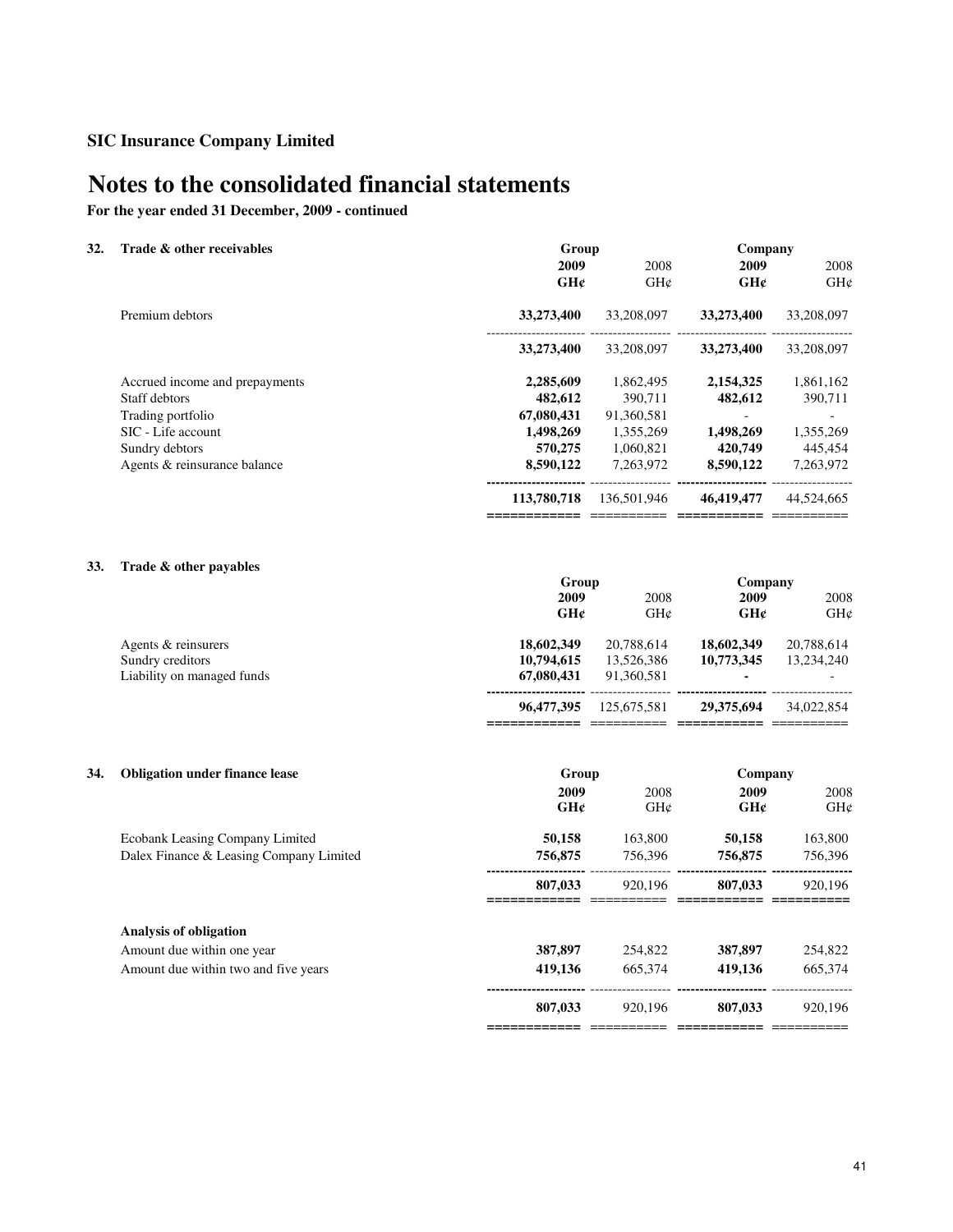# **Notes to the consolidated financial statements**

**For the year ended 31 December, 2009 - continued**

| 35. Cash and cash equivalents                                            | Group<br>2009<br>GH¢                | 2008<br>GHC                         | Company<br>2009<br>GH¢              | 2008<br>GHC                         |
|--------------------------------------------------------------------------|-------------------------------------|-------------------------------------|-------------------------------------|-------------------------------------|
| Cash at bank and in hand<br>Short term deposits<br>Government securities | 5,167,550<br>6,621,457<br>4,116,529 | 3.689.616<br>4.675.209<br>5.722.541 | 5,088,170<br>6.492,094<br>4.116.529 | 3,620,311<br>5,722,541<br>4,675,209 |
|                                                                          | 15,905,536                          | 14,087,366                          | 15,696,793                          | 14.018.061                          |

### **36. Contingencies, capital and financial commitments**

The group entered into various commitments in the normal course of insurance business that are not reflected in the accompanying financial statements. There were no outstanding amounts at the end of the year:

The group has contingent liabilities in respect of claims and other matters arising in the ordinary course of business. It is not anticipated that any material liabilities will arise from the contingent liabilities.

The group, like all other insurers, is subject to litigation in the normal course of its business. The group does not believe that such litigation will have a material effect on its profit or loss and financial condition.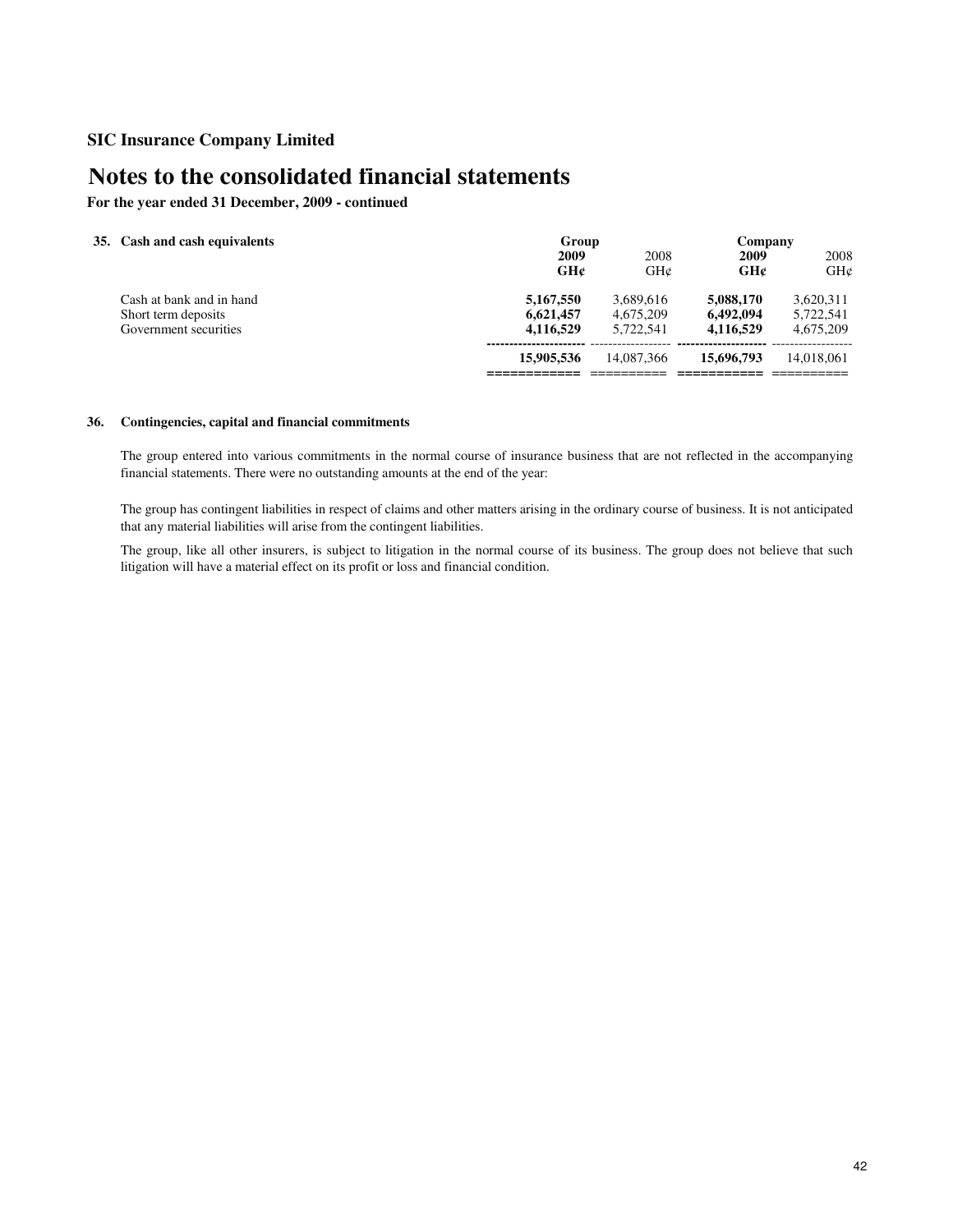# **Notes to the consolidated financial statements**

**For the year ended 31 December, 2009 - continued**

### **37. Related party transactions**

A number of business transactions are entered into with related parties in the normal course of business. These include premiums, claims, facultative reinsurance business, commissions and treaty reinsurances. Additionally banking transactions are carried out with some related parties. These transactions were carried out on commercial terms and at market rates. The volumes of related party transactions, outstanding balances at the year end are as follows:

|                                               | 2009      | 2008      |
|-----------------------------------------------|-----------|-----------|
|                                               | GH¢       | GH¢       |
| i) Social Security & National Insurance Trust |           |           |
| Premium income                                | 211,282   | 191,917   |
| Claims paid                                   | 51,241    | 10,028    |
| ii) Ghana Reinsurance Company Limited         |           |           |
| Premium income                                | 24,273    | 55,430    |
| Claims paid                                   | 3,117     | 3,519     |
| Reinsurances premiums                         | 4,761,699 | 9,691,969 |
| Reinsurance recoveries                        | 2,690,623 | 4,104,682 |
| iii) SIC Life Insurance Company               |           |           |
| Premium income                                | 91,883    | 152,118   |
| Claims paid                                   | 1,954     |           |
| Shared expenses                               |           | 214,720   |
| Rental income                                 | 13,476    | 13,476    |
| iv) Ghana Commercial Bank Limited             |           |           |
| Premium income                                | 124,432   | 177,414   |
| Claims paid                                   | 95,686    | 22,306    |
| <b>Bank</b> balance                           | 522,189   | 1,131,507 |
| v) Ghana Cocoa Board                          |           |           |
| Premium income                                | 959,872   | 872,513   |
| Claims paid                                   | 128,081   | 210,449   |

## **38. Social responsibilities**

An amount of GH¢79,969 was spent on fulfilling the social responsibility of the company (2008: GH¢146,936)